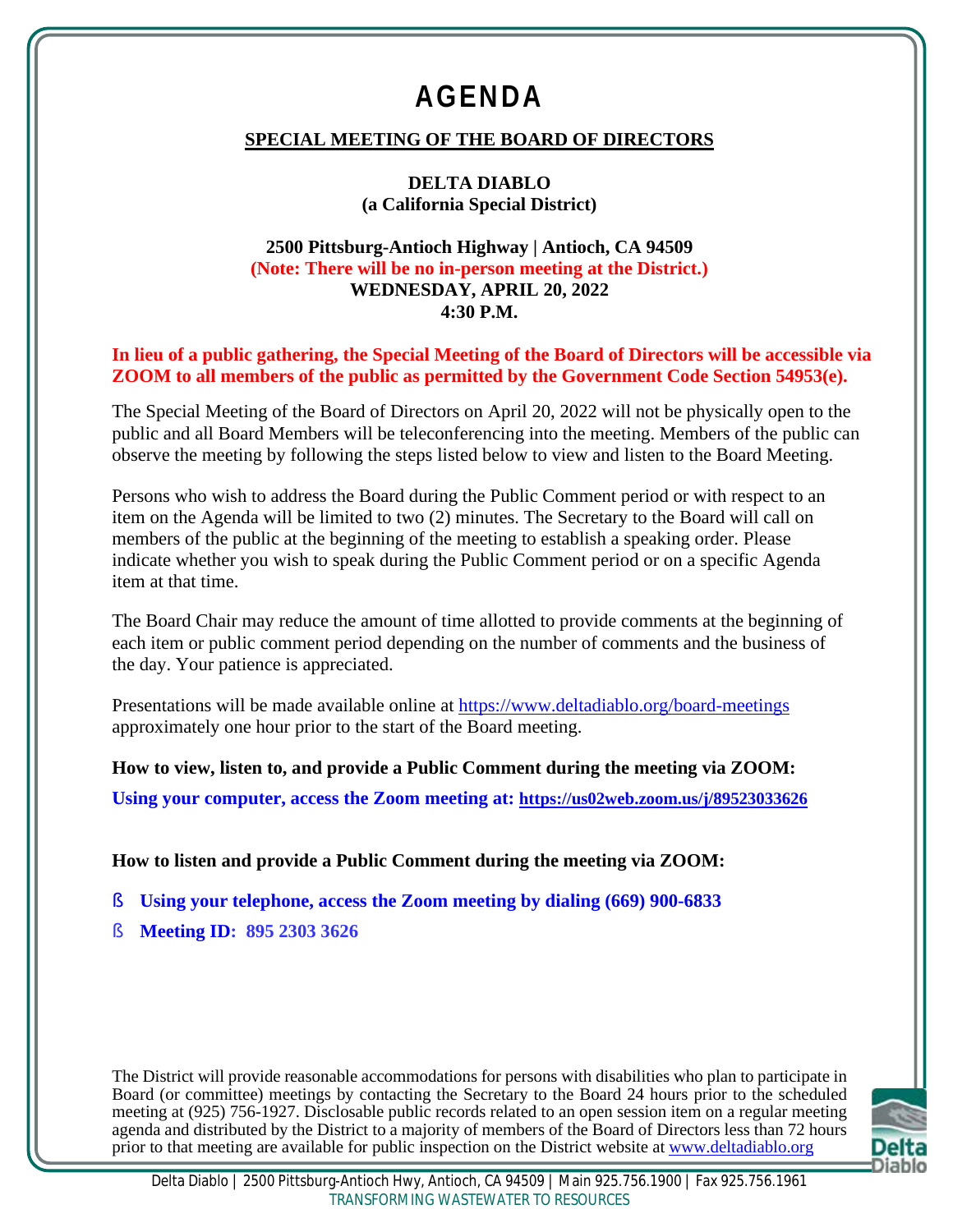## **AGENDA**

### **SPECIAL MEETING OF THE BOARD OF DIRECTORS**

**DELTA DIABLO (a California Special District)**

#### **2500 Pittsburg-Antioch Highway | Antioch, CA 94509 (Note: There will be no in-person meeting at the District.) WEDNESDAY, APRIL 20, 2022 4:30 P.M.**

**A. ROLL CALL**

**B. PLEDGE OF ALLEGIANCE**

**C. PUBLIC COMMENTS**

### **D. RECOGNITION**

### **E. CONSENT CALENDAR**

- 1) **Approve** Minutes of the Special Meeting of the Board of Directors, March 30, 2022 (Cecelia Nichols-Fritzler)
- 2) **Receive** District Monthly Check Register, February 2022 (Eka Ekanem)
- 3) **Receive** Finance Committee Meeting Notes, April 13, 2022 (Cecelia Nichols-Fritzler)
- 4) **Make** Findings and **Approve** Continuing Teleconference Meetings (AB 361, Government Code Section 54953[e]) (Cecelia Nichols-Fritzler)
- 5) **Authorize** General Manager to Execute Amendment No. 3 in an Amount Not to Exceed \$114,702, for a New Total Contract Amount of \$223,704, Woodard & Curran, Inc., Engineering Services, Onsite Fueling Station Replacement, Project No. 19112 (Chris Thomas)
- 6) **Authorize** General Manager to Execute Utility Agreement with Pacific Gas and Electric Company in an Amount Not to Exceed \$150,000, Installation of New Electrical Service Facilities, Treatment Plant Electrical Switchgear Replacement, Project No. 17120 (Simon Kobayashi)
- 7) **Authorize** General Manager to Establish a New Fiscal Year 2021/2022 Project in the Wastewater Capital Asset Replacement Fund, and to Transfer Monies to this Project from Aboveground Fuel Storage Tank Rehabilitation Project within Wastewater Capital Asset Replacement Fund in the Amount of \$100,000, for a Total Project Budget of \$100,000; and **Approve** Project and **Take** Related Actions under the California Environmental Quality Act, Plant Operations Center Conduit and Generator Wiring Repair, Project No. 22130 (Chris Thomas)
- 8) **Authorize** General Manager to Execute Amendment No. 1 to Consulting Services Contract in an Amount Not to Exceed \$134,243, for a New Total Contract Amount of \$234,208, Kennedy Jenks Consultants, Engineering Services, Manhole, Gravity Interceptor, and Easement Road Improvements, Project No. 21114 (Celia Kitchell)

The District will provide reasonable accommodations for persons with disabilities who plan to participate in Board (or committee) meetings by contacting the Secretary to the Board 24 hours prior to the scheduled meeting at (925) 756-1927. Disclosable public records related to an open session item on a regular meeting agenda and distributed by the District to a majority of members of the Board of Directors less than 72 hours prior to that meeting are available for public inspection on the District website at www.deltadiablo.org

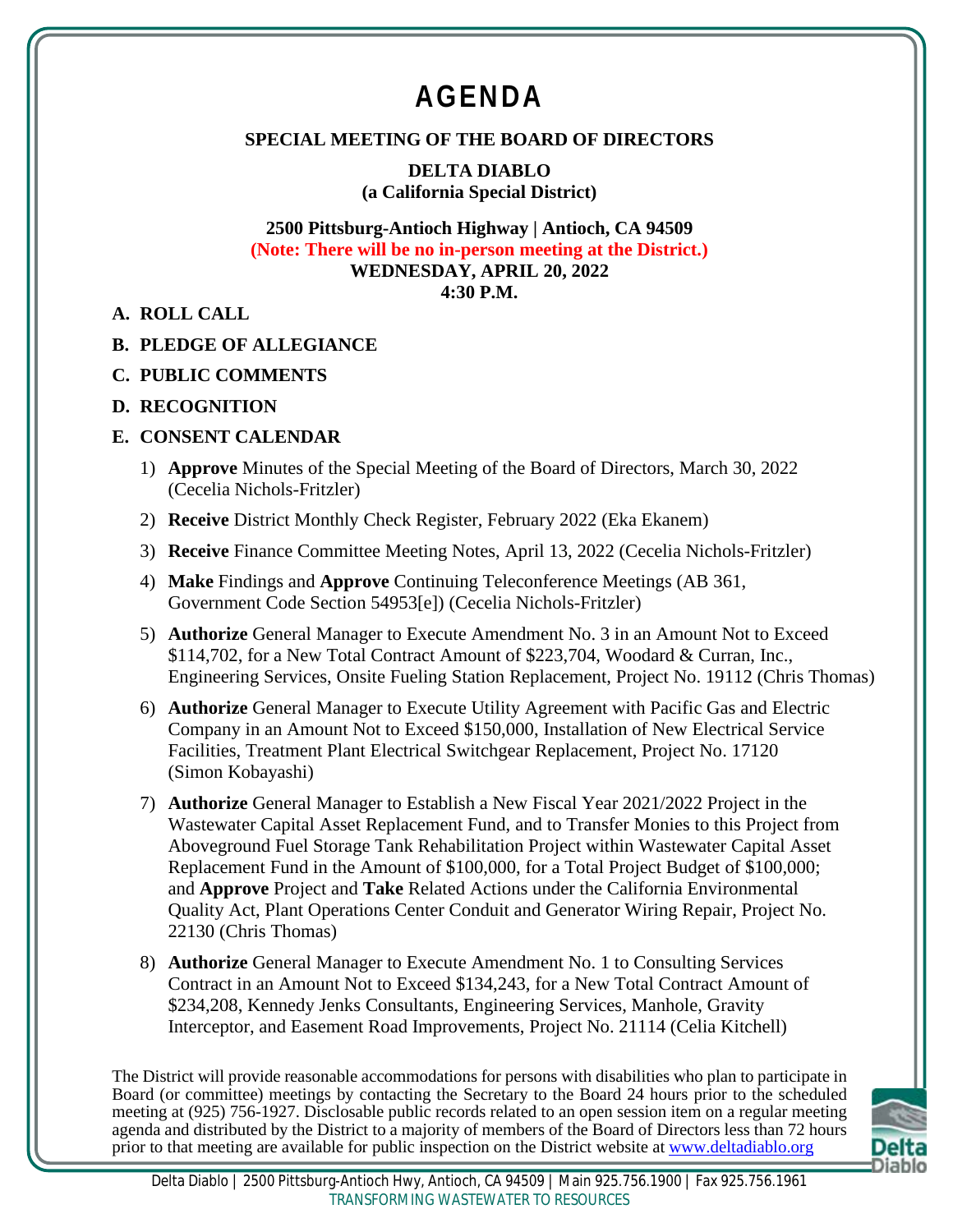- 9) **Authorize** Amendment to Purchase Order in the Amount of \$79,000, for a New Total Amount Not to Exceed \$364,000, Thatcher Company of California, Inc., Supply and Delivery of Liquid Aluminum Sulfate; and **Authorize** Amendment to Purchase Order in the Amount of \$35,000, for a New Total Amount Not to Exceed \$143,000, Polydyne, Inc., Supply and Delivery of Liquid Polymer for Fiscal Year 2021/2022 (Dean Eckerson)
- 10) **Approve** Assignment of Agreement for Street Sweeping Services from Contract Sweeping Services, LLC to SCA of CA, LLC, Effective upon Board Approval; and **Authorize** General Manager to Execute the Assignment (Dean Eckerson)
- 11) **Authorize** General Manager to Execute Amendment No. 2 to General Services Contract in the Amount of \$50,000 for a New Total Contract Amount Not to Exceed \$186,399, Liebert Cassidy Whitmore, Labor Negotiation Services (Brian Thomas)

### **F. PRESENTATIONS AND REPORTS**

None.

### **G. DELIBERATION ITEMS**

**Review** Proposed Sewer Service Charge Increases for Fiscal Year 2022/23; **Set** Public Hearing for June 22, 2022, at 5:30 p.m., to Consider Protests Against Sewer Service Charge Increases for Fiscal Year 2022/23, and to Consider Authorizing Collection of Fiscal Year 2022/23 Sewer Service Charges on the Tax Roll; and **Authorize** Distribution of Proposition 218 Hearing Notices and Publication of Hearing Notices (Brian Thomas)

### **H. MANAGER'S COMMENTS**

### **I. DIRECTORS' COMMENTS**

### **J. CORRESPONDENCE**

**Receive** Monthly Lobbyist Report Dated March 2022, Key Advocates, Inc., Western Recycled Water Coalition (Thanh Vo)

### **K. CLOSED SESSION**

CONFERENCE WITH LABOR NEGOTIATORS (GOV. CODE, SECTION 54957.6)

Agency Negotiators: Vince De Lange, Michael Jarvis

Employee Organizations: Operations and Maintenance Unit, Public Employees Union, Local One; Professional & Technical Unit, Public Employees Union, Local One; Management Association

Unrepresented Employees: All unrepresented employees

### **L. ADJOURNMENT**

The next Board of Directors meeting will be held on May 11, 2022 at 4:30 p.m.

The District will provide reasonable accommodations for persons with disabilities who plan to participate in Board (or committee) meetings by contacting the Secretary to the Board 24 hours prior to the scheduled meeting at (925) 756-1927. Disclosable public records related to an open session item on a regular meeting agenda and distributed by the District to a majority of members of the Board of Directors less than 72 hours prior to that meeting are available for public inspection on the District website at www.deltadiablo.org

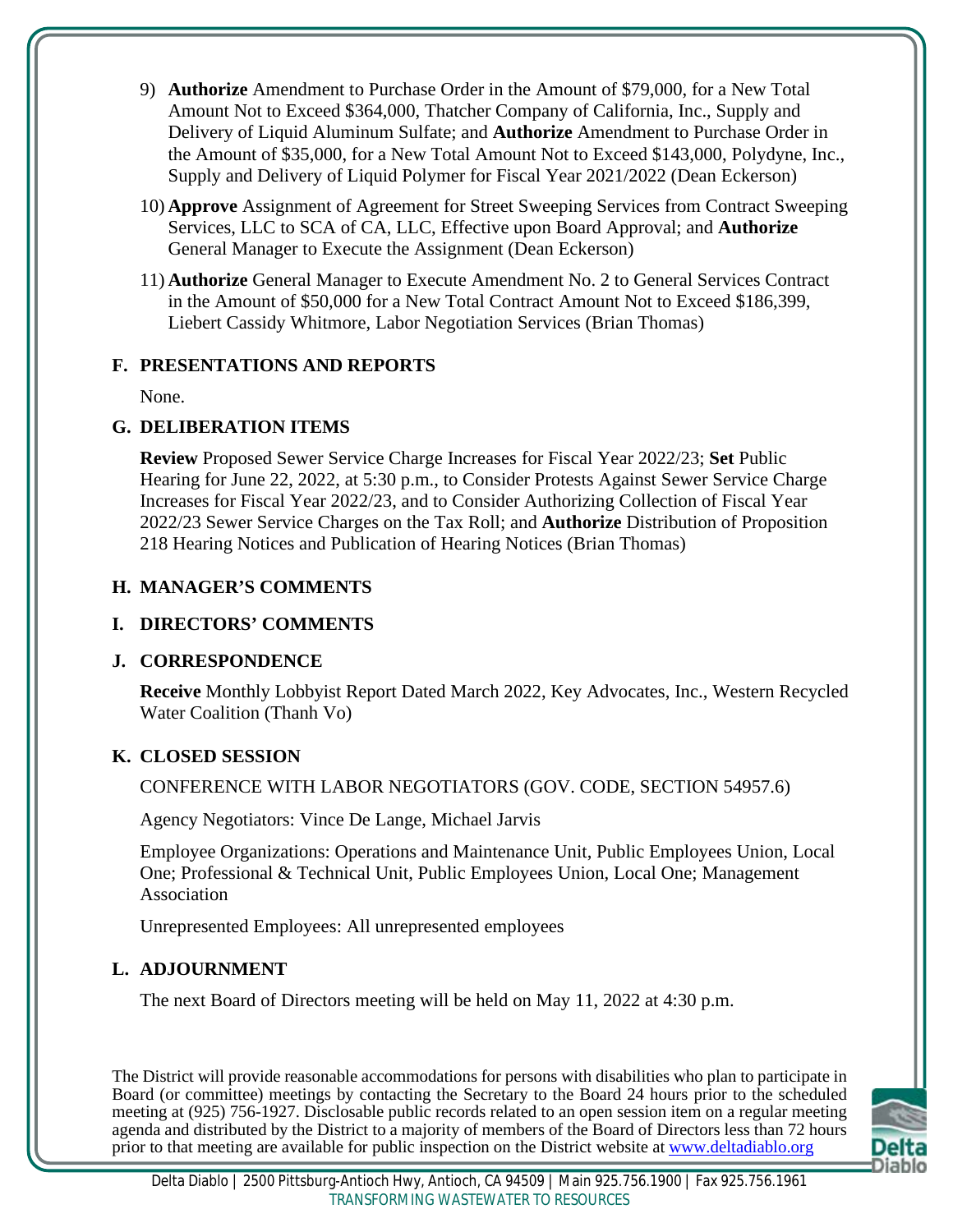April 20, 2022

### APPROVE MINUTES OF THE SPECIAL MEETING OF THE BOARD OF DIRECTORS, MARCH 30, 2022

### **Recommendation**

Approve Minutes of the Special Meeting of the Board of Directors held on March 30, 2022.

### **DRAFT Minutes of the Special Meeting of the Board of Directors**

### **DELTA DIABLO March 30, 2022**

The meeting was called to order by Chair Wilson at 4:32 p.m., on Wednesday, March 30, 2022, via Zoom. Present were Vice Chair Juan Banales and Alternate Director Karen Mitchoff. Also present were Mary Ann Mason, District Counsel; Vince De Lange, General Manager; Cecelia Nichols-Fritzler, Office Manager/Secretary to the Board; Brian Thomas, Acting Business Services Director; Dean Eckerson, Resource Recovery Services Director; Thanh Vo, Acting Engineering Services Director; Anika Lyons, Finance Manager; Dustin Bloomfield, Maintenance Manager; Xeng Her, Accounting Technician; Taylor Amaro, Collection Systems Worker II; Anthony Dejesus, Collection Systems Worker II; and Katherine Garcia, Administrative Assistant I.

Chair Wilson read the following statement: "In lieu of a public gathering, the Board of Directors meeting will be accessible via ZOOM to all members of the public as permitted by the Government Code Section 54953(e)."

Ms. Nichols-Fritzler read a statement regarding the process for receiving public comments.

PUBLIC COMMENTS None.

### DELIBERATION ITEMS

Consider Adopting Resolution Authorizing the Board of Directors, in All Its Capacities, and Its Subcommittees to Continue Teleconference Meetings under Government Code Section 54953(e), Make Related Findings, and Take Related Actions

Ms. Nichols-Fritzler presented an overview of Government Code Section 54953(e) and the key provisions of Assembly Bill 361 (AB 361), which amended the teleconferencing provision of the Brown Act effective October 1, 2021. She stated the requirements that the District must follow regarding agenda posting, instructions on how to access the meeting and provide public comment, options for attending a meeting via a call in or internet-based service option, and Board conduct of meetings in a manner that protects the constitutional and statutory rights of the public. In addition, Ms. Nichols-Fritzler noted if there is a disruption in the meeting, the Board must stop the meeting until public access and the ability to comment is restored.

Vice Chair Banales moved approval to adopt a resolution to authorize the Board of Directors, in all its capacities, and its subcommittees, to conduct teleconference meetings under Government Code Section 54953(e) and make related findings; determine that these bodies will hold virtual meetings for the next 30 days; and direct the General Manager to return this matter to the Board for reconsideration as to all bodies covered by the Resolution, seconded by Alternate Director Mitchoff,

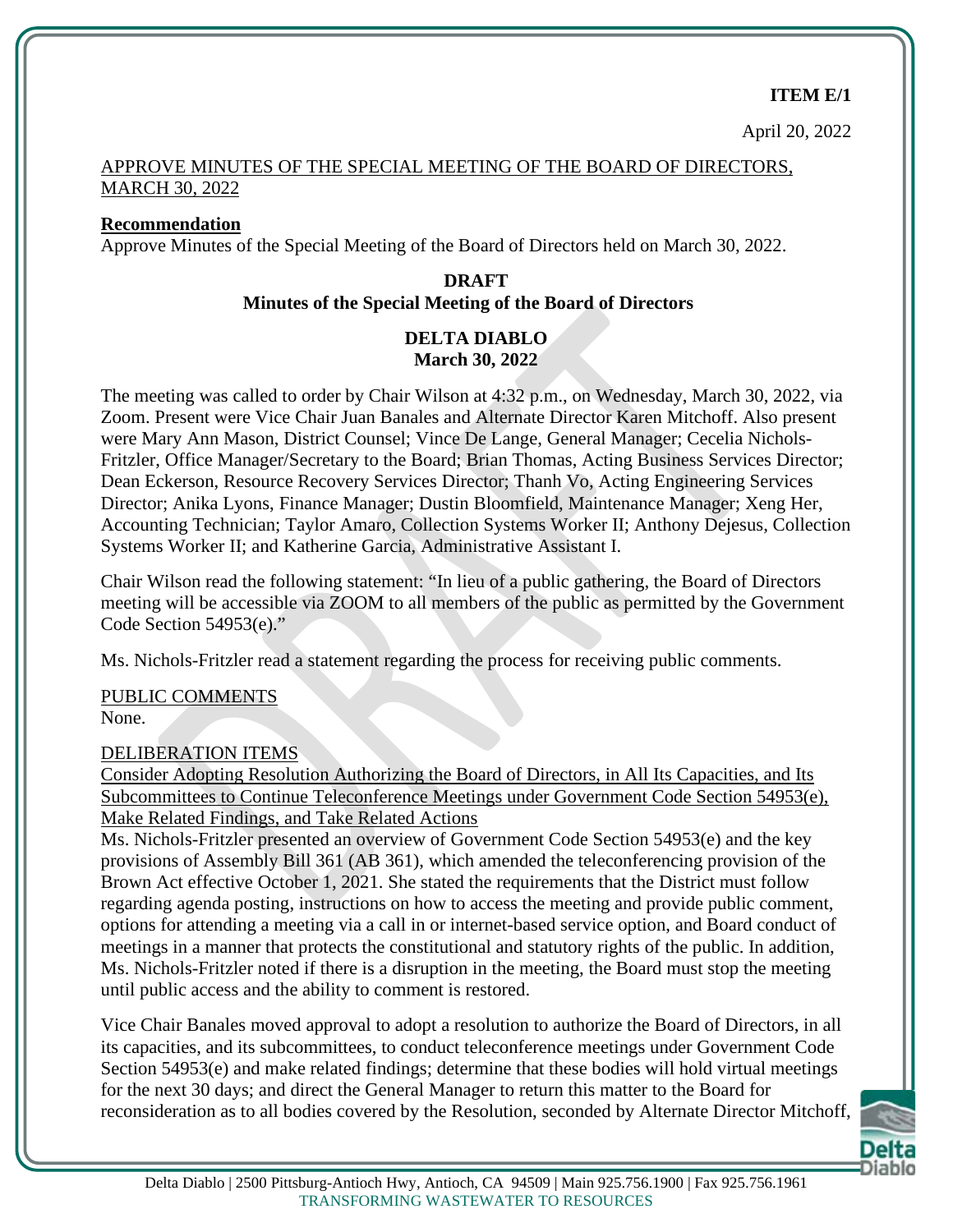and by roll call vote (Ayes: *Banales, Mitchoff, Wilson*, Noes: *None*, Abstain: *None*), the Resolution was adopted.

### RECOGNITION

Introduction of Xeng Her, Accounting Technician, to the District

Ms. Lyons introduced Mr. Her, who began his employment with the District on March 21, 2022. Prior to joining the District, he worked for the Yolo County's Department of Finance and has over six years of experience in accounting functions. Mr. Her earned a Bachelor of Science degree in Economics from UC Merced. The Board welcomed Mr. Her to the District.

### Introduction of Taylor Amaro, Collection Systems Worker II, to the District

Mr. Bloomfield introduced Mr. Amaro, who began employment with the District on March 21, 2022. Prior to joining the District, he worked for the City of Benicia and the Dublin San Ramon Services District. Mr. Amaro holds certifications as a CWEA Collection System Maintenance Grade 2, Water Distribution Operator Grade 2, Water Treatment Operator Grade 2, and will support maintenance and repair of the District's recycled water distribution system, and wastewater collection and conveyance system. The Board welcomed Mr. Amaro to the District and he thanked the Board for the opportunity.

#### Introduction of Anthony Dejesus, Collection Systems Worker II, to the District

Mr. Bloomfield introduced Mr. Dejesus, who joined the District on March 28, 2022. Prior to joining the District, he worked at Union Sanitary District in a lead capacity in Collection System Maintenance. He holds certifications as a CWEA Collection System Maintenance Grade 3, and NASSCO Pipeline and Manhole Assessment certifications, and will support maintenance and repair of the District's recycled water distribution system, and wastewater collection and conveyance system. The Board welcomed Mr. Dejesus to the District and he thanked the Board.

### Introduction of Katherine Garcia, Administrative Assistant I, to the District

Ms. Nichols-Fritzler introduced Katherine Garcia, who began her employment with the District on March 28, 2022. Prior to joining the District, Ms. Garcia worked in both the public and private sectors for over eight years, where she developed excellent administrative and customer service skills. The Board welcomed Ms. Garcia to the District and she thanked the Board.

### CONSENT CALENDAR

Chair Wilson moved approval of Item F/1, Approve Minutes of the Board of Directors Meeting, February 9, 2022, seconded by Vice Chair Banales, and by a roll call vote (Ayes: *Banales and Wilson*, Noes: *None;* Absent: *None,* Abstain: *Mitchoff;*), Item F/1 was approved.

Alternate Director Mitchoff moved approval of Items F/2 to F/5, seconded by Vice Chair Banales, and by a roll call vote (Ayes: *Banales, Mitchoff, and Wilson*, Noes: *None;* Absent: *None,* Abstain: *None*), the following Consent items were approved: Receive District Monthly Check Register, January 2022; Authorize General Manager to Approve Construction Contract Change Orders in an Amount Not to Exceed 15% of Construction Contract Amount, for a New Total Construction Contract Authorization of \$7,644,170, Cupertino Electric, Inc., Treatment Plant Electrical Switchgear Replacement, Project No. 17120; Receive Second Quarter Fiscal Year 2021/2022 District Investment Report; and Authorize General Manager to Transfer Monies to Shore Acres Interceptor Emergency Repair Project from Wastewater Capital Asset Replacement Fund Reserves in the Amount of \$125,000, for a Total Project Budget of \$475,000, and Authorize General Manager to Execute Amendment No. 1 to Construction Services Contract in the Amount of \$60,000, for a New Total Contract Amount Not to Exceed \$410,000, Con-Quest Contractors, Inc., Shore Acres Interceptor Emergency Repair, Project No. 22129.

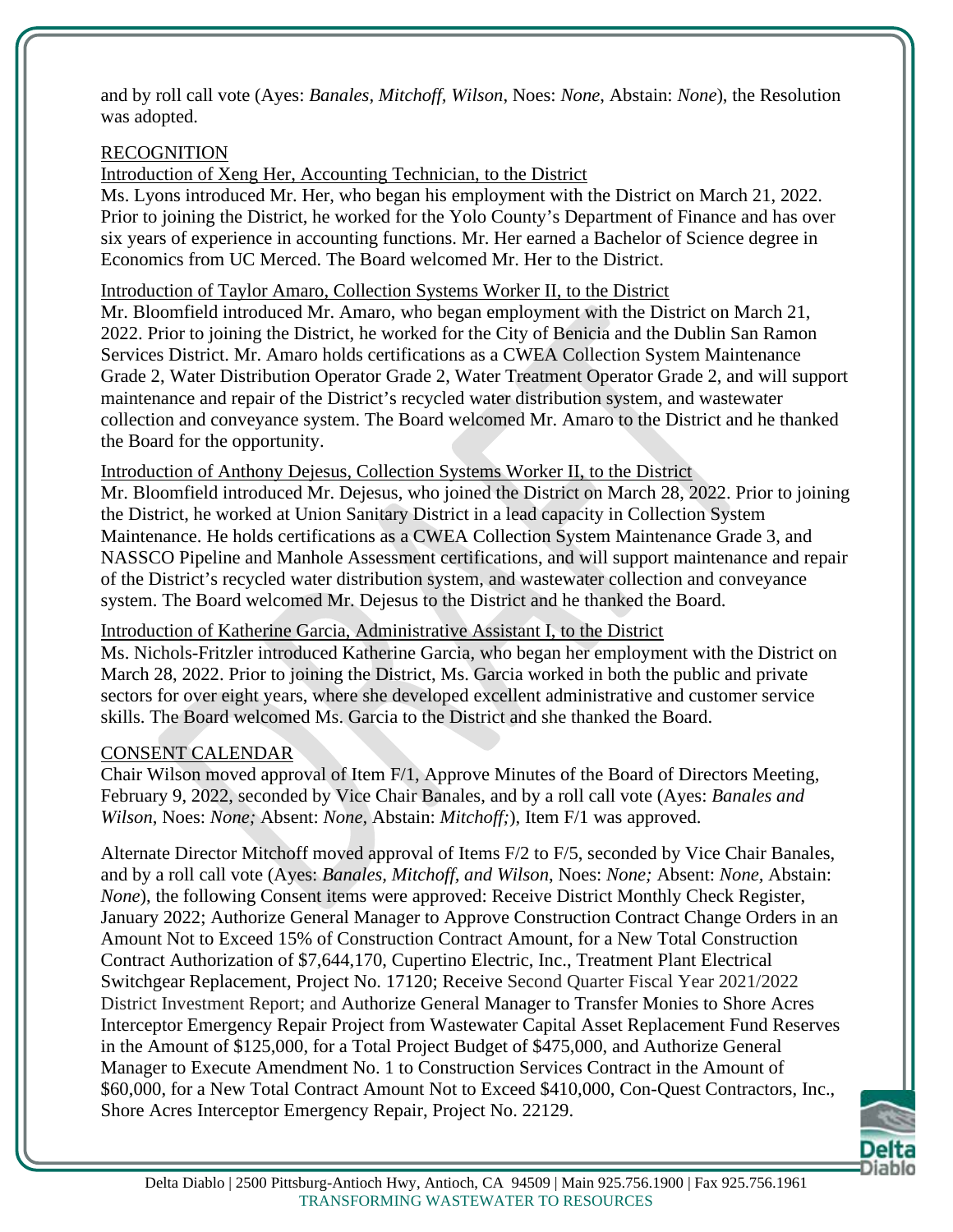### PRESENTATIONS AND REPORTS

Receive Report on Major Factors Impacting Development of New 5-Year Capital Improvement Program (CIP)

Mr. Vo highlighted key infrastructure investment needs in the District's wastewater collection, conveyance, and treatment systems, which is expected to increase the new 5-year CIP (FY22/23- FY26/27) total to \$134 million, which is an increase of \$7 million from the current 5-year CIP. Mr. Vo provided an overview of condition assessment activities, and completed and planned capital investments in the wastewater collection and conveyance systems. He highlighted the upcoming Antioch Pump Station and Conveyance System Improvements Project (\$18.5 million), as well as the Manhole, Gravity Interceptor, and Road Easement Improvements Project (\$1.2 million). Mr. Vo noted recently completed major capital projects at the District's Wastewater Treatment Plant, as well as in progress projects (Switchgear Replacement, \$11.2 million) and upcoming projects (Digester Gas Handling and Cogeneration Engine Improvements, \$7.0 million; Secondary Process Improvements, \$60 million). In support driving sustained organizational improvement over time, Mr. Vo highlighted formation of a cross-divisional team to address critical challenges and enhance capital project delivery at the District. In closing, he reviewed the upcoming 5-year CIP development, review, and approval process.

Chair Wilson thanked Mr. Vo for the report.

MANAGER'S COMMENTS None.

DIRECTORS' COMMENTS None.

**CORRESPONDENCE** Receive Monthly Lobbyist Report Dated January 2022, Key Advocates, Inc., Western Recycled Water Coalition, Project No. 90024 The Board received and filed the report

### CLOSED SESSION

Before convening to Closed Session, the Secretary to the Board asked for public comments on the Closed Session item. No comments were made. At 5:13 p.m., Chair Wilson convened the Board of Directors meeting to Closed Session. Following Closed Session, Chair Wilson reconvened the Board of Director meeting in open session at 6:11 p.m. and stated there was nothing to report from Closed Session.

### ADJOURNMENT

Chair Wilson adjourned the meeting at 6:11 p.m. and noted the next meeting scheduled for April 13, 2022 at 4:30 p.m. will be rescheduled to a Special Meeting on April 20, 2022 at 4:30 p.m.

> Federal Glover Board Secretary

(Recording Secretary: Cecelia Nichols-Fritzler)

cc: District File No. BRD.01-MINS

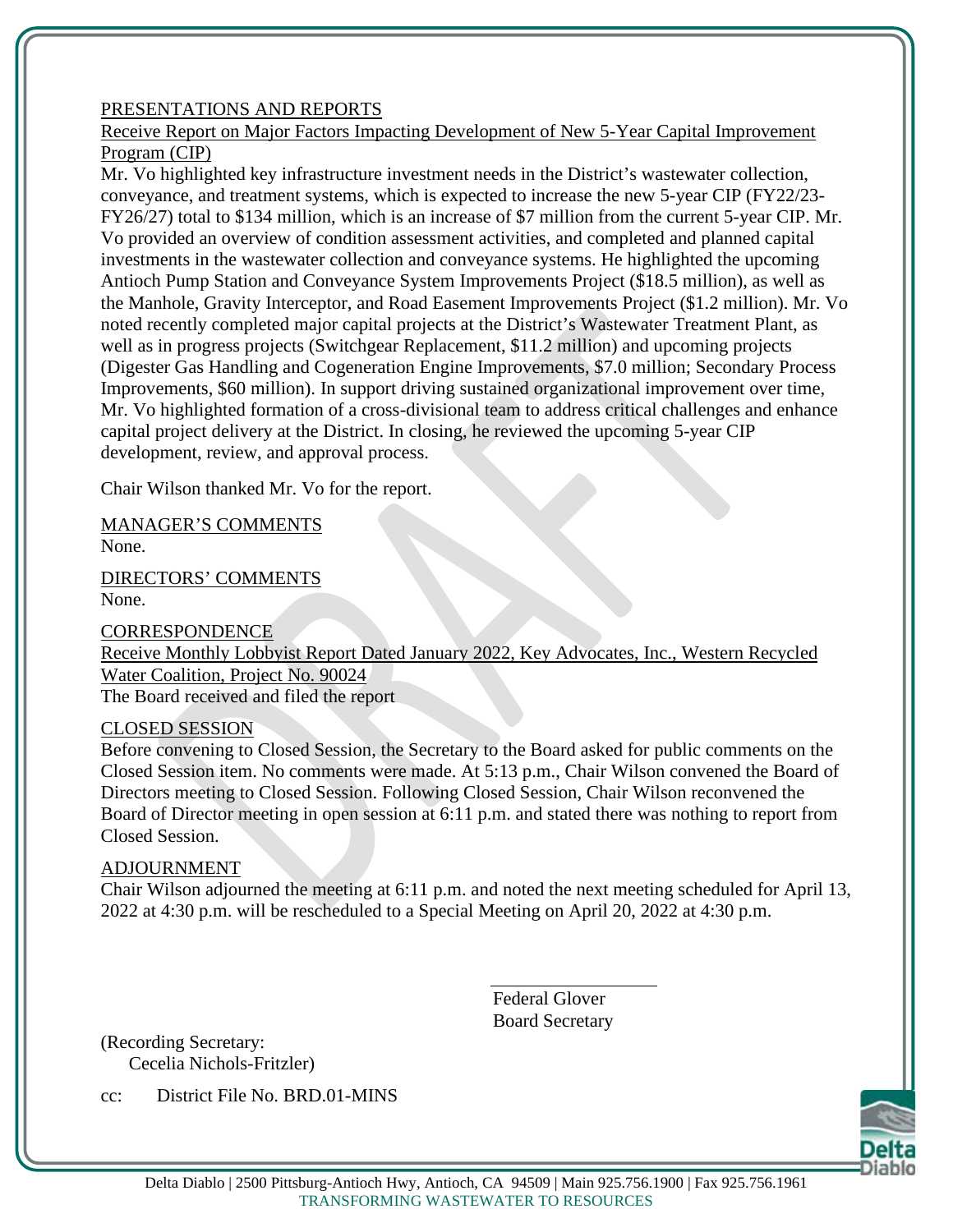April 20, 2022

### RECEIVE DISTRICT MONTHLY CHECK REGISTER, FEBRUARY 2022

#### **Recommendation**

Receive District Monthly Check Register for the month ending February 28, 2022.

#### **Background Information**

Attached is the Check Register for the month of February 2022. The report reflects payments to the District's suppliers, consultants, service providers, and contractors. A total of \$1,366,580.28 was disbursed in the month of February 2022, which includes 119 checks.

#### **Financial Impact**

All payments made during the month are within funding levels included in the adopted Fiscal Year 2021/2022 Budget.

#### **Attachment**

Check Register for month ending February 28, 2022

Reviewed by:

Brian Thomas Acting Business Services Director

cc: District File BRD 01-ACTS

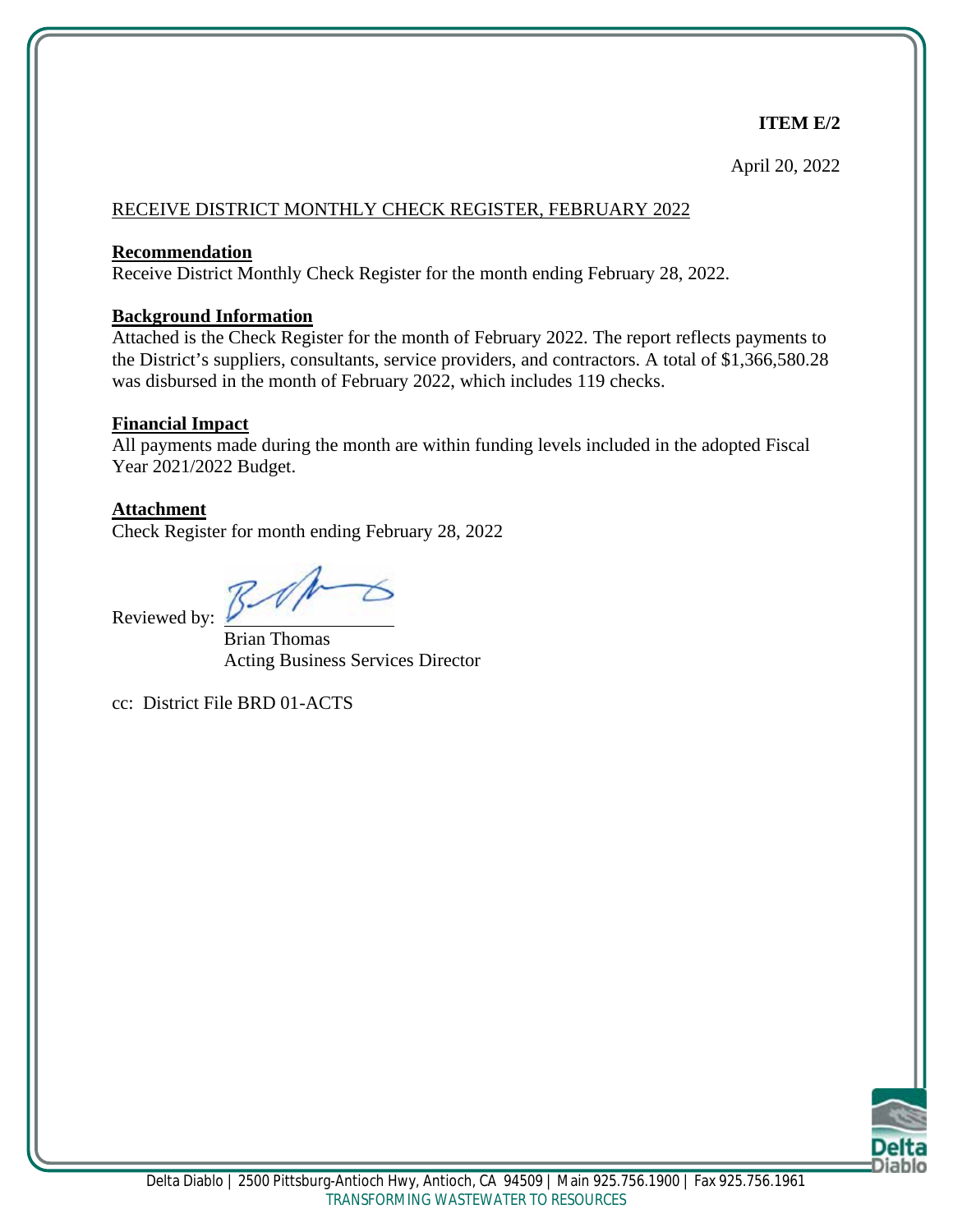#### CHECK REGISTER DELTA DIABLO

| <b>CHECK DATE</b> | <b>VENDOR NAME</b>                                      | <b>INVOICE NO.</b> | CHECK NO. | <b>INVOICE</b><br><b>AMOUNT</b> | <b>DESCRIPTION</b>                                                                     | <b>CHECK AMOUNT</b> |
|-------------------|---------------------------------------------------------|--------------------|-----------|---------------------------------|----------------------------------------------------------------------------------------|---------------------|
|                   |                                                         |                    |           |                                 |                                                                                        |                     |
| 2/7/2022          | <b>ASSOCIATED SERVICES COMPANY</b>                      |                    | 36949     |                                 |                                                                                        | 255.46              |
|                   |                                                         | 57311              |           |                                 | 255.46 PROVIDE COFFEE SERVICE TO<br>DISTRICT quote*                                    |                     |
|                   |                                                         |                    |           |                                 |                                                                                        |                     |
| 2/7/2022          | AT&T                                                    | 57299              | 36950     |                                 | 3.598.19 PHONE EXP                                                                     | 3,598.19            |
|                   |                                                         |                    |           |                                 |                                                                                        |                     |
| 2/7/2022          | <b>CSRMA</b>                                            |                    | 36951     |                                 |                                                                                        | 153,807.00          |
|                   |                                                         | 57314              |           |                                 | 153,807.00 PROPERTY INSURANCE                                                          |                     |
| 2/7/2022          | <b>EMPLOYMENT DEVELOPMENT</b>                           |                    | 36952     |                                 |                                                                                        | 501.03              |
|                   | <b>DEPARTMENT</b>                                       |                    |           |                                 | 501.03 EMPLOYMENT COST                                                                 |                     |
|                   |                                                         | 57315              |           |                                 |                                                                                        |                     |
| 2/7/2022          | <b>HAZEN &amp; SAWYER</b>                               |                    | 36953     |                                 |                                                                                        | 118,977.50          |
|                   |                                                         | 57312              |           |                                 | 64,538.75 RESOURCE RECOVERY FACILITY MASTER PLAN<br>PN 18120                           |                     |
|                   |                                                         | 57313              |           |                                 | 54,438.75 RESOURCE RECOVERY FACILITY MASTER PLAN                                       |                     |
|                   |                                                         |                    |           |                                 | PN 18120                                                                               |                     |
| 2/7/2022          | <b>JW BACKHOE &amp; CONSTRUCTION, INC</b>               |                    | 36954     |                                 |                                                                                        | 85,826.66           |
|                   |                                                         | 57316              |           |                                 | 17,685.38 BRIDGEHEAD FM TEMPORARY BYPASS                                               |                     |
|                   |                                                         | 57317<br>57318     |           |                                 | 13,305.57 BRIDGEHEAD FM TEMPORARY BYPASS<br>17,685.38 BRIDGEHEAD FM TEMPORARY BYPASS   |                     |
|                   |                                                         | 57319              |           |                                 | 4,178.66 BRIDGEHEAD FM TEMPORARY BYPASS                                                |                     |
|                   |                                                         | 57320              |           |                                 | 7,075.31 BRIDGEHEAD FM TEMPORARY BYPASS                                                |                     |
|                   |                                                         | 57321              |           |                                 | 4.312.75 BRIDGEHEAD FM TEMPORARY BYPASS                                                |                     |
|                   |                                                         | 57322<br>57323     |           |                                 | 3.898.23 BRIDGEHEAD FM TEMPORARY BYPASS<br>17.685.38 BRIDGEHEAD FM TEMPORARY BYPASS    |                     |
|                   |                                                         |                    |           |                                 |                                                                                        |                     |
| 2/7/2022          | KEMIRA WATER SOLUTIONS, INC.                            |                    | 36955     |                                 |                                                                                        | 7,145.38            |
|                   |                                                         | 57300              |           |                                 | 7,145.38 FERROUS CHLORIDE                                                              |                     |
| 2/7/2022          | KOA HILLS CONSULTING LLC.                               |                    | 36956     |                                 |                                                                                        | 437.50              |
|                   |                                                         | 57303              |           |                                 | 306.25 KOA HILLS CONSULTING MUNIS SUPPORT<br><b>SERVICES</b>                           |                     |
|                   |                                                         | 57304              |           |                                 | 131.25 MUNIS ERP ENHANCEMENT PROJECT                                                   |                     |
|                   |                                                         |                    |           |                                 |                                                                                        |                     |
| 2/7/2022          | MCCAMPBELL ANALYTICAL, INC.                             | 57301              | 36957     |                                 | 22,689.00 Onsite COVID-19 Testing Services                                             | 22,689.00           |
|                   |                                                         |                    |           |                                 |                                                                                        |                     |
| 2/7/2022          | <b>NORTHPOINT SECURITY SERVICES, INC.</b>               |                    | 36958     |                                 |                                                                                        | 10,515.76           |
|                   |                                                         | 57309<br>57310     |           |                                 | 5,331.76 INTERIM SECURITY PATROL SERVICES<br>5,184.00 INTERIM SECURITY PATROL SERVICES |                     |
|                   |                                                         |                    |           |                                 |                                                                                        |                     |
| 2/7/2022          | <b>RH TECHNOLOGY</b>                                    |                    | 36959     |                                 |                                                                                        | 11,079.28           |
|                   |                                                         | 57305<br>57306     |           |                                 | 3,608.64 O/S TEMP<br>4,510.80 O/S TEMP                                                 |                     |
|                   |                                                         | 57307              |           |                                 | 1,982.80 O/S TEMP                                                                      |                     |
|                   |                                                         | 57308              |           |                                 | 977.04 O/S TEMP                                                                        |                     |
| 2/7/2022          | <b>SENTRY WATER MONITORING AND</b>                      |                    | 36960     |                                 |                                                                                        | 16,830.00           |
|                   | <b>CONTROL INC</b>                                      |                    |           |                                 |                                                                                        |                     |
|                   |                                                         | 57302              |           |                                 | 16,830.00 SENTRY Service (1 year) - 1st system - 1 control a                           |                     |
| 2/10/2022         | AFSCME DISTRICT COUNCIL 57                              |                    | 36961     |                                 |                                                                                        | 4,241.64            |
|                   |                                                         | 562704             |           |                                 | 2,997.74 UNION DUES O&M                                                                |                     |
|                   |                                                         | 562714             |           |                                 | 1,243.90 UNION DUES P&T                                                                |                     |
| 2/10/2022         | ALPHA MEDIA II LLC                                      |                    | 36962     |                                 |                                                                                        | 750.00              |
|                   |                                                         | 57340              |           |                                 | 750.00 RADIO ADS BY KUIC FOR POLLUTION                                                 |                     |
|                   |                                                         |                    |           |                                 | <b>PREVENTION</b>                                                                      |                     |
| 2/10/2022         | <b>ARCO BUSINESS SOLUTIONS</b>                          |                    | 36963     |                                 |                                                                                        | 2,358.62            |
|                   |                                                         | 57342              |           | 2,358.62 GAS                    |                                                                                        |                     |
| 2/10/2022         | <b>BAY POWER INC.</b>                                   |                    | 36964     |                                 |                                                                                        | 9.762.72            |
|                   |                                                         | 57406              |           |                                 | 9.762.72 PPS BREAKERS FOR VFD'S AND MCC                                                |                     |
| 2/10/2022         |                                                         |                    | 36965     |                                 |                                                                                        |                     |
|                   | <b>WILLIAM WESLEY BRANNON</b>                           | 57346              |           |                                 | 3,026.58 EMPLOYEE RECOGNITION                                                          | 3,026.58            |
|                   |                                                         |                    |           |                                 |                                                                                        |                     |
| 2/10/2022         | <b>C.W.ROEN CONSTRUCTION COMPANY</b>                    | 57413              | 36966     |                                 | 90.811.63 CONSTRUCTION SVCS, HEADWORKS                                                 | 90,811.63           |
|                   |                                                         |                    |           |                                 | <b>IMPROVEMENTS PN 17117</b>                                                           |                     |
|                   |                                                         |                    |           |                                 |                                                                                        |                     |
| 2/10/2022         | <b>CALIFORNIA PRODUCT STEWARDSHIP</b><br><b>COUNCIL</b> |                    | 36967     |                                 |                                                                                        | 6,062.21            |
|                   |                                                         | 57350              |           |                                 | 6,062.21 ASSIST WITH IMPLEMENTATION OF                                                 |                     |
|                   |                                                         |                    |           |                                 | CALRECYCLE GRANT -                                                                     |                     |
| 2/10/2022         | <b>CLEAN EARTH ENVIRONMENTAL</b>                        |                    | 36968     |                                 |                                                                                        | 45,816.26           |
|                   | <b>SOLUTIONS, INC</b>                                   |                    |           |                                 |                                                                                        |                     |
|                   |                                                         | 57353              |           |                                 | 45,816.26 PROVIDE TRANS/DISPOSAL/LABOR FOR HHW &<br><b>TEMP EVENTS</b>                 |                     |
|                   |                                                         |                    |           |                                 |                                                                                        |                     |
| 2/10/2022         | <b>CLEAN METHANE SYSTEMS LLC</b>                        | 57397              | 36969     |                                 | 20,058.55 CARBON MEDIA/ SAG SERIES                                                     | 20,058.55           |
|                   |                                                         |                    |           |                                 |                                                                                        |                     |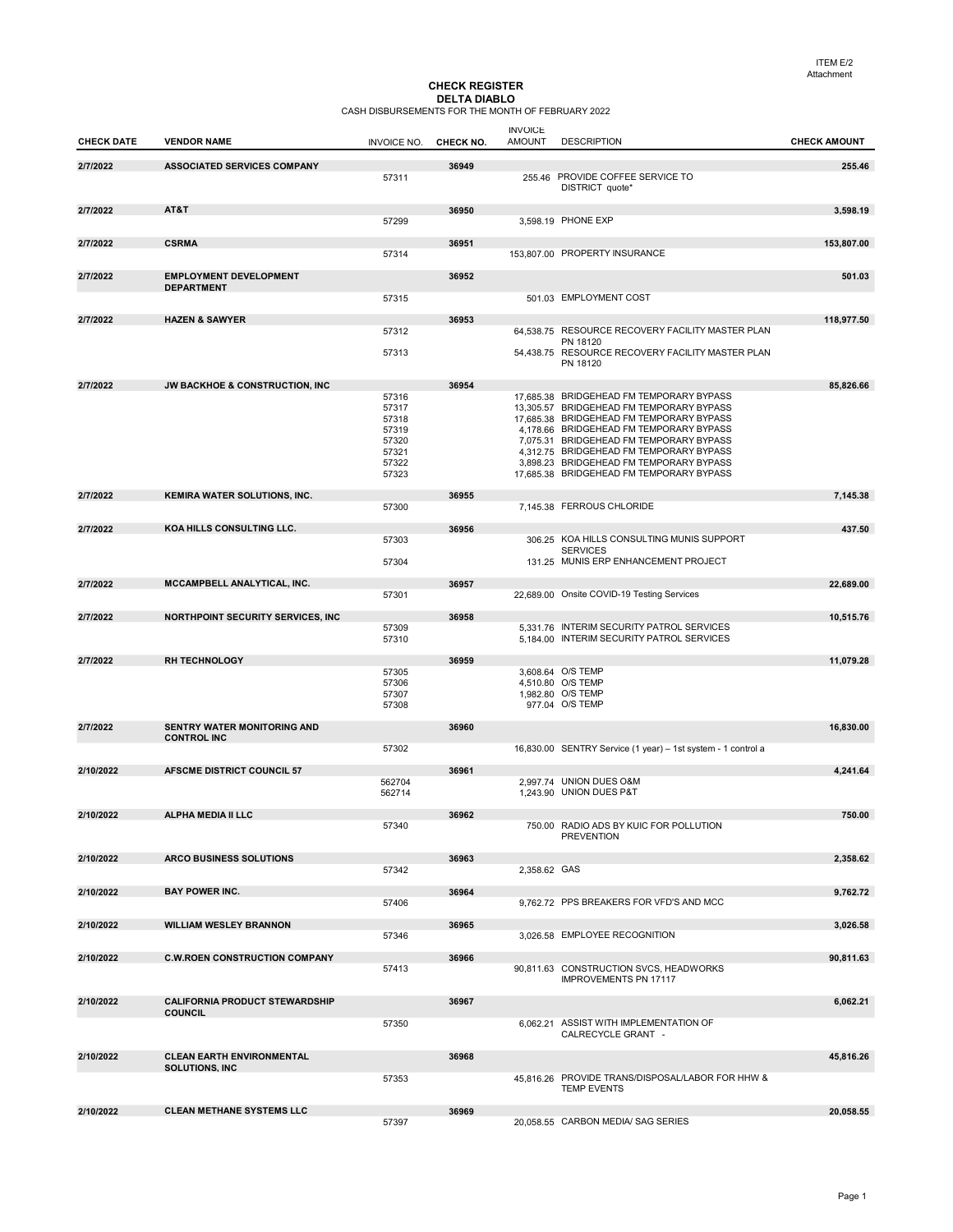| <b>CHECK DATE</b> | <b>VENDOR NAME</b>                        | <b>INVOICE NO.</b>      | CHECK NO. | <b>INVOICE</b><br><b>AMOUNT</b>  | <b>DESCRIPTION</b>                                                                                                   | <b>CHECK AMOUNT</b> |
|-------------------|-------------------------------------------|-------------------------|-----------|----------------------------------|----------------------------------------------------------------------------------------------------------------------|---------------------|
| 2/10/2022         | <b>CONTRACT SWEEPING SERVICES</b>         | 57399                   | 36970     |                                  | 32,508.64 STREET SWEEPING SERVICES                                                                                   | 32,508.64           |
| 2/10/2022         | <b>EVOQUA WATER TECHNOLOGIES, LLC</b>     | 57325                   | 36971     |                                  | 721.84 SUPPORT & MAINTENACE FOR DI WATER<br><b>SYSTEM FOR LAB</b>                                                    | 721.84              |
| 2/10/2022         | <b>FEDERAL EXPRESS</b>                    | 57407                   | 36972     |                                  | 24.97 POSTAGE                                                                                                        | 24.97               |
| 2/10/2022         | <b>FLYERS ENERGY LLC</b>                  | 57359                   | 36973     |                                  | 11,179.84 ENG 8903 LUBE OIL                                                                                          | 11,179.84           |
| 2/10/2022         | <b>GOLDEN STATE WATER CO.</b>             | 57326                   | 36974     |                                  | 154.18 AC# 07744100004                                                                                               | 154.18              |
| 2/10/2022         | <b>HAZEN &amp; SAWYER</b>                 | 57373<br>57375          | 36975     |                                  | 10.041.25 RESOURCE RECOVERY FACILITY MASTER PLAN<br>PN 18120<br>12,322.50 RESOURCE RECOVERY FACILITY MASTER PLAN     | 22,363.75           |
| 2/10/2022         | IN SHAPE HEALTH CLUBS                     |                         | 36976     |                                  | PN 18120                                                                                                             | 533.96              |
|                   |                                           | 57408                   |           | 533.96 GYM                       |                                                                                                                      |                     |
| 2/10/2022         | <b>KENNEDY/JENKS CONSULTANTS INC.</b>     | 57380<br>57381          | 36977     |                                  | 991.59 ASSET MANAGEMENT PROGRAM<br>DEVELOPMENT PN 19109<br>3,428.99 ASSET MANAGEMENT PROGRAM<br>DEVELOPMENT PN 19109 | 4.420.58            |
| 2/10/2022         | <b>LARRY WALKER ASSOCIATES</b>            | 57385                   | 36978     |                                  | 271.50 NPDES REGULATORY SUPPORT, LOCAL LIMITS<br><b>REVISIONS</b>                                                    | 271.50              |
| 2/10/2022         | <b>LEGAL SHIELD</b>                       | 57409                   | 36979     |                                  | 52.85 LEGAL MEMBERSHIP                                                                                               | 52.85               |
| 2/10/2022         | <b>MANAGED HEALTH NETWORK</b>             | 57387                   | 36980     | 342.40 EAP                       |                                                                                                                      | 342.40              |
| 2/10/2022         | <b>MDRR PITTSBURG</b>                     | 57328<br>57329          | 36981     |                                  | 3,533.25 AC# 10-0031550<br>1,310.40 AC# 10-0018920                                                                   | 4,843.65            |
| 2/10/2022         | MSC INDUSTRIAL SUPPLY CO. INC.            | 57335                   | 36982     |                                  | 514.71 INVENTORY                                                                                                     | 514.71              |
| 2/10/2022         | <b>OFFICE DEPOT</b>                       | 57330<br>57331<br>57332 | 36983     |                                  | 104.34 OFFICE SUPPLIES<br>45.23 OFFICE SUPPLIES<br>10.96 OFFICE SUPPLIES                                             | 160.53              |
| 2/10/2022         | <b>PACIFIC GAS &amp; ELECTRIC COMPANY</b> | 57379                   | 36984     |                                  | 62,005.43 AC# 4887173962-8                                                                                           | 62,005.43           |
| 2/10/2022         | <b>REPUBLIC SERVICES #210</b>             | 57333<br>57334          | 36985     | 5,181.55 WASTE<br>1,107.13 WASTE |                                                                                                                      | 6.288.68            |
| 2/10/2022         | <b>RH TECHNOLOGY</b>                      | 57362<br>57363<br>57364 | 36986     |                                  | 2,123.20 O/S TEMP<br>4,885.20 O/S TEMP<br>424.64 O/S TEMP                                                            | 7,433.04            |
| 2/10/2022         | SERVICE MASTER RESTORATION SERVICES       |                         | 36987     |                                  |                                                                                                                      | 1,139.93            |
| 2/10/2022         | <b>SHAPE INCORPORATED</b>                 | 57368                   | 36988     |                                  | 1.139.93 BIO CLEANING DUE TO COVID EXPOSURE                                                                          | 10,303.59           |
| 2/10/2022         | STANDARD INSURANCE COMPANY                | 57377                   | 36989     |                                  | 10.303.59 PARTS TO REBUILD TWAS PUMP 2, P8105                                                                        | 3,575.27            |
| 2/10/2022         | <b>SYSTEM 1 STAFFING</b>                  | 57337                   | 36990     |                                  | 3.575.27 LIFE & LTD INS.                                                                                             | 3,768.75            |
|                   |                                           | 57365<br>57366<br>57367 |           |                                  | 1,143.75 O/S TEMP<br>1,200.00 O/S TEMP<br>1.425.00 O/S TEMP                                                          |                     |
| 2/10/2022         | THE PITTSBURG OWNER                       | 57398                   | 36991     |                                  | 1,820.88 PAYMENT REFUND                                                                                              | 1,820.88            |
| 2/10/2022         | US POSTAL SERVICE-NEOPOST                 | 57349                   | 36992     |                                  | 1,500.00 POSTAGE                                                                                                     | 1,500.00            |
| 2/10/2022         | <b>VERIZON WIRELESS</b>                   | 57389                   | 36993     |                                  | 2,161.02 PHONE EXP                                                                                                   | 2,161.02            |
| 2/10/2022         | <b>VISION SERVICE PLAN</b>                | 57338<br>57339          | 36994     |                                  | 1,727.52 VISION INSURANCE<br>59.13 COBRA VISION                                                                      | 1,786.65            |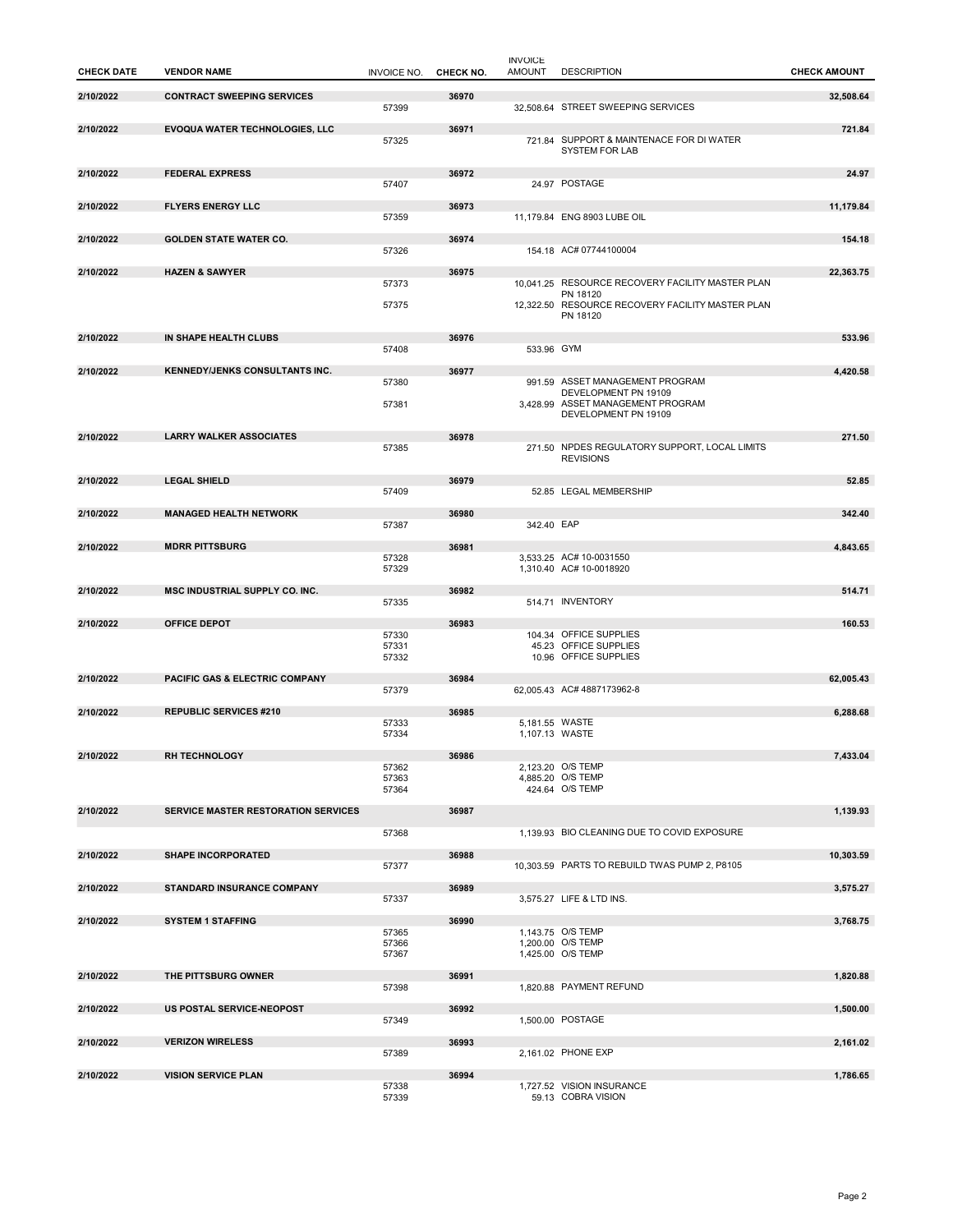| <b>CHECK DATE</b> | <b>VENDOR NAME</b>                                     | <b>INVOICE NO.</b> | CHECK NO. | <b>INVOICE</b><br><b>AMOUNT</b> | <b>DESCRIPTION</b>                                                                            | <b>CHECK AMOUNT</b> |
|-------------------|--------------------------------------------------------|--------------------|-----------|---------------------------------|-----------------------------------------------------------------------------------------------|---------------------|
| 2/17/2022         | ALFA LAVAL INC.                                        |                    | 36995     |                                 |                                                                                               | 2,790.46            |
|                   |                                                        | 55661              |           |                                 | 2,790.46 INVENTORY                                                                            |                     |
| 2/17/2022         | <b>ALHAMBRA &amp; SIERRA SPRGS WATER</b>               |                    | 36996     |                                 |                                                                                               | 215.65              |
|                   |                                                        | 57469              |           |                                 | 215.65 BOTTLED WATER SERVICE                                                                  |                     |
| 2/17/2022         | <b>ALPHA MEDIA II LLC</b>                              |                    | 36997     |                                 |                                                                                               | 750.00              |
|                   |                                                        | 57341              |           |                                 | 750.00 RADIO ADS BY KUIC FOR POLLUTION<br><b>PREVENTION</b>                                   |                     |
|                   |                                                        |                    |           |                                 |                                                                                               |                     |
| 2/17/2022         | <b>CITY OF ANTIOCH- WATER</b>                          | 57447              | 36998     |                                 | 94.60 AC# 004-01510                                                                           | 6,223.76            |
|                   |                                                        | 57502              |           |                                 | 759.54 AC# 004-01513                                                                          |                     |
|                   |                                                        | 57523              |           |                                 | 94.60 AC# 013-00021                                                                           |                     |
|                   |                                                        | 57524<br>57525     |           |                                 | 94.60 AC# 013-00022<br>72.76 AC# 013-00023                                                    |                     |
|                   |                                                        | 57526              |           |                                 | 94.60 AC# 013-00024                                                                           |                     |
|                   |                                                        | 57527              |           |                                 | 5,013.06 AC# 013-00110                                                                        |                     |
| 2/17/2022         | <b>ASSOCIATED SERVICES COMPANY</b>                     |                    | 36999     |                                 |                                                                                               | 70.08               |
|                   |                                                        | 57343              |           |                                 | 70.08 PROVIDE PREMIUM COFFEE SERVICE TO                                                       |                     |
|                   |                                                        |                    |           |                                 | DISTRICT quote*                                                                               |                     |
| 2/17/2022         | <b>MICHAEL AUER</b>                                    |                    | 37000     |                                 |                                                                                               | 245.36              |
|                   |                                                        | 57520              |           |                                 | 245.36 REIMBURSEMENT                                                                          |                     |
| 2/17/2022         | <b>MICHAEL BAKALDIN</b>                                |                    | 37001     |                                 |                                                                                               | 245.36              |
|                   |                                                        | 57521              |           |                                 | 245.36 REIMBURSEMENT                                                                          |                     |
| 2/17/2022         | <b>BASIC BENEFITS, LLC</b>                             |                    | 37002     |                                 |                                                                                               | 70.00               |
|                   |                                                        | 57514              |           | 70.00 FSA                       |                                                                                               |                     |
| 2/17/2022         | <b>BATTALION ONE FIRE PROTECTION, INC.</b>             |                    | 37003     |                                 |                                                                                               | 540.00              |
|                   |                                                        | 57345              |           |                                 | 540.00 TEST, CLEAN AND INSPECT FIRE PROTECTION                                                |                     |
|                   |                                                        |                    |           |                                 | <b>SYSTEMS</b>                                                                                |                     |
| 2/17/2022         | <b>BOUCHER LAW, PC</b>                                 |                    | 37004     |                                 |                                                                                               | 28,867.50           |
|                   |                                                        | 57401              |           |                                 | 45.00 RECRUITMENT SERVICES                                                                    |                     |
|                   |                                                        | 57402              |           |                                 | 720.00 RECRUITMENT SERVICES<br>14,155.00 COVID-19 ADMINISTRATION SUPPORT                      |                     |
|                   |                                                        | 57403<br>57404     |           |                                 | 12,195.00 RECRUITMENT SERVICES                                                                |                     |
|                   |                                                        | 57405              |           |                                 | 1,752.50 RECRUITMENT SERVICES                                                                 |                     |
| 2/17/2022         | <b>CALIFORNIA PRODUCT STEWARDSHIP</b>                  |                    | 37005     |                                 |                                                                                               | 988.00              |
|                   | <b>COUNCIL</b>                                         |                    |           |                                 |                                                                                               |                     |
|                   |                                                        | 57453              |           |                                 | 988.00 ASSIST WITH IMPLEMENTATION OF<br>CALRECYCLE GRANT -                                    |                     |
|                   |                                                        |                    |           |                                 |                                                                                               |                     |
| 2/17/2022         | CALTEST ANALYTICAL LABORATORY                          |                    | 37006     |                                 |                                                                                               | 960.30              |
|                   |                                                        | 57347              |           |                                 | 960.30 PROVIDE LAB TESTING FOR NPDES PERMIT<br>COMPLAINCE                                     |                     |
|                   |                                                        |                    |           |                                 |                                                                                               |                     |
| 2/17/2022         | <b>CONCENTRA/OCCUPATIONAL HEALTH</b><br><b>CENTERS</b> |                    | 37007     |                                 |                                                                                               | 40.00               |
|                   |                                                        | 57493              |           |                                 | 40.00 PRE EMPL COST                                                                           |                     |
|                   |                                                        |                    |           |                                 |                                                                                               |                     |
| 2/17/2022         | <b>CONSOLIDATED ELECTRIC DIST INC</b>                  | 57472              | 37008     |                                 | 458.76 INVENTORY                                                                              | 477.11              |
|                   |                                                        | 57473              |           |                                 | 18.35 INVENTORY                                                                               |                     |
| 2/17/2022         | <b>CONTRA COSTA WATER DISTRICT</b>                     |                    | 37009     |                                 |                                                                                               | 47.92               |
|                   |                                                        | 57474              |           |                                 | 47.92 UTILITIES                                                                               |                     |
|                   |                                                        |                    |           |                                 |                                                                                               |                     |
| 2/17/2022         | <b>CUPERTINO ELECTRIC, INC</b>                         | 57410              | 37010     |                                 | 53.101.63 CONSTRUCTION SERVICES FOR PROJECT NO.                                               | 53,101.63           |
|                   |                                                        |                    |           |                                 | 17120                                                                                         |                     |
| 2/17/2022         | <b>DEPT OF GENERAL SERVICES</b>                        |                    | 37011     |                                 |                                                                                               | 22.837.08           |
|                   |                                                        | 57437              |           |                                 | 22,837.08 UTILITIES                                                                           |                     |
| 2/17/2022         | <b>DIABLO WATER DISTRICT</b>                           |                    | 37012     |                                 |                                                                                               | 155.05              |
|                   |                                                        | 57485              |           |                                 | 155.05 UTILITIES                                                                              |                     |
|                   |                                                        |                    |           |                                 |                                                                                               |                     |
| 2/17/2022         | DXP ENTERPRISES, INC                                   | 57354              | 37013     |                                 | 3,811.20 TEMPORARY MAINTENANCE BACKFILL LABOR                                                 | 25,606.50           |
|                   |                                                        | 57355              |           |                                 | 4,764.00 TEMPORARY MAINTENANCE BACKFILL LABOR                                                 |                     |
|                   |                                                        | 57356              |           |                                 | 4,764.00 TEMPORARY MAINTENANCE BACKFILL LABOR                                                 |                     |
|                   |                                                        | 57357<br>57435     |           |                                 | 3,692.10 TEMPORARY MAINTENANCE BACKFILL LABOR<br>4,764.00 TEMPOARY MAINTENANCE BACKFILL LABOR |                     |
|                   |                                                        | 57436              |           |                                 | 3,811.20 TEMPOARY MAINTENANCE BACKFILL LABOR                                                  |                     |
| 2/17/2022         | <b>FASTENAL COMPANY</b>                                |                    | 37014     |                                 |                                                                                               | 161.55              |
|                   |                                                        | 57358              |           |                                 | 161.55 MAINTENANCE CONSUMABLE ITEMS                                                           |                     |
|                   |                                                        |                    |           |                                 |                                                                                               |                     |
| 2/17/2022         | <b>FEDERAL EXPRESS</b>                                 | 57457              | 37015     |                                 | 129.88 POSTAGE                                                                                | 129.88              |
|                   |                                                        |                    |           |                                 |                                                                                               |                     |
| 2/17/2022         | <b>HAZEN &amp; SAWYER</b>                              | 57376              | 37017     |                                 | 4,812.50 RESOURCE RECOVERY FACILITY MASTER PLAN                                               | 4,812.50            |
|                   |                                                        |                    |           |                                 | PN 18120                                                                                      |                     |
|                   |                                                        |                    |           |                                 |                                                                                               |                     |
| 2/17/2022         | JW BACKHOE & CONSTRUCTION, INC                         | 57480              | 37018     |                                 | 13,677.00 BRIDGEHEAD FM TEMPORARY BYPASS                                                      | 29,497.33           |
|                   |                                                        | 57497              |           |                                 | 3,030.25 ARCY LANE STEEL PLATE RENTAL PN 90091                                                |                     |
|                   |                                                        | 57503              |           |                                 | 6,614.58 BRIDGEHEAD FM TEMPORARY BYPASS (INV#<br>3706)                                        |                     |
|                   |                                                        | 57506              |           |                                 | 6,175.50 ARCY LANE STEEL PLATE RENTAL PN 90091                                                |                     |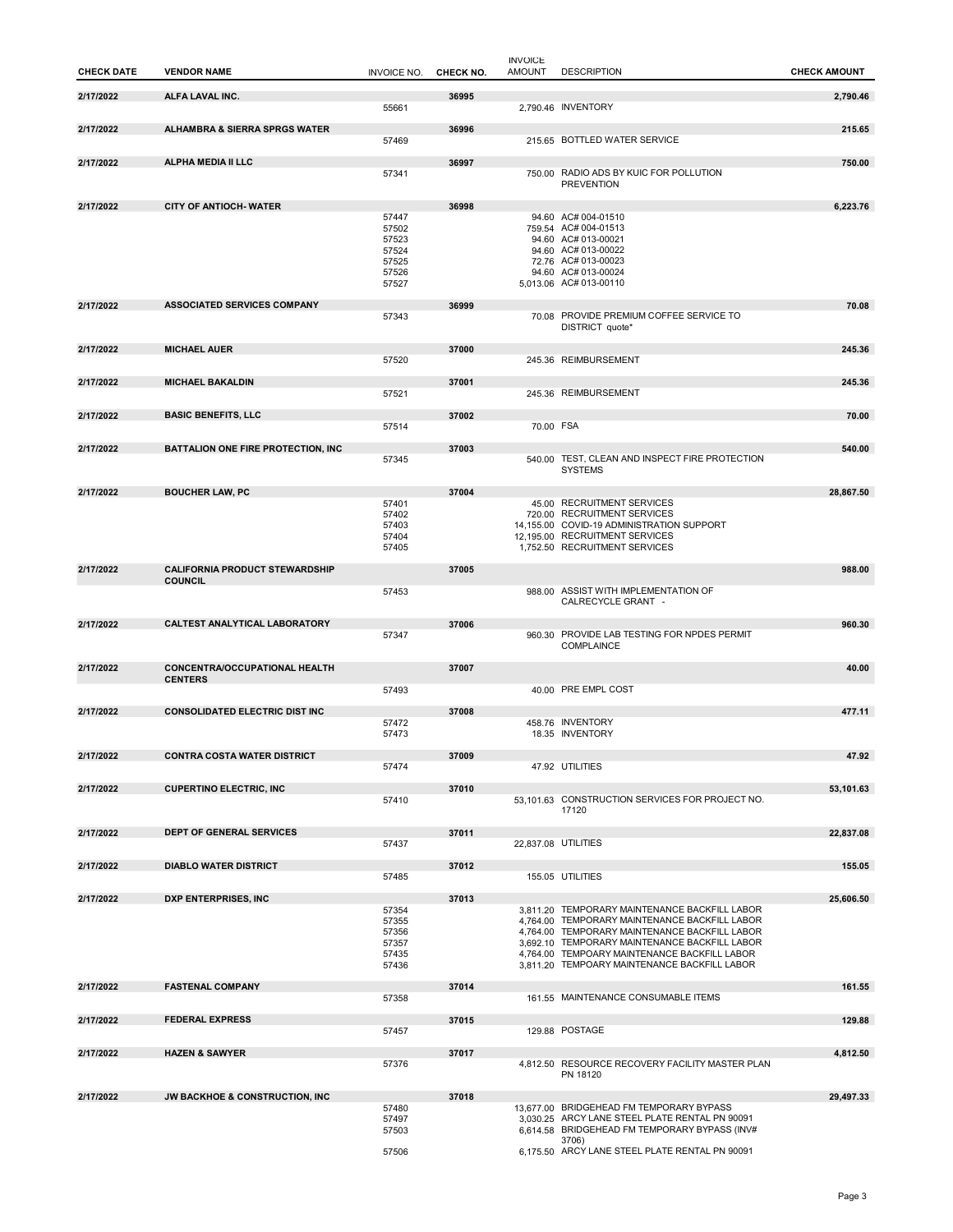| <b>CHECK DATE</b> | <b>VENDOR NAME</b>                              | <b>INVOICE NO.</b> | CHECK NO. | <b>INVOICE</b><br><b>AMOUNT</b> | <b>DESCRIPTION</b>                                                                         | <b>CHECK AMOUNT</b> |
|-------------------|-------------------------------------------------|--------------------|-----------|---------------------------------|--------------------------------------------------------------------------------------------|---------------------|
| 2/17/2022         | <b>LEEANN KNIGHT</b>                            |                    | 37019     |                                 |                                                                                            | 224.82              |
|                   |                                                 | 57519              |           |                                 | 224.82 REIMBURSEMENT                                                                       |                     |
| 2/17/2022         | KOA HILLS CONSULTING LLC.                       |                    | 37020     |                                 |                                                                                            | 700.00              |
|                   |                                                 | 57382              |           |                                 | 525.00 KOA HILLS CONSULTING MUNIS SUPPORT                                                  |                     |
|                   |                                                 | 57383              |           |                                 | <b>SERVICES</b><br>175.00 MUNIS ERP ENHANCEMENT PROJECT                                    |                     |
|                   |                                                 |                    |           |                                 |                                                                                            |                     |
| 2/17/2022         | <b>KOBAYASHI, SIMON</b>                         | 57420              | 37021     |                                 | 69.00 TESTING SVC REIMBURSEMENT                                                            | 69.00               |
|                   |                                                 |                    |           |                                 |                                                                                            |                     |
| 2/17/2022         | LEE & ASSOCIATES RESCUE EQUIPMENT<br><b>INC</b> |                    | 37022     |                                 |                                                                                            | 29,756.25           |
|                   |                                                 | 57428              |           |                                 | 29.756.25 RESCUE TEAM SUPPORT                                                              |                     |
| 2/17/2022         | <b>McCAULEY AGRICULTURAL &amp; PEST</b>         |                    | 37023     |                                 |                                                                                            | 2,085.00            |
|                   | <b>SERVICES</b>                                 |                    |           |                                 |                                                                                            |                     |
|                   |                                                 | 57438<br>57439     |           |                                 | 825.00 PEST CONTROL SERVICES<br>60.00 PEST CONTROL SERVICES                                |                     |
|                   |                                                 | 57440              |           |                                 | 60.00 PEST CONTROL SERVICES                                                                |                     |
|                   |                                                 | 57441              |           |                                 | 60.00 PEST CONTROL SERVICES                                                                |                     |
|                   |                                                 | 57442<br>57443     |           |                                 | 60.00 PEST CONTROL SERVICES<br>60.00 PEST CONTROL SERVICES                                 |                     |
|                   |                                                 | 57444              |           |                                 | 75.00 PEST CONTROL SERVICES                                                                |                     |
|                   |                                                 | 57445              |           |                                 | 825.00 PEST CONTROL SERVICES<br>60.00 PEST CONTROL SERVICES                                |                     |
|                   |                                                 | 57446              |           |                                 |                                                                                            |                     |
| 2/17/2022         | NORTHPOINT SECURITY SERVICES, INC.              |                    | 37024     |                                 |                                                                                            | 5,627.36            |
|                   |                                                 | 57414              |           |                                 | 5.627.36 INTERIM SECURITY PATROL SERVICES                                                  |                     |
| 2/17/2022         | <b>OFFICE DEPOT</b>                             |                    | 37025     |                                 |                                                                                            | 583.55              |
|                   |                                                 | 57476<br>57482     |           |                                 | 223.65 OFFICE SUPPLIES<br>27.62 OFFICE SUPPLIES                                            |                     |
|                   |                                                 | 57483              |           |                                 | 189.72 OFFICE SUPPLIES                                                                     |                     |
|                   |                                                 | 57484              |           |                                 | 105.52 OFFICE SUPPLIES                                                                     |                     |
|                   |                                                 | 57504              |           |                                 | 37.04 OFFICE SUPPLIES                                                                      |                     |
| 2/17/2022         | PACIFIC GAS & ELECTRIC COMPANY                  |                    | 37026     |                                 |                                                                                            | 60,700.49           |
|                   |                                                 | 57451              |           |                                 | 60,312.75 AC# 4835091675-4                                                                 |                     |
|                   |                                                 | 57512<br>57513     |           |                                 | 334.04 UTILITIES<br>53.70 UTILITIES                                                        |                     |
|                   |                                                 |                    |           |                                 |                                                                                            |                     |
| 2/17/2022         | <b>ABEL PALACIO</b>                             | 57516              | 37027     |                                 | 918.63 REIMBURSEMENT                                                                       | 918.63              |
|                   |                                                 |                    |           |                                 |                                                                                            |                     |
| 2/17/2022         | <b>POLYDYNE INC</b>                             | 57424              | 37028     |                                 | 59,577.79 DRY POLY                                                                         | 59,577.79           |
|                   |                                                 |                    |           |                                 |                                                                                            |                     |
| 2/17/2022         | <b>PSOMAS</b>                                   | 57478              | 37029     |                                 | 2,372.50 CM&I SERVICES FOR PN21123                                                         | 13,897.50           |
|                   |                                                 | 57479              |           |                                 | 7,370.00 CM&I SERVICES FOR PN21123                                                         |                     |
|                   |                                                 | 57498              |           |                                 | 4,155.00 CM&I SERVICES FOR PN21123                                                         |                     |
| 2/17/2022         | <b>RH TECHNOLOGY</b>                            |                    | 37030     |                                 |                                                                                            | 2,123.20            |
|                   |                                                 | 57494              |           |                                 | 2.123.20 O/S TEMP                                                                          |                     |
| 2/17/2022         | <b>CHERYL RHODES ALEXANDER</b>                  |                    | 37031     |                                 |                                                                                            | 96.17               |
|                   |                                                 | 57517              |           |                                 | 96.17 REIMBURSEMENT                                                                        |                     |
| 2/17/2022         | SERVICE MASTER RESTORATION SERVICES             |                    | 37032     |                                 |                                                                                            | 4.959.71            |
|                   |                                                 |                    |           |                                 |                                                                                            |                     |
|                   |                                                 | 57369<br>57370     |           |                                 | 2,142.45 BIO CLEANING DUE TO COVID EXPOSURE<br>1,581.80 BIO CLEANING DUE TO COVID EXPOSURE |                     |
|                   |                                                 | 57371              |           |                                 | 1,235.46 BIO CLEANING DUE TO COVID EXPOSURE                                                |                     |
| 2/17/2022         | <b>TERRY SPURGEON</b>                           |                    | 37033     |                                 |                                                                                            | 483.62              |
|                   |                                                 | 57522              |           |                                 | 483.62 REIMBURSEMENT                                                                       |                     |
|                   | <b>JAYNE STROMMER</b>                           |                    |           |                                 |                                                                                            |                     |
| 2/17/2022         |                                                 | 57518              | 37034     |                                 | 166.12 REIMBURSEMENT                                                                       | 166.12              |
|                   |                                                 |                    |           |                                 |                                                                                            |                     |
| 2/17/2022         | <b>SYSTEM 1 STAFFING</b>                        | 57515              | 37035     |                                 | 1,500.00 O/S TEMP                                                                          | 1,500.00            |
|                   |                                                 |                    |           |                                 |                                                                                            |                     |
| 2/17/2022         | THATCHER COMPANY OF CALIFORNIA, INC             | 57425              | 37036     |                                 | 3,361.63 ALUMINUM SULFATE                                                                  | 13,430.48           |
|                   |                                                 | 57426              |           |                                 | 3.354.33 ALUMINUM SULFATE                                                                  |                     |
|                   |                                                 | 57427              |           |                                 | 3,357.26 ALUMINUM SULFATE                                                                  |                     |
|                   |                                                 | 57487              |           |                                 | 3,357.26 ALUMINUM SULFATE                                                                  |                     |
| 2/17/2022         | <b>THOMAS &amp; ASSOCIATES</b>                  |                    | 37037     |                                 |                                                                                            | 2,221.29            |
|                   |                                                 | 57395              |           |                                 | 2,221.29 INVENTORY                                                                         |                     |
| 2/17/2022         | <b>TOSHIBA INTERNATIONAL CORP</b>               |                    | 37038     |                                 |                                                                                            | 118.06              |
|                   |                                                 | 57486              |           |                                 | 118.06 COPIER USAGE                                                                        |                     |
| 2/17/2022         | <b>UNIVAR USA INC</b>                           |                    | 37039     |                                 |                                                                                            | 10,162.60           |
|                   |                                                 | 57430<br>57431     |           |                                 | 6,623.86 SODIUM BISULFITE<br>3,538.74 SODIUM HYPOCHLORITE                                  |                     |
|                   |                                                 |                    |           |                                 |                                                                                            |                     |
| 2/23/2022         | <b>MARINE SCIENCE INSTITUTE</b>                 |                    | 37040     |                                 |                                                                                            | 20,000.00           |
|                   |                                                 | 57528              |           |                                 | 20,000.00 SPONSORSHIP                                                                      |                     |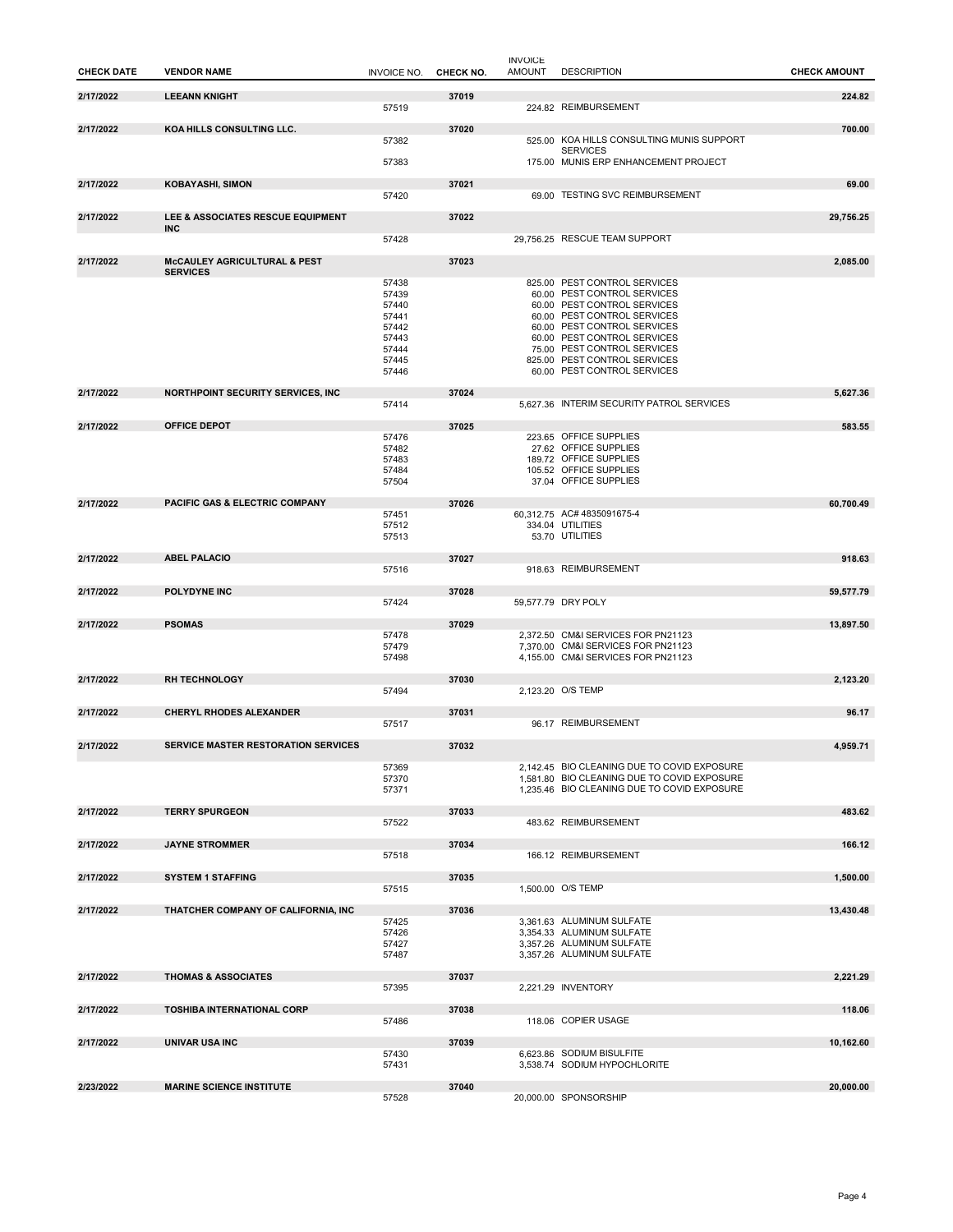| <b>CHECK DATE</b> | <b>VENDOR NAME</b>                                     | <b>INVOICE NO.</b> | CHECK NO. | <b>INVOICE</b><br><b>AMOUNT</b> | <b>DESCRIPTION</b>                                                | <b>CHECK AMOUNT</b> |
|-------------------|--------------------------------------------------------|--------------------|-----------|---------------------------------|-------------------------------------------------------------------|---------------------|
| 2/24/2022         | <b>BATTALION ONE FIRE PROTECTION, INC</b>              |                    | 37041     |                                 |                                                                   | 860.00              |
|                   |                                                        | 57344              |           |                                 | 860.00 TEST, CLEAN AND INSPECT FIRE PROTECTION<br><b>SYSTEMS</b>  |                     |
| 2/24/2022         | CALIFORNIA DEPT OF TAX AND FEE                         |                    | 37042     |                                 |                                                                   | 66.30               |
|                   |                                                        | 57529              |           |                                 | 66.30 PERMIT & REGULATORY FEE                                     |                     |
| 2/24/2022         | CALTEST ANALYTICAL LABORATORY                          | 57348              | 37043     |                                 | 360.00 PROVIDE LAB TESTING FOR NPDES PERMIT<br><b>COMPLAINCE</b>  | 360.00              |
| 2/24/2022         | CHRIS GATEWOOD INDUSTRIES, INC.                        | 57544              | 37044     |                                 | 19,950.00 Z6E-CENTRIFUGE RA SERVICE                               | 19,950.00           |
| 2/24/2022         | <b>CONCENTRA/OCCUPATIONAL HEALTH</b><br><b>CENTERS</b> |                    | 37045     |                                 |                                                                   | 229.00              |
|                   |                                                        | 57551              |           |                                 | 229.00 PRE EMPL COST                                              |                     |
| 2/24/2022         | <b>CORELOGIC INFORMATION SOLUTIONS, INC</b>            |                    | 37046     |                                 |                                                                   | 165.00              |
|                   |                                                        | 57530              |           |                                 | 165.00 REALQUEST PROPERTY INFORMATION                             |                     |
|                   |                                                        |                    |           |                                 |                                                                   |                     |
| 2/24/2022         | <b>DEE CONSULTANTS</b>                                 | 57352              | 37047     |                                 | 12,642.00 INSPECTION SERVICES                                     | 12,642.00           |
|                   |                                                        |                    |           |                                 |                                                                   |                     |
| 2/24/2022         | <b>EVOQUA WATER TECHNOLOGIES, LLC</b>                  | 57540              | 37048     |                                 | 328.45 SUPPORT & MAINTENACE FOR DI WATER<br><b>SYSTEM FOR LAB</b> | 328.45              |
| 2/24/2022         | FRONTIER ANALYTICAL LABORATORY                         |                    | 37049     |                                 |                                                                   | 1,600.00            |
|                   |                                                        | 57360              |           |                                 | 1,600.00 DIOXIN AND PCB'S ANALYSIS                                |                     |
| 2/24/2022         | <b>GRAINGER</b>                                        |                    | 37050     |                                 |                                                                   | 4,658.00            |
|                   |                                                        | 57336              |           |                                 | 2.167.44 INVENTORY                                                |                     |
|                   |                                                        | 57391<br>57392     |           |                                 | 2,220.58 INVENTORY<br>200.33 INVENTORY                            |                     |
|                   |                                                        | 57394              |           |                                 | 69.65 INVENTORY                                                   |                     |
| 2/24/2022         | <b>JEFF IMACHI</b>                                     |                    | 37051     |                                 |                                                                   | 232.17              |
|                   |                                                        | 57417              |           |                                 | 179.50 REIMBURSEMENT                                              |                     |
|                   |                                                        | 57418              |           |                                 | 52.67 REIMBURSEMENT                                               |                     |
| 2/24/2022         | <b>JOHN MUIR HEALTH</b>                                |                    | 37052     |                                 |                                                                   | 853.16              |
|                   |                                                        | 57475              |           |                                 | 853.16 Annual Corporate Wellness Services                         |                     |
| 2/24/2022         | KONE. INC.                                             |                    | 37053     |                                 |                                                                   | 114.02              |
|                   |                                                        | 57384              |           |                                 | 114.02 ELEVATOR SERVICE                                           |                     |
| 2/24/2022         | <b>LYSTEK INTERNATIONAL LIMITED</b>                    |                    | 37054     |                                 |                                                                   | 4,016.20            |
|                   |                                                        | 57386              |           |                                 | 4,016.20 BIOSOLIDS DISPOSAL                                       |                     |
| 2/24/2022         | MCCAMPBELL ANALYTICAL, INC.                            |                    | 37055     |                                 |                                                                   | 15,012.00           |
|                   |                                                        | 57550              |           |                                 | 15,012.00 ONSITE COVID-19 TESTING SERVICES                        |                     |
| 2/24/2022         | <b>MEYERS NAVE</b>                                     |                    | 37056     |                                 |                                                                   | 2,585.52            |
|                   |                                                        | 57477              |           |                                 | 2,585.52 LEGAL SERVICES                                           |                     |
| 2/24/2022         | <b>OFFICE DEPOT</b>                                    |                    | 37057     |                                 |                                                                   | 13.56               |
|                   |                                                        | 57547<br>57549     |           |                                 | (21.10) OFFICE SUPPLIES<br>34.66 OFFICE SUPPLIES                  |                     |
|                   |                                                        |                    |           |                                 |                                                                   |                     |
| 2/24/2022         | <b>PAN PACIFIC SUPPLY CO.</b>                          | 57390              | 37058     |                                 | 1,158.63 INVENTORY                                                | 1,158.63            |
|                   |                                                        |                    |           |                                 |                                                                   |                     |
| 2/24/2022         | <b>POLYDYNE INC</b>                                    | 57556              | 37059     |                                 | 14,539.68 LIQUID POLYMER                                          | 14,539.68           |
|                   |                                                        |                    |           |                                 |                                                                   |                     |
| 2/24/2022         | <b>RED WING SHOE STORE 165</b>                         | 57415              | 37060     |                                 | 336.48 SAFETY SHOES N. MUCHMORE & S. REDMOND                      | 336.48              |
|                   |                                                        |                    |           |                                 |                                                                   |                     |
| 2/24/2022         | <b>RH TECHNOLOGY</b>                                   | 57533              | 37061     |                                 | 4,885.20 O/S TEMP                                                 | 20,154.88           |
|                   |                                                        | 57542              |           |                                 | 2,123.20 O/S TEMP                                                 |                     |
|                   |                                                        | 57546              |           |                                 | 4,885.20 O/S TEMP<br>4,589.60 O/S TEMP                            |                     |
|                   |                                                        | 57557<br>57558     |           |                                 | 3,671.68 O/S TEMP                                                 |                     |
| 2/24/2022         | <b>STREAMLINE</b>                                      |                    | 37062     |                                 |                                                                   | 550.00              |
|                   |                                                        | 57351              |           |                                 | 550.00 SOFTWARE                                                   |                     |
| 2/24/2022         | THATCHER COMPANY OF CALIFORNIA, INC                    |                    | 37063     |                                 |                                                                   | 10,076.13           |
|                   |                                                        | 57488              |           |                                 | 3,358.70 ALUMINUM SULFATE                                         |                     |
|                   |                                                        | 57489<br>57490     |           |                                 | 3,360.17 ALUMINUM SULFATE<br>3,357.26 ALUMINUM SULFATE            |                     |
|                   |                                                        |                    |           |                                 |                                                                   |                     |
| 2/24/2022         | TRI-VALLEY JANITORIAL SERVICE &<br>SUPPLY INC.         |                    | 37064     |                                 |                                                                   | 9,336.00            |
|                   |                                                        | 57378              |           |                                 | 9,336.00 NIGHTLY JANITORIAL SERVICES                              |                     |
| 2/24/2022         | <b>U.S. BANK CM-9703</b>                               |                    | 37065     |                                 |                                                                   | 875.00              |
|                   |                                                        | 57555              |           |                                 | 875.00 LOAN# 6736300850                                           |                     |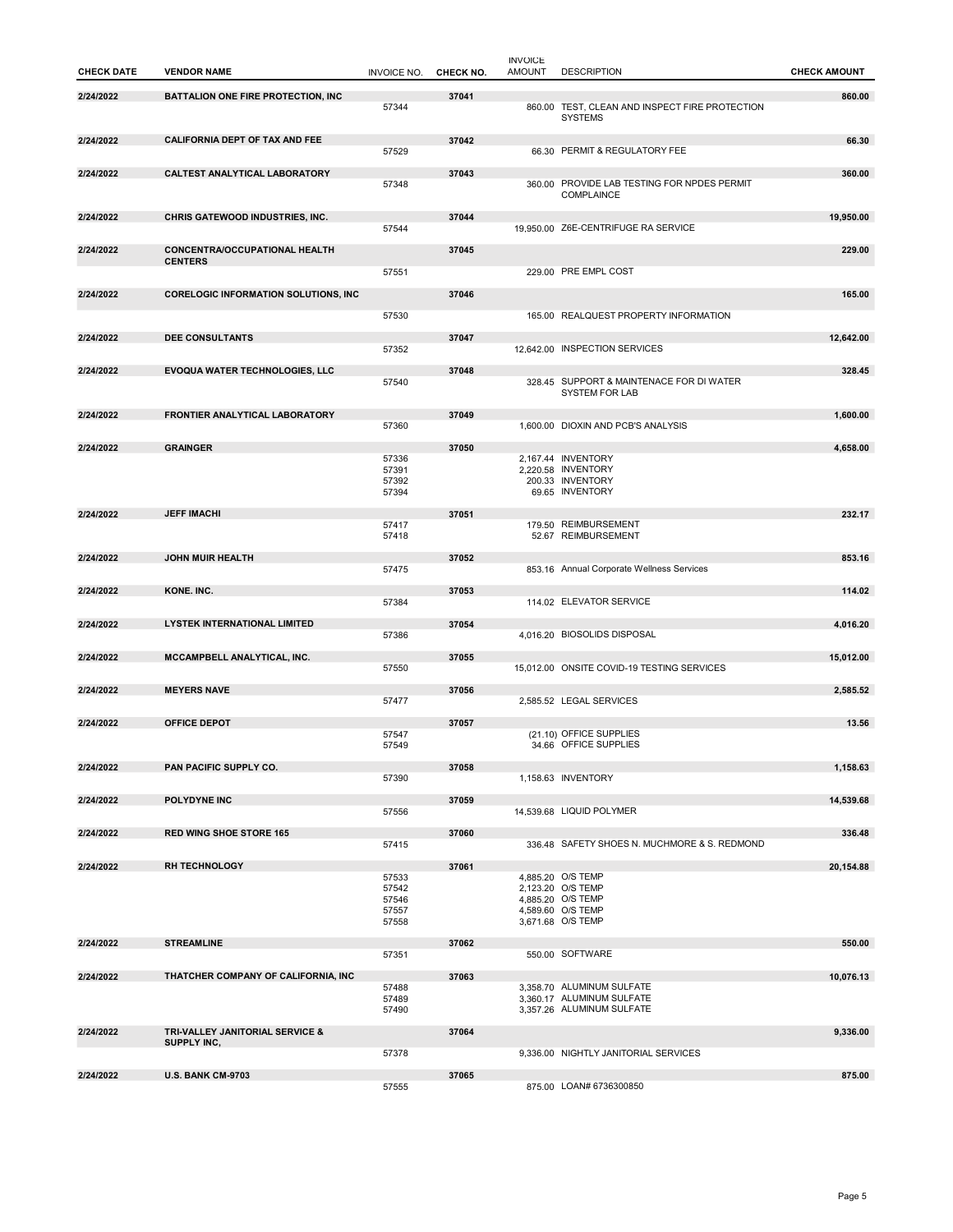| <b>CHECK DATE</b> | <b>VENDOR NAME</b>             | <b>INVOICE NO.</b>               | CHECK NO. | <b>INVOICE</b><br><b>AMOUNT</b> | <b>DESCRIPTION</b>                                                                                                     | <b>CHECK AMOUNT</b> |
|-------------------|--------------------------------|----------------------------------|-----------|---------------------------------|------------------------------------------------------------------------------------------------------------------------|---------------------|
| 2/24/2022         | UNIVAR USA INC                 |                                  | 37066     |                                 |                                                                                                                        | 17,562.19           |
|                   |                                | 57432<br>57433<br>57434<br>57545 |           |                                 | 3.538.42 SODIUM HYPOCHLORITE<br>5.890.25 SODIUM BISULFITE<br>3.539.12 SODIUM HYPOCHLORITE<br>4.594.40 SODIUM BISULFITE |                     |
| 2/24/2022         | V.W. HOUSEN & ASSOCIATES, INC. |                                  | 37067     |                                 |                                                                                                                        | 25,163.99           |
|                   |                                | 57552                            |           |                                 | 21.076.99 DESIGN SERVICES DURING CONSTRUCTION<br><b>FOR PN21123</b>                                                    |                     |
|                   |                                | 57553                            |           |                                 | 1.882.00 DESIGN SERVICES DURING CONSTRUCTION<br><b>FOR PN21123</b>                                                     |                     |
|                   |                                | 57554                            |           |                                 | 2.205.00 DESIGN SERVICES DURING CONSTRUCTION<br><b>FOR PN21123</b>                                                     |                     |
| 2/24/2022         | <b>WESCO</b>                   |                                  | 37068     |                                 |                                                                                                                        | 479.65              |
|                   |                                | 57429                            |           |                                 | 479.65 INVENTORY                                                                                                       |                     |
|                   | <b>GRAND TOTAL</b>             |                                  |           |                                 |                                                                                                                        | 1,366,580.28        |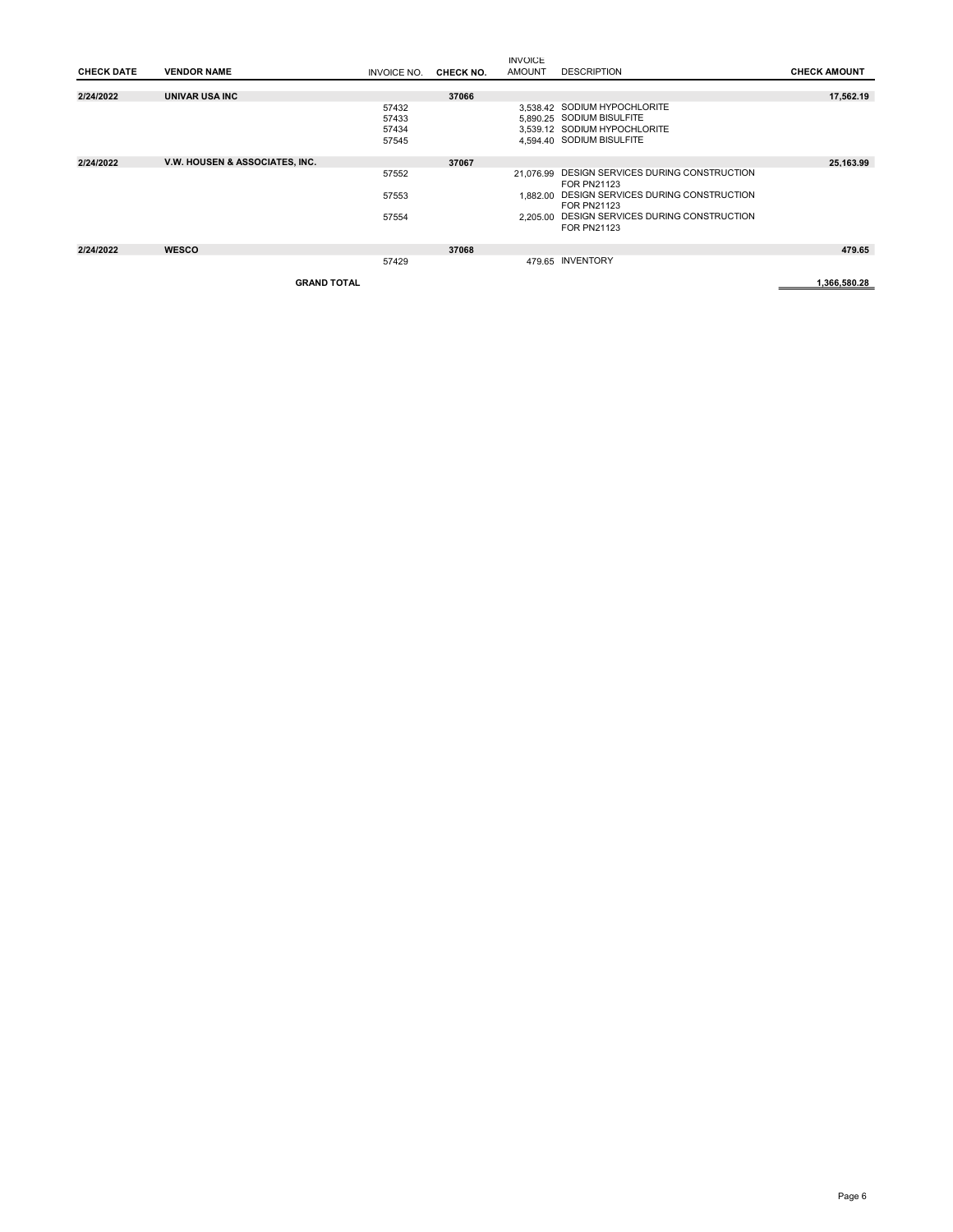April 20, 2022

### RECEIVE NOTES FROM FINANCE COMMITTEE MEETING, APRIL 13, 2022

#### **Recommendation**

Note receipt and file.

#### **Background Information**

The Finance Committee met on April 13, 2022. The meeting was attended by Committee Chair, Juan Banales; Vince De Lange, General Manager; Brian Thomas, Acting Business Services Director; Dean Eckerson, Resource Recovery Services Director; Thanh Vo, Acting Engineering Services Director; Anika Lyons, Finance Manager; and Cecelia Nichols-Fritzler, Office Manager/Secretary to the Board.

The purpose of the meeting was to review and receive comments on proposed Sewer Service Charge (SSC) adjustments for Fiscal Year 2022/2023 (FY22/23) and the draft Proposition 218 Notice detailing the proposed SSC adjustments and notifying property owners of the associated public hearing and receive approval to submit the proposed FY22/23 SSC adjustments, draft Prop. 218 Notice, and public hearing date (June 15, 2022) for consideration at the April 20, 2022 Board Meeting.

#### **Analysis**

Committee Chair Banales recommended the proposed Sewer Service Charge (SSC) adjustments for FY22/23, draft Prop. 218 Notice, and public hearing date be submitted for consideration at the Board of Directors meeting on April 20, 2022. Committee meeting notes are provided as an informational report at regular Board Meetings as part of the Consent Calendar.

### **Financial Impact**

None.

### **Attachments**

- 1. Finance Committee Meeting Notes, April 13, 2022
- 2. Finance Committee Agenda, April 13, 2022 (without attachments)

Prepared by:  $\sqrt{2}$ 

Cecelia Nichols-Fritzler Vince De Lange Office Manager/Secretary to the Board General Manager

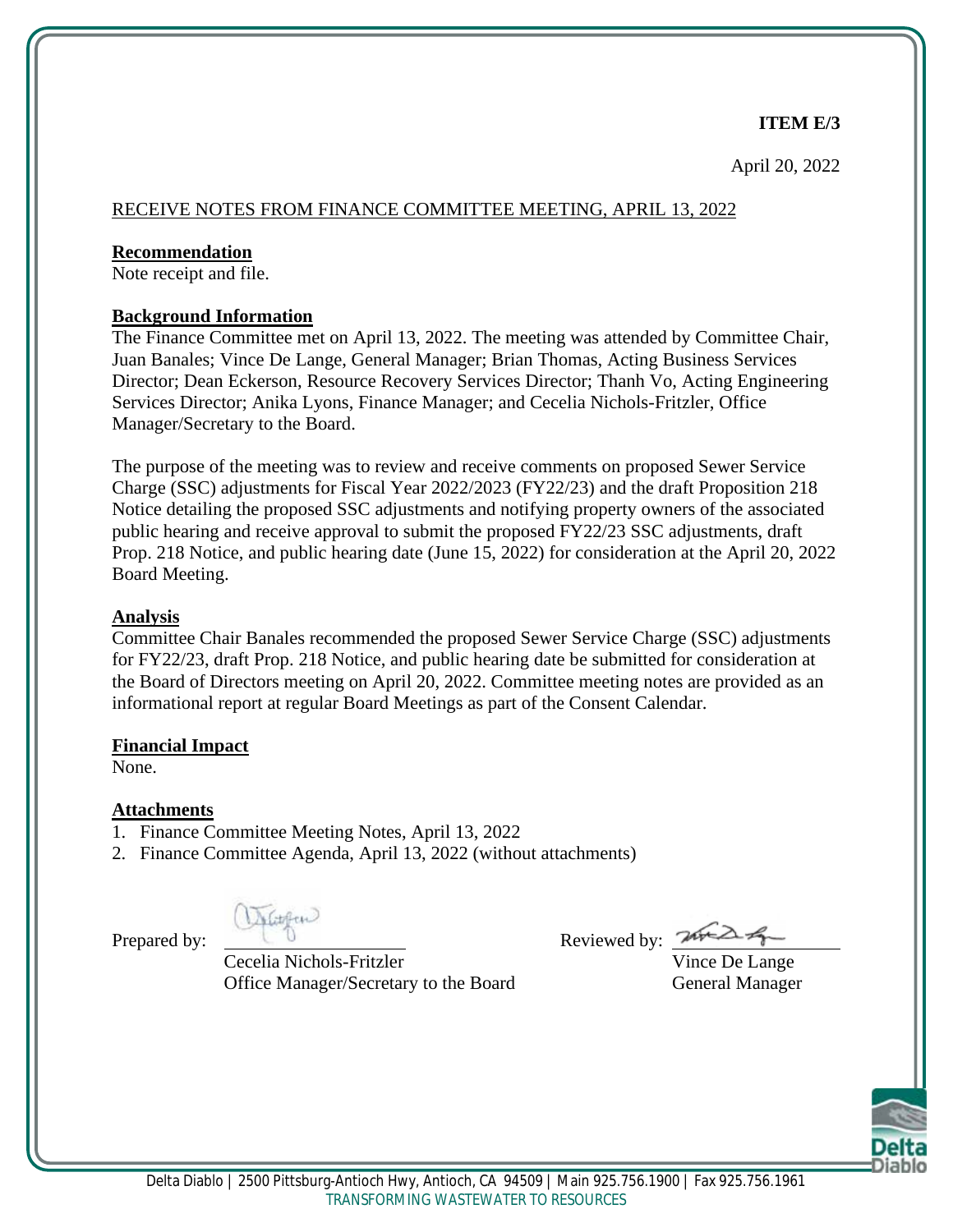ITEM E/3 Attachment 1

### **DRAFT MEETING NOTES**

### **BOARD OF DIRECTORS FINANCE COMMITTEE MEETING DELTA DIABLO (a California Special District)**

#### **2500 Pittsburg-Antioch Highway | Antioch, CA 94509 (Note: There will be no in-person meeting at the District.) WEDNESDAY, APRIL 13, 2022 5:00 P.M.**

The Finance Committee meeting was called to order by Committee Chair Juan Banales on Wednesday, April 13, 2022 at 5:03 p.m. via Zoom. Present on the call were Vince De Lange, General Manager; Brian Thomas, Acting Business Services Director; Dean Eckerson, Resource Recovery Services Director; Thanh Vo, Acting Engineering Services Director; Anika Lyons, Finance Manager; and Cecelia Nichols-Fritzler, Office Manager/Secretary to the Board.

Chair Banales read the following statement: "In lieu of a public gathering, the Board of Directors Finance Committee Meeting will be accessible via ZOOM to all members of the public as permitted by the Government Code Section 54953(e)." He noted that presentations are available at: https://www.deltadiablo.org/finance-subcommittee-meetings

#### **PUBLIC COMMENTS**

None.

### **REVIEW AND COMMENT ON PROPOSED SEWER SERVICE CHARGES FOR FISCAL YEAR 2022/2023 AND DRAFT PROPOSITION 218 NOTICE**

Mr. Thomas reviewed the District's Sewer Service Charge (SSC), Capital Improvement Program (CIP), and budget development schedule for Fiscal Year 2022/2023 (FY22/23). He noted the importance of SSC adjustments to ensure sufficient revenue is generated to support critical capital investment needs in aging infrastructure and increasing operating costs. Mr. Thomas reviewed key actions staff has implemented in developing the proposed FY22/23 SSCs to support the District's guiding principles for ensuring long-term financial sustainability and alignment with the District's Strategic Plan. He discussed key assumptions used in developing the updated 5-year financial plan, including operating costs, 5-year CIP costs, debt management, Ad Valorem Tax revenue, and utilization of existing Wastewater Operations and Maintenance (O&M) Fund equity.

Mr. Thomas reviewed the proposed FY22/23 SSC increase of 4.5% for residential customers in Antioch/Pittsburg/Bay Point residents, as well as non-residential customers (i.e., commercial, industrial). He stated that the proposed SSC increase is expected to generate an additional \$1.2 million in revenue in FY22/23 to meet the District's capital and operating financial needs. Mr. Thomas reviewed the proposed allocation of SSC revenue in FY22/23 to various District funds.

Mr. Thomas presented a comparison of the District's SSCs relative to its peer agencies in the San Francisco Bay Area, which highlighted that the District remains below average costs for providing wastewater collection, conveyance, and treatment services. He compared the updated 5-year SSC increase projection to last year's projection and noted three key drivers for the lower FY22/23 SSC increase (4.5%) relative to the projected FY22/23 SSC increase (5.8%) at this time

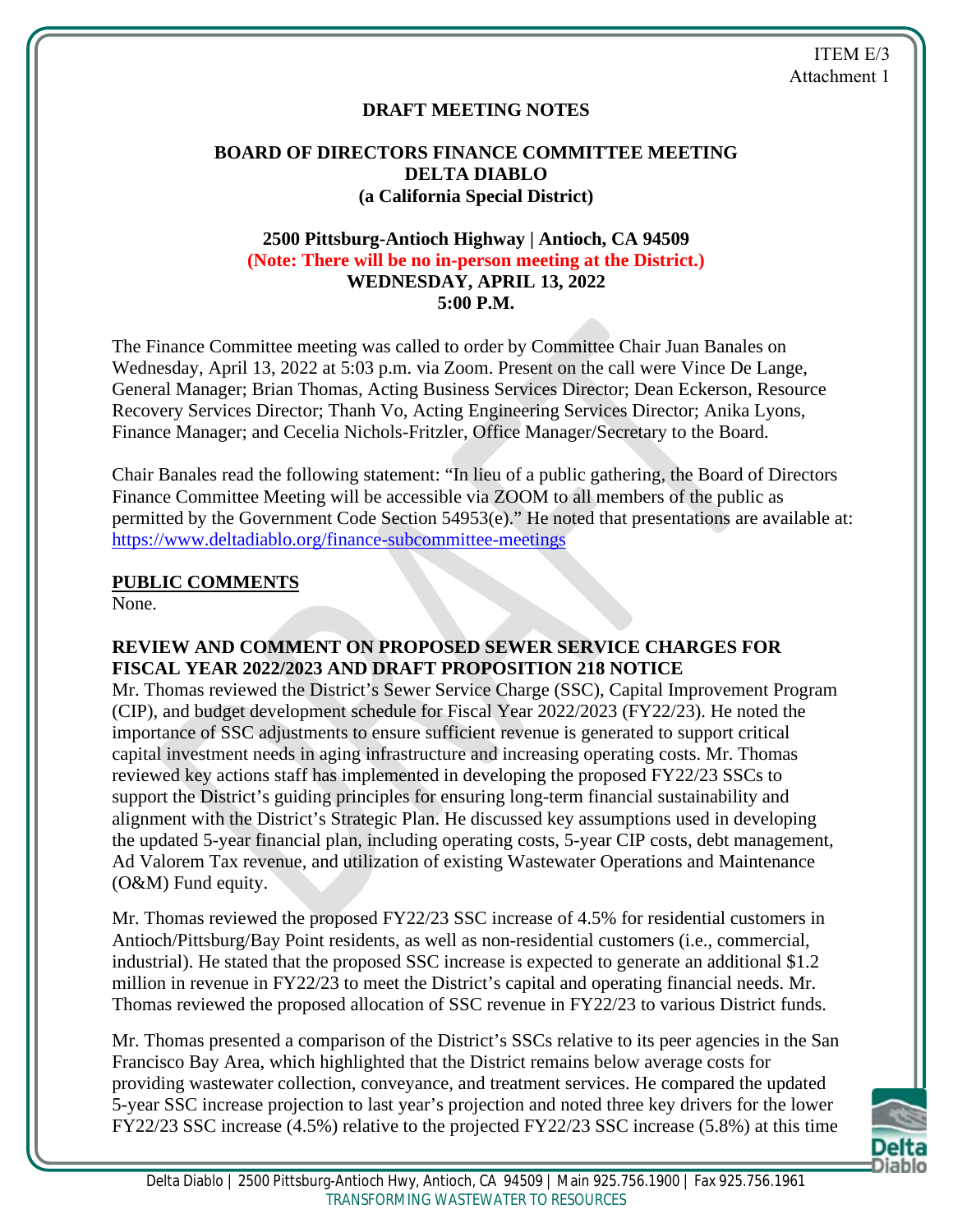last year—additional SSC revenue due to higher than expected growth in the District's service area, reduced operating budget expenditures which increased available fund balances, and delay in implementing the \$60.0 million Secondary Process Improvements Project. Mr. Thomas noted inter-fund loans included in the updated 5-year financial plan. He closed by reviewing the draft Proposition 218 Notice, the associated SSC review and approval schedule, and staff recommendations to the Finance Committee.

Chair Banales questioned if the annual operating budget cost escalation assumption for future fiscal years is aligned with historical increases in actual expenditures. Mr. Thomas noted that the District's historical trend generally aligned with the escalation factor in the financial model. Mr. De Lange stated that the operating budget has actually grown at a smaller rate over the past five years due to staff efforts to critically review the budget development process and effectively manage operating costs.

Chair Banales noted his appreciation for staff's excellent efforts in effectively managing the SSC, budget, and CIP development process each year; in particular, in achieving a lower proposed SSC increase than last year's projection, while still meeting the District's capital investment in infrastructure and operating cost needs. Chair Banales thanked Mr. Thomas for the report and recommended the item be submitted for consideration by the Board at its April 20, 2022 meeting.

### **ADJOURNMENT**

The meeting was adjourned by Chair Banales at 5:37 p.m.

(Recording Secretary: Cecelia Nichols-Fritzler)

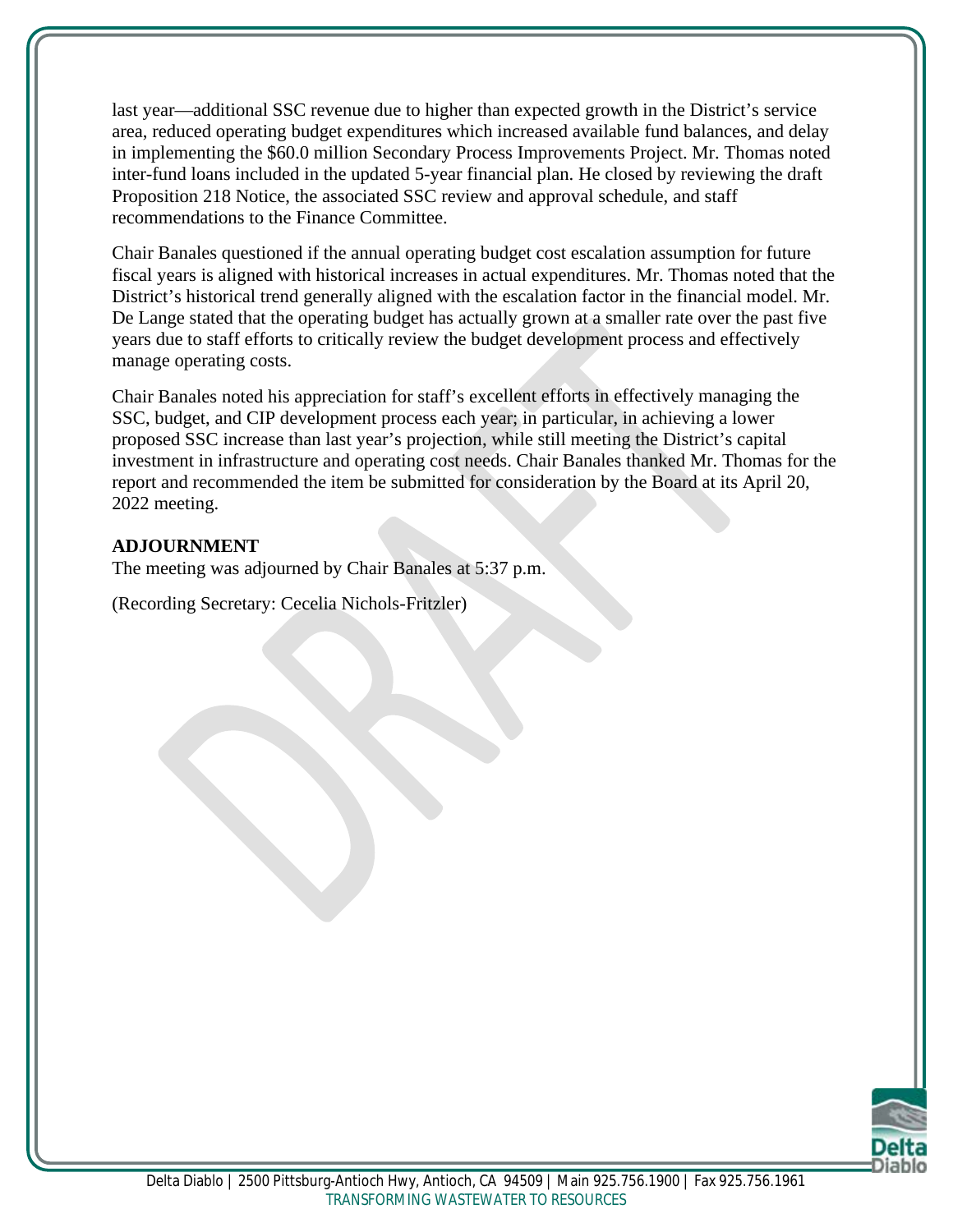ITEM E/3 Attachment 2

# **AGENDA**

### **BOARD OF DIRECTORS FINANCE COMMITTEE MEETING (Note: There will be no in-person meeting at the District.) WEDNESDAY, APRIL 13, 2022 5:00 P.M.**

### **A. PUBLIC COMMENTS**

### **B. REVIEW AND COMMENT ON PROPOSED SEWER SERVICE CHARGES FOR FISCAL YEAR 2022/2023 AND DRAFT PROPOSITION 218 NOTICE (Brian Thomas)**

**C. ADJOURNMENT**

The District will provide reasonable accommodations for persons with disabilities who plan to participate in Committee meetings by contacting the Secretary to the Board 24 hours prior to the scheduled meeting at (925) 756-1927. Disclosable public records related to an open session item on a meeting agenda and distributed by the District to the Committee members less than 72 hours prior to that meeting are available for public inspection on the District website at www.deltadiablo.org and at the District office located at 2500 Pittsburg-Antioch Highway, Antioch, CA 94509.

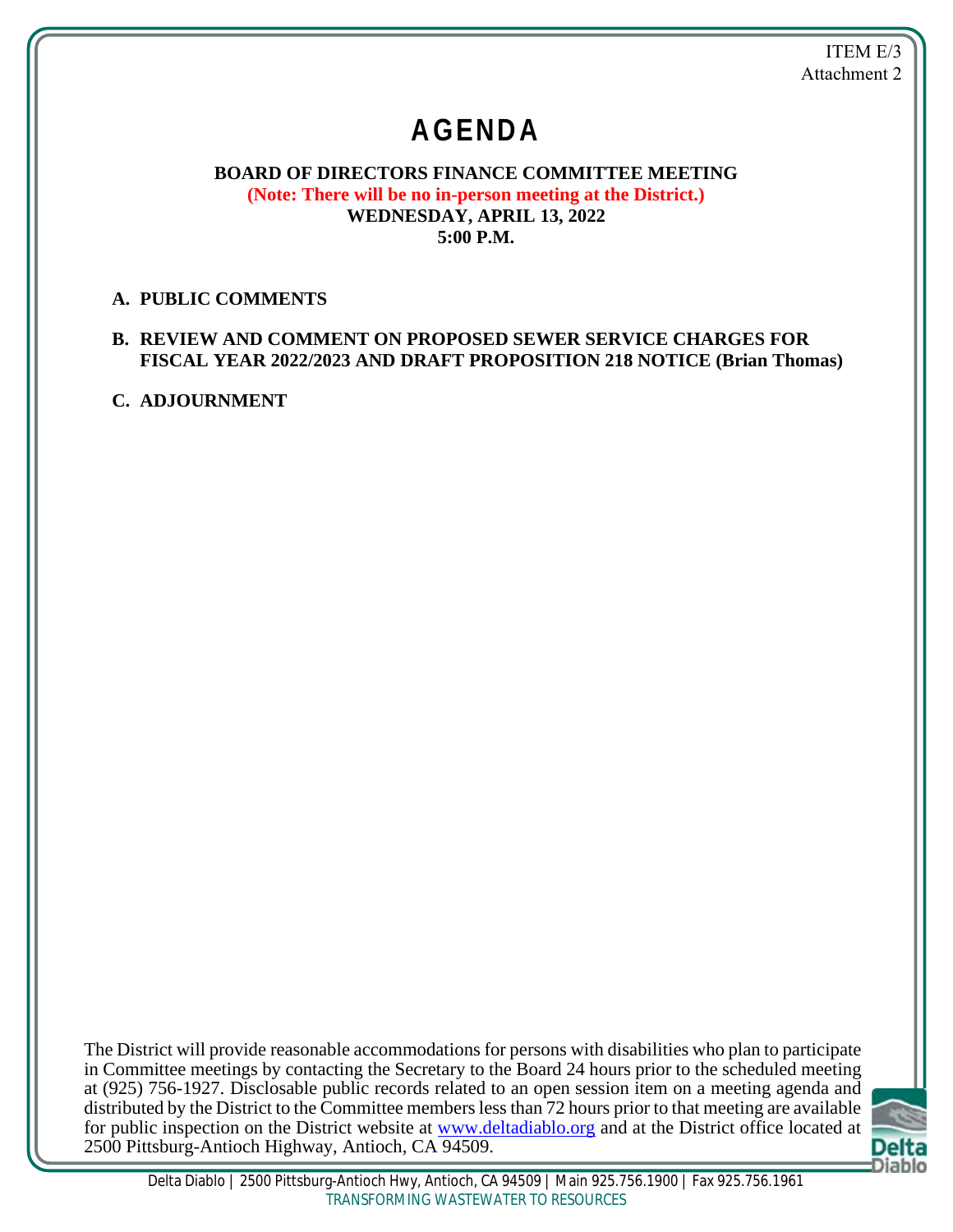April 20, 2022

### MAKE FINDINGS AND APPROVE CONTINUING TELECONFERENCE MEETINGS (AB 361, GOVERNMENT CODE SECTION 54953[e])

### **Recommendations**

- 1. Find that the following circumstances exist: (a) the Statewide state of emergency and the Countywide local emergency continue to directly impact the ability of the Board of Directors, in all its capacities, and its subcommittees and advisory bodies, to meet safely in person; and (b) the Contra Costa County Health Officer's recommendations encourage online meetings (i.e., teleconference meetings) to minimize the risk of COVID-19 transmission where practical, as these meetings present the lowest risk of transmission of the virus that causes COVID-19.
- 2. Authorize the Board of Directors, in all its capacities, and its Subcommittees, to conduct teleconference meetings under Government Code Section 54953(e).
- 3. Determine that these bodies will hold virtual meetings for the next 30 days.
- 4. Direct the General Manager to return to the Board acting in all its capacities, within 30 days with an item to reconsider the state of emergency and whether to continue meeting virtually under the provisions of Government Code Section 54953(e) and to make required findings as to all bodies covered by this Board order.

### **Background Information**

On October 13, 2021, November 17, 2021, January 12, 2022, and March 30, 2022, the Board adopted Resolution Nos. 15/2021, 19/2021 and 01/2022, 08/2022, respectively, which authorized the Board, in all its capacities, and subcommittees, to conduct teleconferencing meetings under Government Code Section 54953(e). In addition, the Board also authorized the continuance of teleconference meetings at its December 8, 2021 and February 9, 2022 meetings.

Government Code Section 54953(e), added to the Brown Act by Assembly Bill 361 (AB 361), allows a local agency to use special teleconferencing rules during a declared state of emergency. When a legislative body uses the emergency teleconferencing provisions under Government Code Section 54953(e), the following rules apply:

- The agency must provide notice of the meeting and post an agenda as required by the Brown Act and Better Government Ordinance, but the agenda does not need to list each teleconference location or be physically posted at each teleconference location.
- The agenda must state how members of the public can access the meeting and provide public comment.
- The agenda must include an option for all persons to attend via a call-in or internet-based service option.
- The body must conduct the meeting in a manner that protects the constitutional and statutory  $\mathcal{L}^{\text{max}}$ rights of the public.
- If there is a disruption in the public broadcast of the meeting, or of the public's ability to comment virtually for reasons within the body's control, the legislative body must stop the meeting and take no further action on agenda items until public access and/or ability to comment is restored.

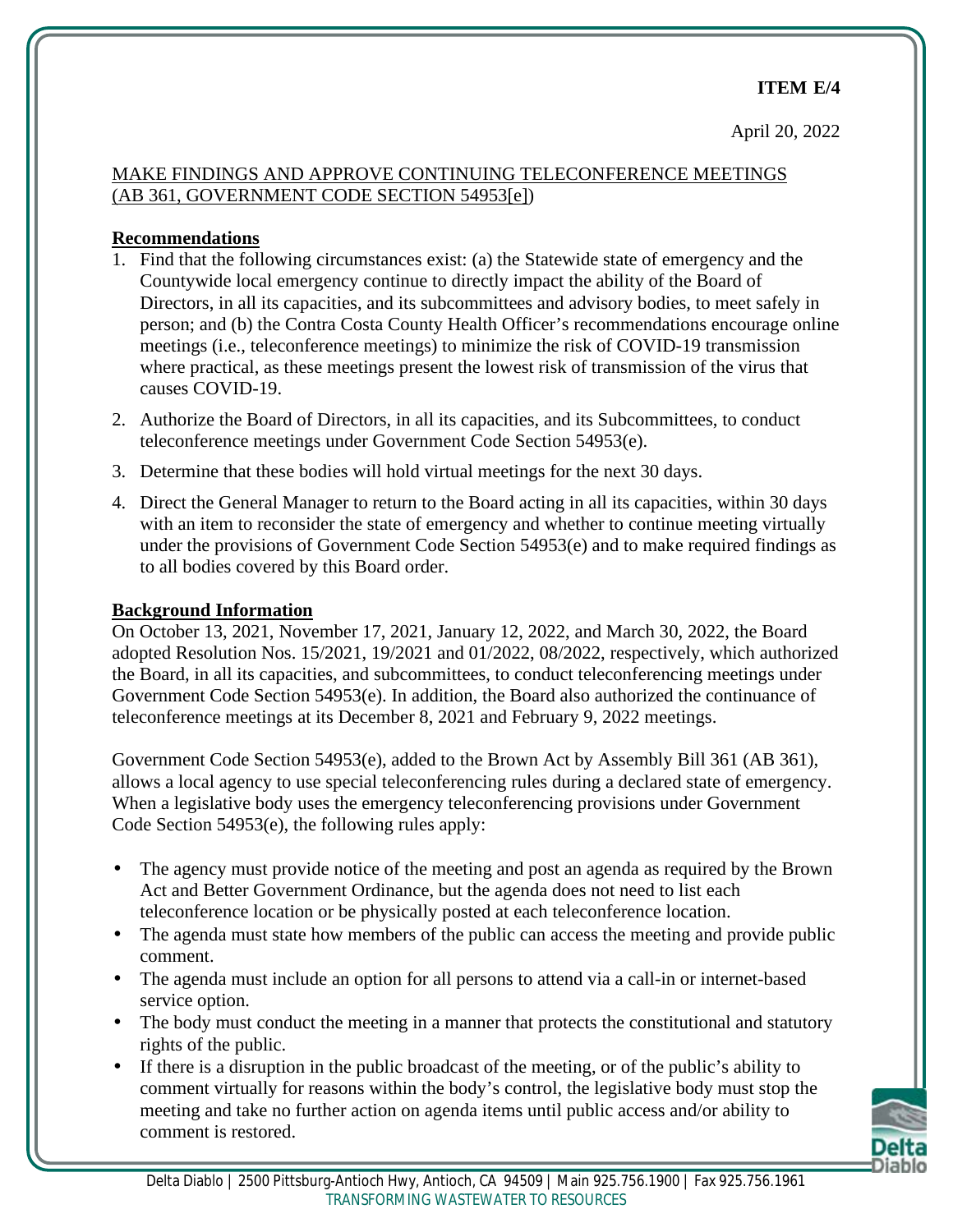- Local agencies may not require public comments to be submitted in advance of the meeting and must allow virtual comments to be submitted in real time.
- The body must allow a reasonable amount of time per agenda item to permit members of the public to comment, including time to register or otherwise be recognized for the purposes of comment.
- If the body provides a timed period for all public comment on an item, it may not close that period before the time has elapsed.
- AB 361 sunsets on January 1, 2024.

### **Analysis**

Under Government Code Section 54953(e), if the local agency wishes to continue using these special teleconferencing rules after adopting an initial resolution, the legislative body must reconsider the circumstances of the state of emergency every 30 days and make certain findings. The agency must find that the state declared emergency continues to exist and either that it continues to directly impact the ability of officials and members of the public to meet safely in person, or that state or local officials continue to impose or recommend measures to promote social distancing.

The Board last considered these matters on March 30, 2022, made the required findings, and continued use of special teleconferencing rules. The Board can again make these findings. The statewide state of emergency continues to exist, and the state and the countywide local emergencies continue to directly impact the ability of the Board of Directors, in all its capacities, and its subcommittees to meet safely in person. The current trends as of April 15, 2022 in COVID-19 case rate and COVID-19 hospitalizations have plateaued at this time, but wastewater surveillance data and COVID-19 test positivity has been increasing. In addition to this, the predominant variant of COVID-19 being identified continues to be the Omicron variant, the impact of which on the spread of COVID-19 has shown to dramatically increase COVID-19 transmission.

If the Board wishes to continue teleconferencing under Section 54953(e), at its next meeting, the Board must reconsider the circumstances of the state of emergency and find that one or both of the following circumstances exists: a) the state declared emergency continues to directly impact the ability of members to safely meet in person, or b) state or local officials continue to impose or recommend measures to promote social distancing. If the state declared emergency no longer exists, or if the Board does not make these findings by majority vote, then it and its subcommittees will no longer be exempt from the Brown Act's non-emergency teleconferencing rules.

### **Fiscal Impact**

None.

### **Attachments**

None.

Cecelia Nichols-Fritzler Vince De Lange Office Manager/Secretary to the Board General Manager

Prepared by:  $\mathbb{R}^n$  Reviewed by:  $\mathbb{R}^n$ 

cc: District File No. BRD.01-ACTS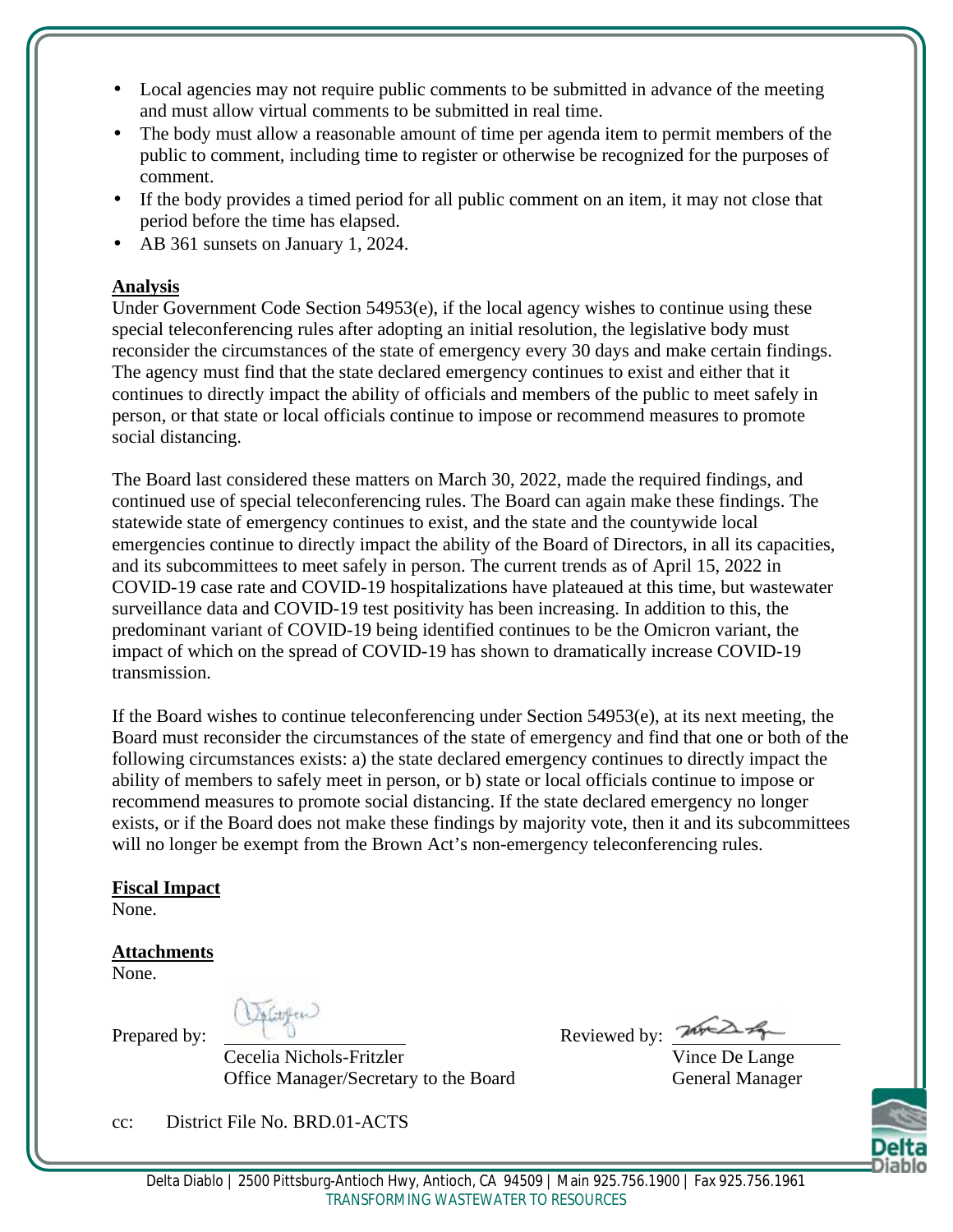April 20, 2022

### AUTHORIZE GENERAL MANAGER TO EXECUTE AMENDMENT NO. 3 IN AN AMOUNT NOT TO EXCEED \$114,702, FOR A NEW TOTAL CONTRACT AMOUNT OF \$223,704, WOODARD & CURRAN, INC., ENGINEERING SERVICES, ONSITE FUELING STATION REPLACEMENT, PROJECT NO. 19112

### **Recommendation**

Authorize the General Manager to execute Amendment No. 3 to the Consulting Services Contract with Woodard & Curran, Inc. (W&C) to provide additional engineering services in an amount not to exceed \$114,702, for a new total contract amount of \$223,704, for the Onsite Fueling Station Replacement Project.

### **Background Information**

In September 2019, the District executed a consulting services contract with W&C for design services to replace the existing District fueling station storage facilities. The District executed Amendment No. 1 to the agreement with W&C during design to incorporate additional details and demolition requirements associated with the new project site. In addition, Amendment No. 2 was executed to complete design work and prepare construction plans and specifications for public bid. W&C completed the project design in May 2021.

### **Analysis**

The Onsite Fueling Station Replacement Project was originally bid in June 2021. Four bids were received for this project with all bids significantly higher than the Engineer's Estimate (i.e., 132% to 158%). Staff conducted a bid evaluation and determined the increased cost resulted from an increase in material and construction costs due to COVID-19 pandemic impacts on the construction supply chain. Based on this evaluation, the Board exercised its discretion under Public Contract Code Section 20783 and rejected all bids for this project in September 2021, without readvertising it, to allow for further evaluation of the project scope and construction bid environment.

After careful consideration following rejection of all bids, staff evaluated multiple options for project implementation and has confirmed that the original project scope still meets District needs. In addition, recent inspections confirmed the inadequate condition of existing facilities and accelerated the need to immediately remove the underground storage tanks to comply with regulatory requirements. Preparation for rebidding is currently underway and project award is anticipated in May 2022.

Amendment No. 3 is recommended to add additional design and bid support services and engineering services during construction (ESDC). The bid services are required to assist with questions from bidders, site walks, and development of bid package addenda. ESDC will provide for technical support during construction. In addition, this amendment includes an optional services task to develop plans and specifications for expedited removal of the existing underground storage tanks, if necessary. A summary of the amended scope of work and total contract cost estimate is attached.

### **Financial Impact**

The adopted Fiscal Year 2021/2022-2025/2026 (FY21/22-FY25/26) Capital Improvement Program (CIP) budget includes appropriations of \$600,000 through FY21/22 for the Onsite

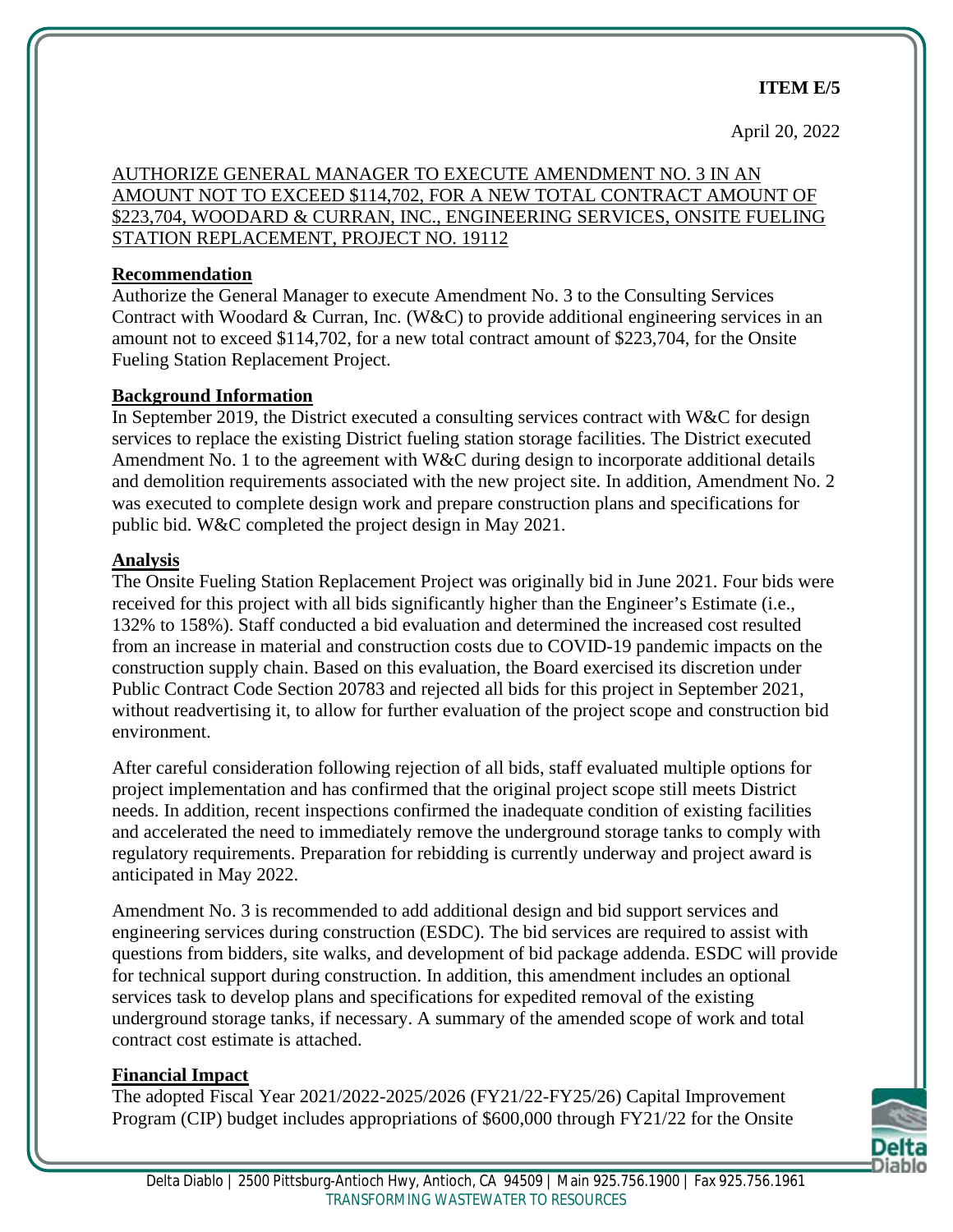Fueling Station Replacement Project in the Wastewater Capital Asset Replacement Fund. Sufficient funding is available in the current fiscal year for the planned expenditures. Staff will include an additional appropriation request in the upcoming 5-year CIP to reflect the new total project cost estimate of \$1.25 million, which includes planning, design, construction management and inspection, and contingencies.

### **Attachment**

Amendment No. 3 Scope of Work and Cost Estimate Summary

Reviewed by:

Thanh Vo Acting Engineering Services Director

cc: District File No. P.19112.01.01

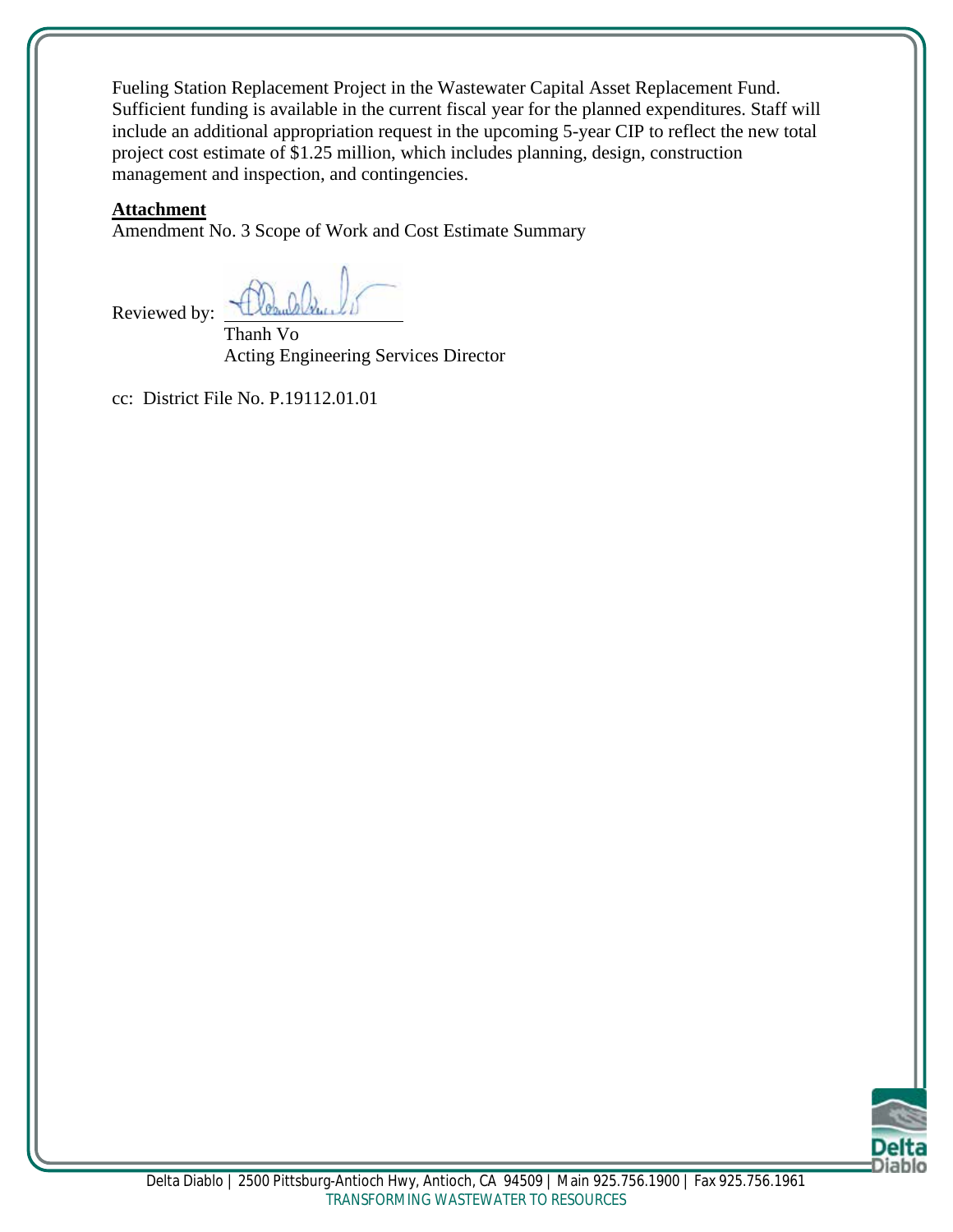### **ONSITE FUELING STATION REPLACEMENT PROJECT NO. 19112**

### **AMENDMENT NO. 3 WOODARD & CURRAN, INC. (CONSULTANT)**

### **SCOPE OF WORK AND COST ESTIMATE SUMMARY**

#### **DESCRIPTION PROPOSED COST**

| <b>TOTAL</b>                                                               | \$223,704 |
|----------------------------------------------------------------------------|-----------|
| <b>Amendment No. 3 Subtotal</b>                                            | \$114,702 |
| <b>Optional Services:</b> Underground Storage Tank Removal Design Services | \$50,000  |
| Bid Period & Engineering Services During Construction                      | \$48,491  |
| <b>Project Management and Clerical Support</b>                             | \$16,211  |
| AMENDMENT NO. 3 SCOPE OF WORK:                                             |           |
| Amendment No. 2                                                            | \$9,500   |
| Amendment No. 1                                                            | \$53,300  |
| ORIGINAL AUTHORIZED CONTRACT AMOUNT                                        | \$46,202  |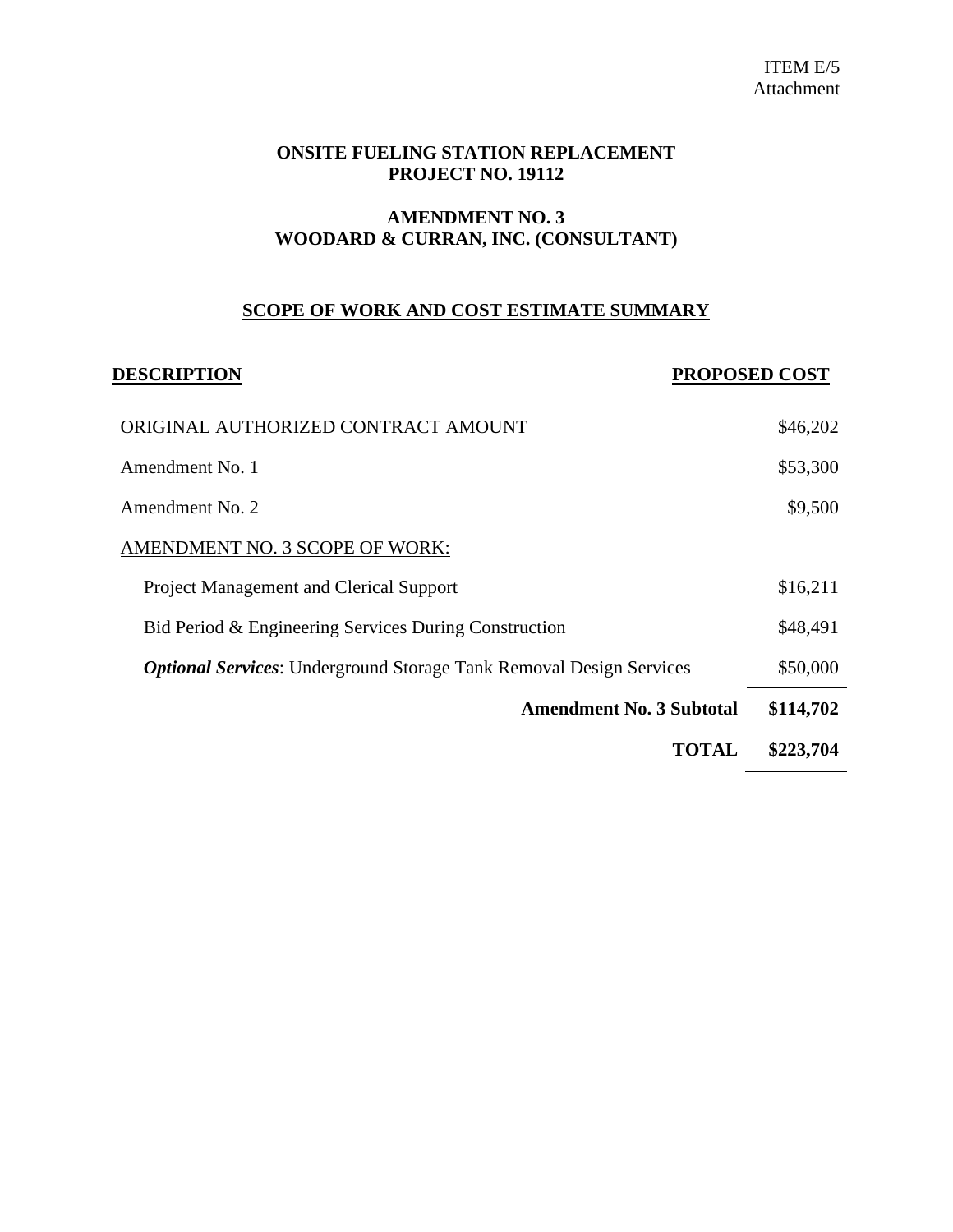April 20, 2022

AUTHORIZE GENERAL MANAGER TO EXECUTE UTILITY AGREEMENT WITH PACIFIC GAS AND ELECTRIC COMPANY IN AN AMOUNT NOT TO EXCEED \$150,000, INSTALLATION OF NEW ELECTRICAL SERVICE FACILITIES, TREATMENT PLANT ELECTRICAL SWITCHGEAR REPLACEMENT, PROJECT NO. 17120

#### **Recommendation**

Authorize the General Manager to execute a Utility Agreement with Pacific Gas and Electric Company (PG&E) to pay PG&E an amount not to exceed \$150,000, for installation of new electrical service facilities for the Treatment Plant Electrical Switchgear Replacement Project.

#### **Background Information**

The Treatment Plant Electrical Switchgear Replacement Project includes construction of a new electrical switchgear system at the District's Wastewater Treatment Plant. As part of project implementation, staff submitted plans and application documents to PG&E for a new electrical service at the site. PG&E is in the process of reviewing the design of the service installation and will submit agreement documents with fees when complete, which is currently anticipated in July 2022. PG&E's estimated service fee ranges from \$75,000 to \$150,000.

#### **Analysis**

The timely procurement of electrical service from PG&E is essential to successful project completion. PG&E indicated its construction crews for installation of the new service equipment cannot be scheduled until after the District enters into a Utility Agreement and pays costs for installing the new service equipment. Although the Utility Agreement is still being prepared by PG&E, it is expected to utilize a standard Utility Agreement form, which will likely require PG&E to install the new electrical service equipment, the District to pay for completion of that work, the District to defend and indemnify PG&E from liabilities that arise from the negligence or willful misconduct of the District, and PG&E's liability to be limited to direct damages arising under the agreement.

To avoid delays, staff recommends that the Board authorize the General Manager to execute the Utility Agreement following approval as to form by District Counsel.

#### **Financial Impact**

The adopted Fiscal Year 2021/2022-2025/2026 (FY21/22-FY25/26) Capital Improvement Program (CIP) includes budget appropriations of \$7,201,305 through FY21/22, for a total project budget of \$12,201,305, for the Treatment Plant Electrical Switchgear Replacement Project in the Wastewater Capital Asset Replacement Fund. Sufficient funding is available to support the PG&E Utility Agreement cost, which is not expected to exceed \$150,000.

### **Attachment**

None

Reviewed by:

Thanh Vo Acting Engineering Services Director

cc: District File No. P.17120.01.01

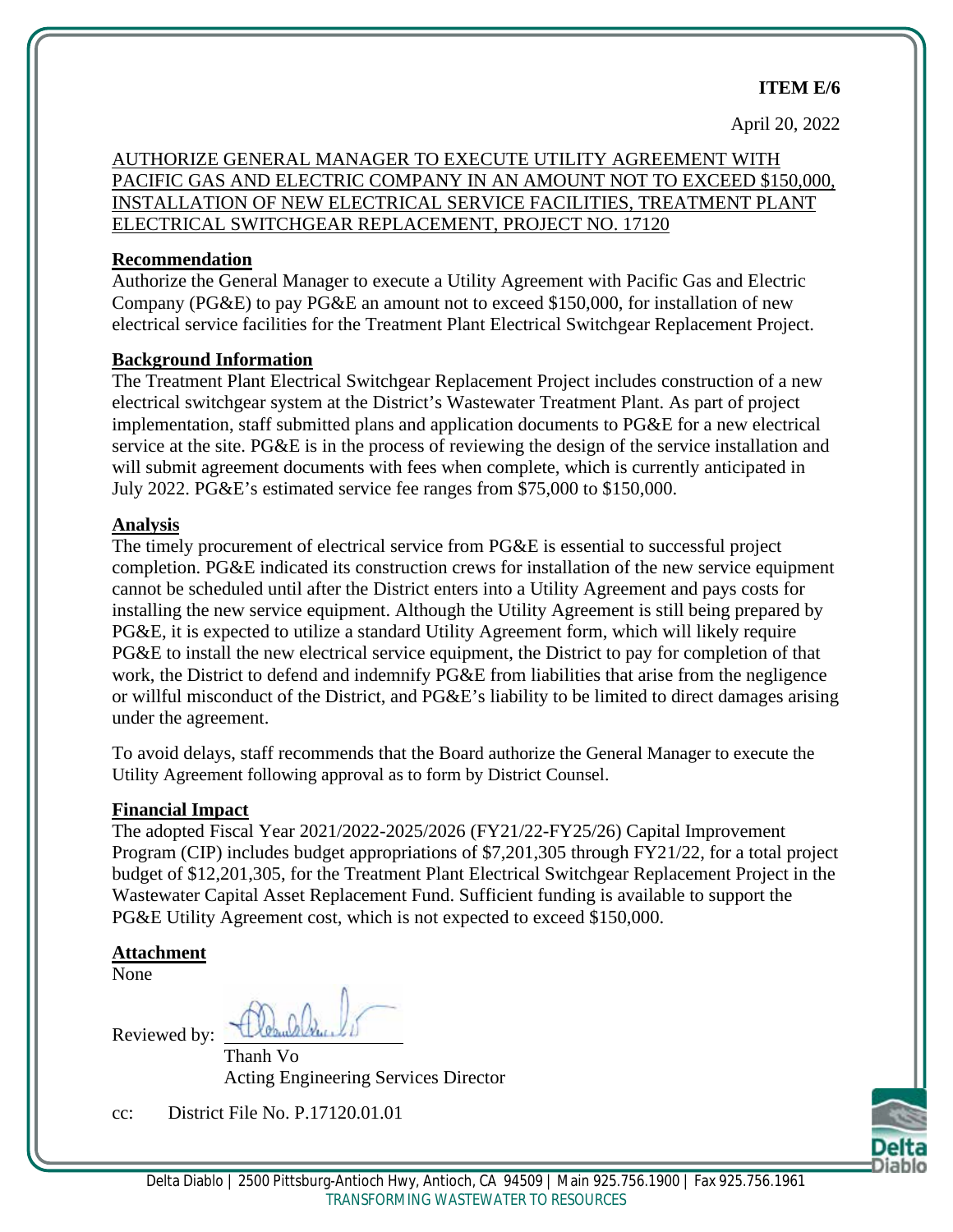April 20, 2022

AUTHORIZE GENERAL MANAGER TO ESTABLISH A NEW FISCAL YEAR 2021/2022 PROJECT IN THE WASTEWATER CAPITAL ASSET REPLACEMENT FUND, AND TO TRANSFER MONIES TO THIS PROJECT FROM ABOVEGROUND FUEL STORAGE TANK REHABILITATION PROJECT WITHIN WASTEWATER CAPITAL ASSET REPLACEMENT FUND IN THE AMOUNT OF \$100,000, FOR A TOTAL PROJECT BUDGET OF \$100,000; AND APROVE PROJECT AND TAKE RELATED ACTIONS UNDER THE CALIFORNIA ENVIRONMENTAL QUALITY ACT, PLANT OPERATIONS CENTER CONDUIT AND GENERATOR WIRING REPAIR, PROJECT NO. 22130

### **Recommendations**

- 1) Authorize the General Manager to establish a new Fiscal Year 2021/2022 (FY21/22) project within the Wastewater Capital Asset Replacement (WW CAR) Fund, entitled Plant Operations Center Conduit and Generator Wiring Repair Project, and to transfer monies to this project from the Aboveground Fuel Storage Tank Rehabilitation Project, as shown in Attachment 1, in the amount of \$100,000, for a total project budget of \$100,000.
- 2) Approve the Plant Operations Center Conduit and Generator Wiring Repair Project and determine that the project is exempt from environmental review under the California Environmental Quality Act (CEQA), pursuant to Section 15302 (Replacement or Reconstruction) of the CEQA Guidelines, and direct the General Manager, or his designee, to file a CEQA Notice of Exemption (NOE) with the County Clerk-Recorder, as shown in Attachment 2.

### **Background Information**

The Plant Operations Center (POC) standby diesel generator was installed in 1996 as part of the original building construction. This unit provides temporary power to the POC in the event of power outages. The existing POC generator is over 25 years old with aging components that need to be replaced. Recently, the existing control wiring failed, which required a temporary aboveground wiring connection to be installed to restore service to the generator.

### **Analysis**

Staff investigated the failure and determined that while the existing POC generator is in good condition, the associated control wiring is damaged and needs to be replaced. The replacement work will require additional investigation, design, and preparation of construction plans and specifications. Staff recommends that the Board authorize creation of a new capital project to replace the existing control wiring for the POC generator to ensure sufficient long-term operational reliability. In addition, staff recommends that the Board approve the project and determine the project is exempt from environmental review in accordance with CEQA under California Code of Regulations, Title 14, Section 15302, Class 2(c) – Replacement or Reconstruction of Existing Utility Systems and authorize the General Manager to file a NOE with the County Clerk-Recorder. The attached NOE further describes the justification for the exemption.

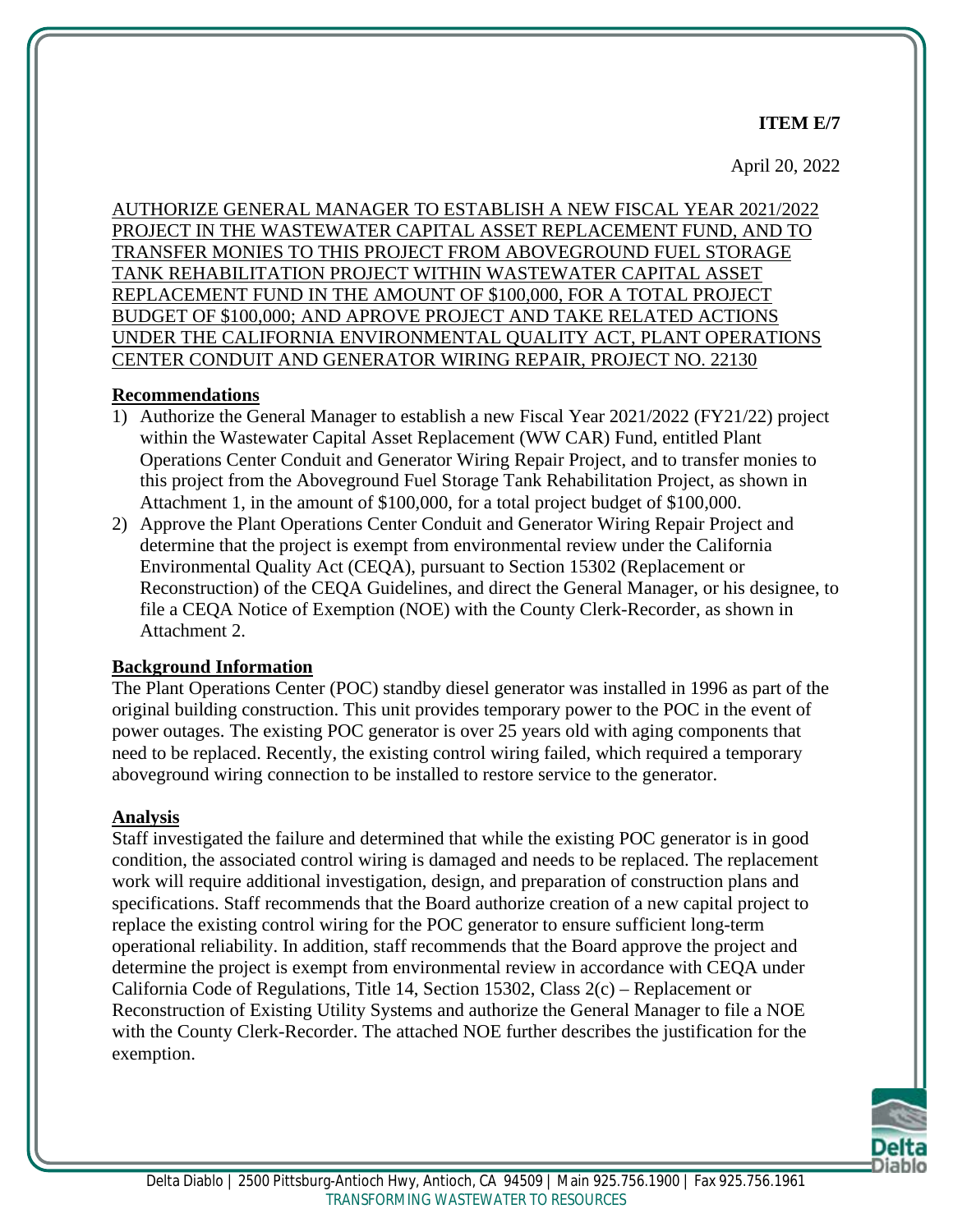### **Financial Impact**

Sufficient funding is available for transfer from the existing Aboveground Fuel Storage Tank Rehabilitation Project within the WW CAR Fund in the approved FY21/22-FY25/26 Capital Improvement Program for this recommended action.

### **Attachments**

- 1) Summary of Required Transfer within WW CAR Fund
- 2) Draft CEQA Notice of Exemption

Reviewed by:

Thanh Vo Acting Engineering Services Director

cc: District File No. P. 22130.01.01

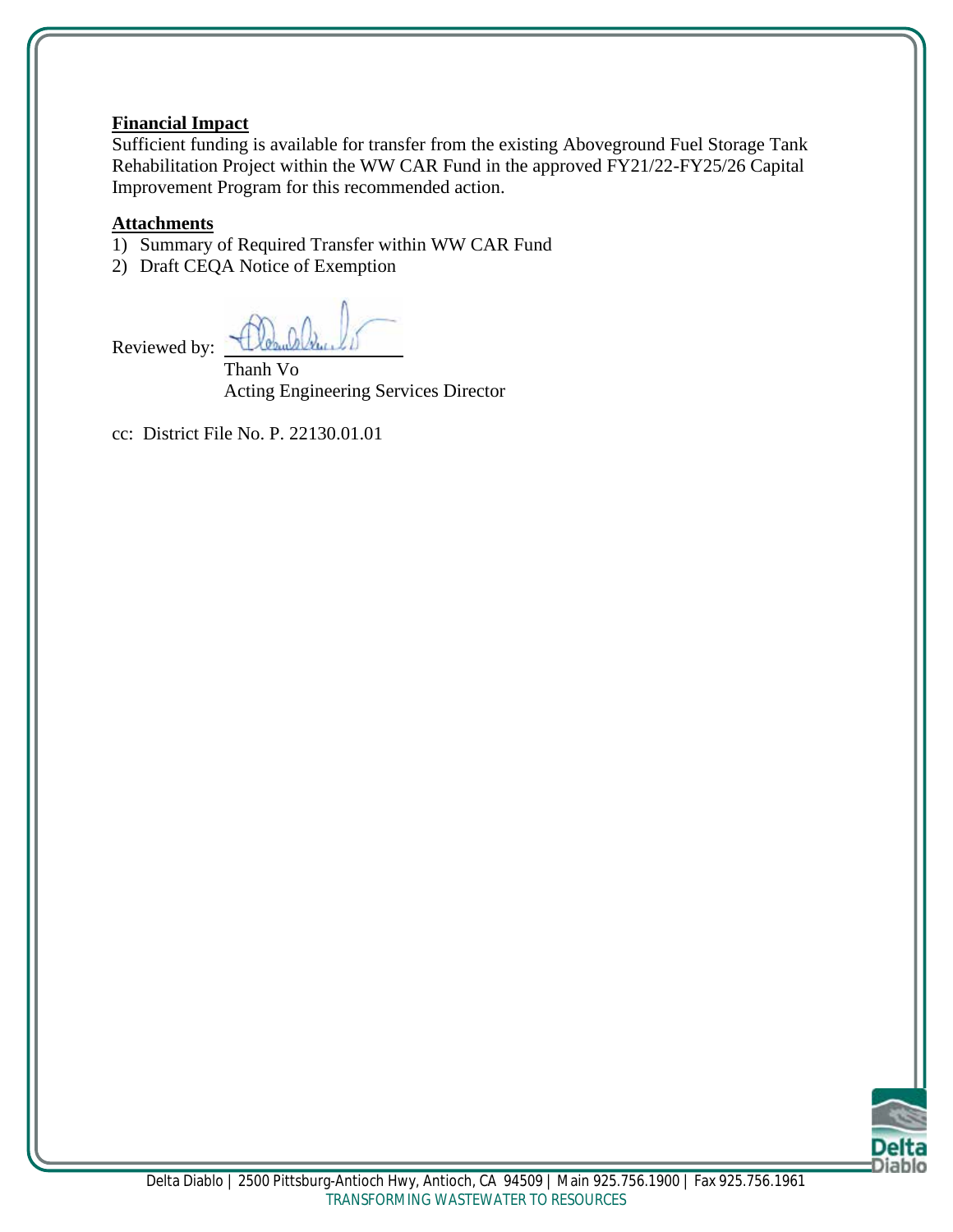### **PLANT OPERATIONS CENTER CONDUIT AND GENERATOR WIRING REPAIR PROJECT NO. 22130**

### **SUMMARY OF REQUIRED TRANSFERS WITHIN WW CAR FUND**

| Description                              | <b>Estimated</b><br><b>Expenditure</b><br>through<br><b>FY21/22</b> |
|------------------------------------------|---------------------------------------------------------------------|
| Investigation ( <i>i.e.</i> , Potholing) | \$<br>13,000                                                        |
| Design                                   | \$<br>12,000                                                        |
| Construction                             | \$<br>50,000                                                        |
| Construction Contingency (5%)            | \$<br>2,500                                                         |
| Administrative/Project Management        | \$<br>22,500                                                        |
| <b>TOTAL</b>                             | \$<br>100,000                                                       |

### **FY21/22-FY25/26 Wastewater Capital Asset Replacement CIP Project(s)**

|                                                 |              |     | <b>Existing</b><br><b>FY21/22</b><br><b>Budget</b> | <b>Budget</b><br><b>Transfer</b> | <b>Revised</b><br><b>FY21/22</b><br><b>Budget</b> |
|-------------------------------------------------|--------------|-----|----------------------------------------------------|----------------------------------|---------------------------------------------------|
| Aboveground Fuel Storage Tank<br>Rehabilitation |              |     | 300,000                                            | 100,000                          | 200,000                                           |
|                                                 | <b>TOTAL</b> | -\$ | 300,000                                            | 100,000                          | \$<br>200,000                                     |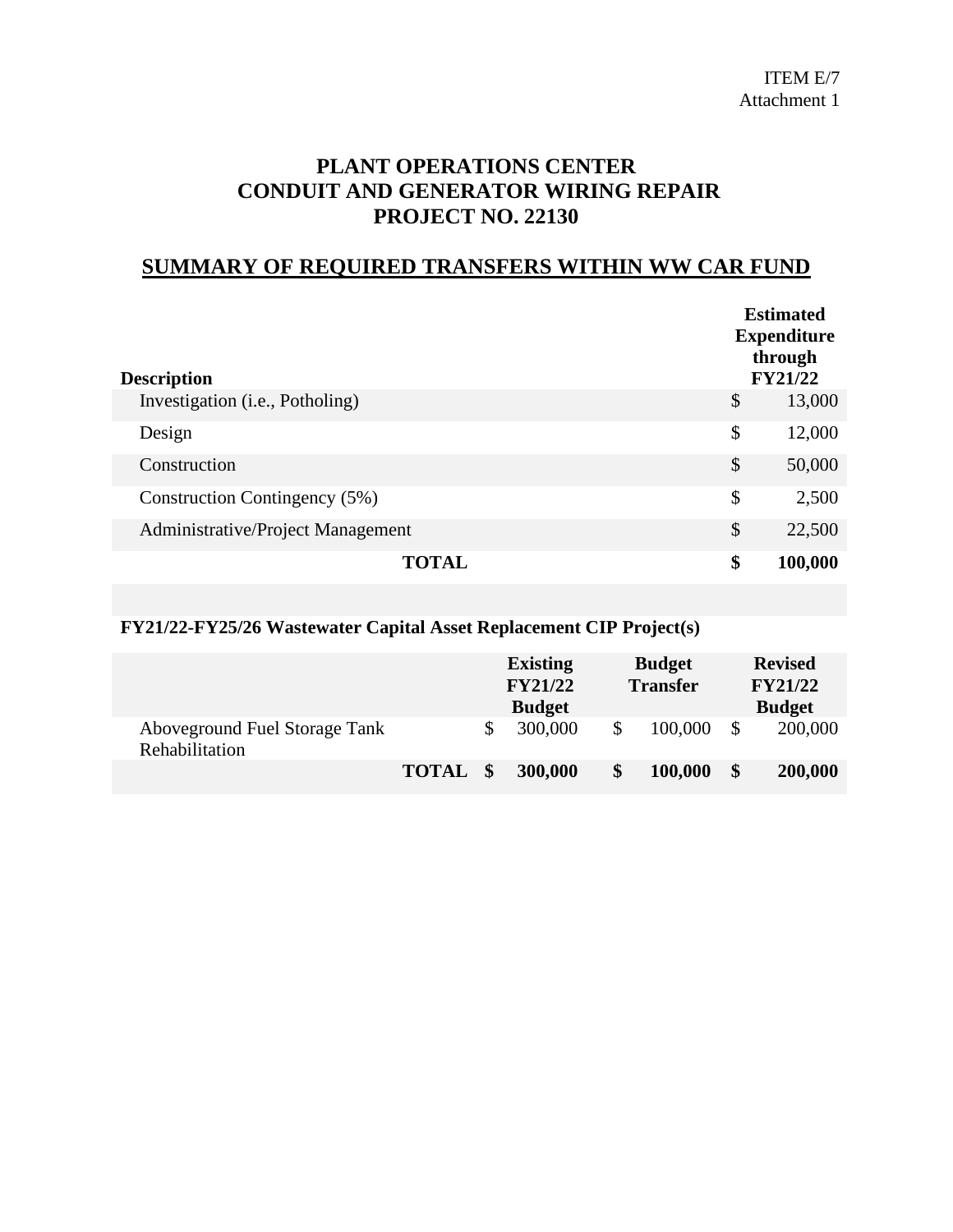### **NOTICE OF EXEMPTION**

| TO: | <b>County Clerk</b>    |
|-----|------------------------|
|     | County of Contra Costa |
|     | 555 Escobar Street     |
|     | Martinez, CA 94553     |

**PROJECT**

**APPLICANT:** Vincent P. De Lange, General Manager Delta Diablo, Local Public Agency Vincent P. De Lange, General Manager 2500 Pittsburg-Antioch Highway Antioch, CA 94509-1373 Telephone: (925) 756-1900 Date

**SUBJECT**: FILING OF NOTICE OF EXEMPTION IN COMPLIANCE WITH PUBLIC RESOURCES CODE 21152

**PROJECT TITLE:** PLANT OPERATIONS CENTER CONDUIT AND GENERATOR WIRING REPAIR, PROJECT NO. 22130

**DATE ON WHICH AGENCY APPROVED THE PROJECT:** April 20, 2022

#### **STATE CLEARINGHOUSE NUMBER:** N/A

**PROJECT LOCATION:** 2500 Pittsburg-Antioch Highway, Antioch, CA 94509

**PROJECT DESCRIPTION:** The project, in general, consists of potholing to locate existing underground ductbank, installation of a new electrical vault, and replacement of existing generator control wiring.

#### **LEAD AGENCY APPROVING AND CARRYING OUT PROJECT:** Delta Diablo

**CONTACT PERSON:** Christopher Thomas, Assistant Engineer, (925) 260-5207

**EXEMPT STATUS:** The Board of Directors of the District finds this project is categorically exempt from CEQA as a Class 2(c) Categorical Exemption under Public Resources Code Section 21084.

**REASONS WHY PROJECT IS EXEMPT:** The project consists of potholing to locate existing underground ductbank, installation of a new electrical vault, and replacement of existing generator control wiring and will have substantially the same purpose and capacity as the structure replaced as allowed under CEQA Guidelines 15032, Class 2(c) and Public Resources Code 21084.

### **AFFIDAVIT OF POSTING**

I declare that on , I received and posted this Notice as required by Public Resources Code 21152(c). It will remain posted for 30 days.

Signature Title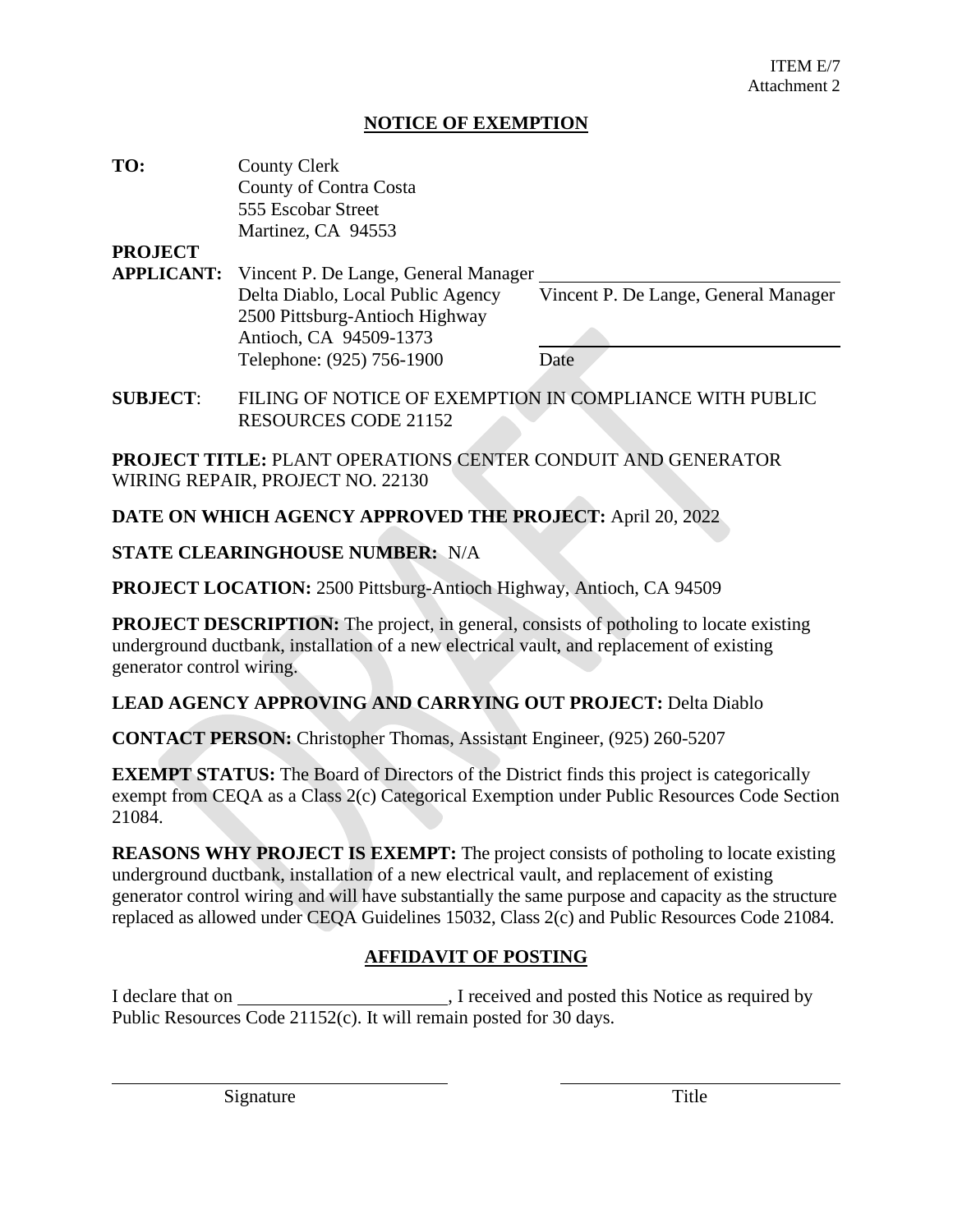April 20, 2022

AUTHORIZE GENERAL MANAGER TO EXECUTE AMENDMENT NO. 1 TO CONSULTING SERVICES CONTRACT IN AN AMOUNT NOT TO EXCEED \$134,243, FOR A NEW TOTAL CONTRACT AMOUNT OF \$234,208, KENNEDY JENKS CONSULTANTS, ENGINEERING SERVICES, MANHOLE, GRAVITY INTERCEPTOR, AND EASEMENT ROAD IMPROVEMENTS, PROJECT NO. 21114

### **Recommendation**

Authorize the General Manager to execute Amendment No. 1 to the consulting services contract with Kennedy Jenks Consultants (KJ) to provide additional engineering services, in an amount not to exceed \$134,243, for a new total contract amount of \$234,208, for the Manhole, Gravity Interceptor, and Easement Road Improvements Project.

### **Background Information**

In February 2022, the District executed a consulting services contract with KJ for design services to replace and/or rehabilitate prioritized manholes as part of the initial phase for the Manhole, Gravity Interceptor, and Easement Road Improvements Project. This multiphase project also includes performing condition assessment of the District's wastewater conveyance system (i.e., gravity interceptors), rehabilitating at-risk gravity interceptors, and improving existing easement roads to provide operational reliability and facilitate future maintenance. Condition assessment is currently underway with design for the manhole scope of work to be completed in June 2022. Staff anticipates returning to the Board in September 2022 to request award of a construction contract to complete high-priority improvements.

### **Analysis**

As the condition assessment work progressed to different sites, staff discovered unforeseen issues with several existing access points and manholes. The existing easement roads are covered with thick vegetation in some locations, which requires additional effort to improve access conditions. Several of the critical manholes are in environmentally-sensitive areas potentially needing state and local approval to construct. In addition, staff identified multiple high priority reinforced concrete pipe (RCP) segments along the Shore Acres Interceptor for inclusion within the initial phase. These RCP segments may be in similar condition as the RCP segment that failed on January 12, 2022, and must be evaluated to determine if immediate rehabilitation is required. These unforeseen issues necessitate a KJ contract amendment to provide additional engineering design services to complete the infrastructure condition assessment work. A summary of the Amendment No. 1 scope of work and estimated cost is attached.

### **Financial Impact**

Sufficient funding is available in the FY21/22 Budget, which includes \$1,000,000 in appropriations for the Manhole, Gravity Interceptor, and Easement Road Improvements Project in the Wastewater Capital Asset Replacement Fund. Based on the outcome of the sewer

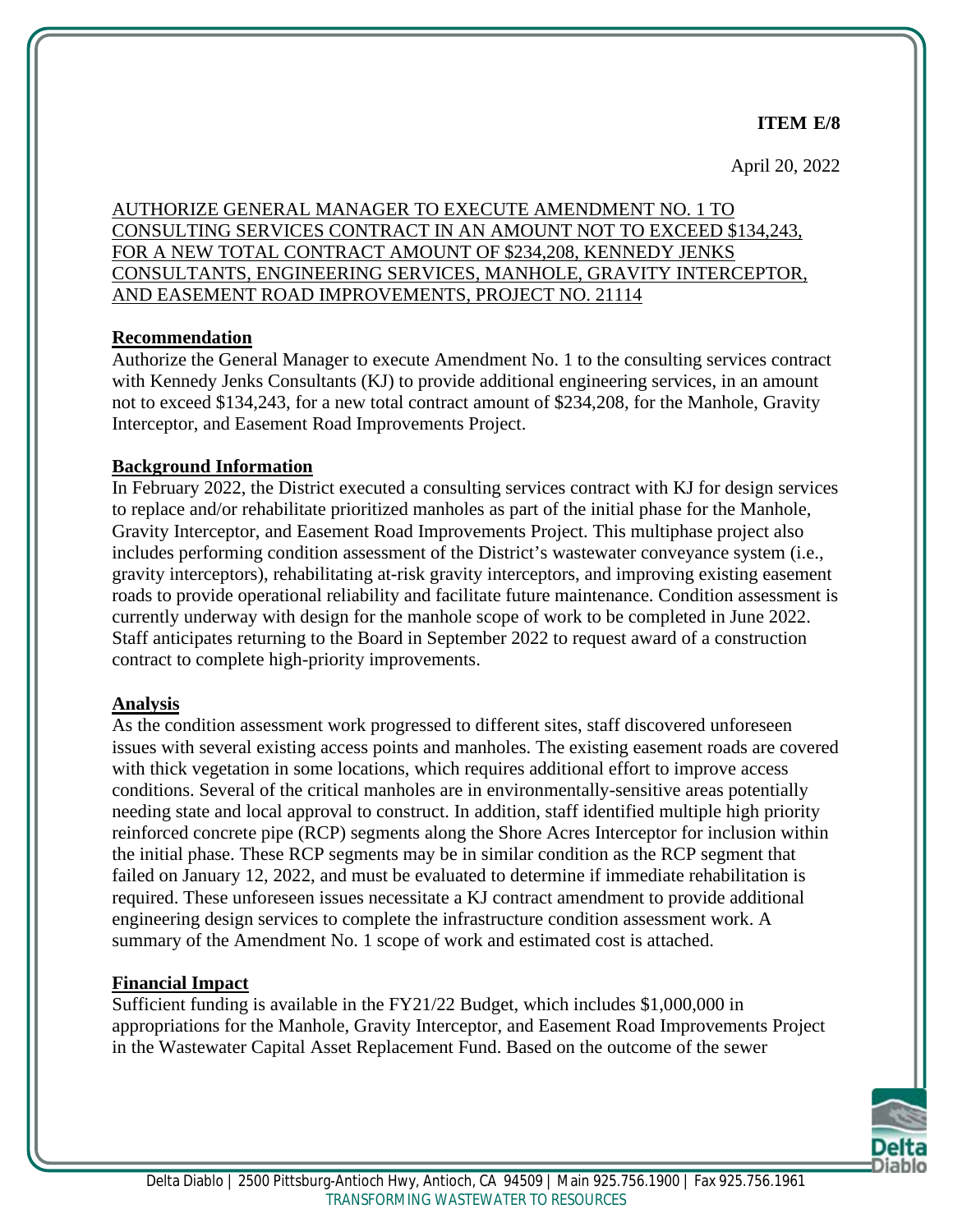condition assessments, additional appropriations may be allocated as part of future CIP planning efforts for priority-based implementation.

### **Attachment**

KJ Scope and Cost Estimate Summary, Amendment No. 1

Reviewed by:

Thanh Vo Acting Engineering Services Director

cc: District File No. P.21114.01.01

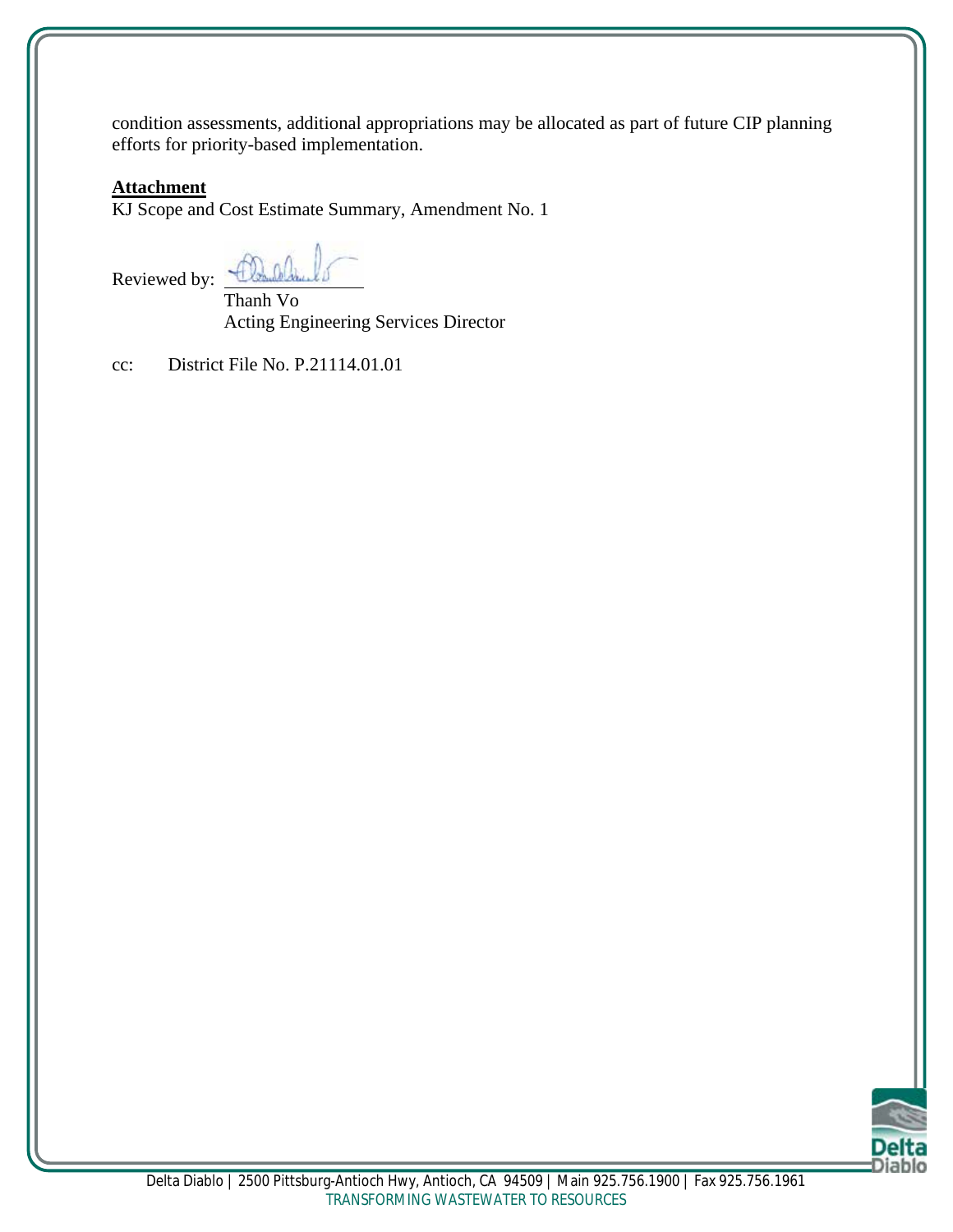### **MANHOLE, GRAVITY INTERCEPTOR, AND EASEMENT ROAD IMPROVEMENTS PROJECT NO. 21114**

### **AMENDMENT NO. 1 KENNEDY JENKS CONSULTANTS (CONSULTANT)**

### **SCOPE OF WORK AND COST ESTIMATE SUMMARY**

| <b>DESCRIPTION</b>                                          | <b>PROPOSED COST</b> |
|-------------------------------------------------------------|----------------------|
| ORIGINAL AUTHORIZED CONTRACT AMOUNT                         | \$99,965             |
| AMENDMENT NO. 1 SCOPE OF WORK:                              |                      |
| Closed-Circuit Television (CCTV) Inspection of RCP Segments | \$52,109             |
| <b>Engineering Services During Design</b>                   | \$69,675             |
| <b>Project Management</b>                                   | \$12,459             |
| <b>Amendment No. 1 Subtotal</b>                             | \$134,243            |
| <b>TOTAL</b>                                                | \$234,208            |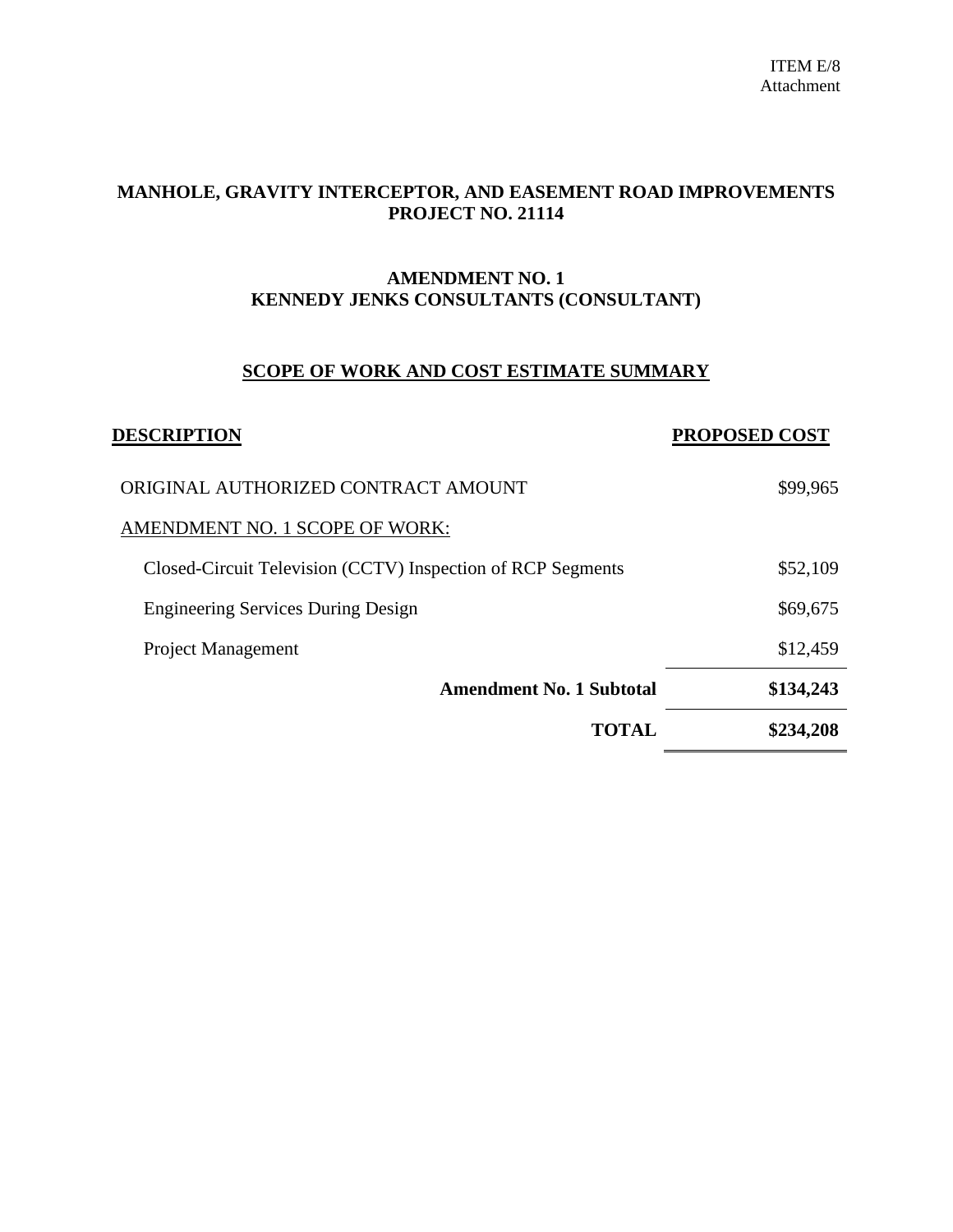April 20, 2022

AUTHORIZE AMENDMENT TO PURCHASE ORDER IN THE AMOUNT OF \$79,000, FOR NEW TOTAL AMOUNT NOT TO EXCEED \$364,000, THATCHER COMPANY OF CALIFORNIA, INC., SUPPLY AND DELIVERY OF LIQUID ALUMINUM SULFATE; AND AUTHORIZE AMENDMENT TO PURCHASE ORDER IN THE AMOUNT OF \$35,000, FOR NEW TOTAL AMOUNT NOT TO EXCEED \$143,000, POLYDYNE, INC., SUPPLY AND DELIVERY OF LIQUID POLYMER FOR FISCAL YEAR 2021/2022

### **Recommendations**

- 1. Authorize amendment of the Purchase Order with Thatcher Company of California, Inc. (Thatcher), in the amount of \$79,000 for supply and delivery of liquid aluminum sulfate for Fiscal Year 2021/2022 (FY21/22), for a new total amount not to exceed \$364,000.
- 2. Authorize amendment of the Purchase Order with Polydyne, Inc., in the amount of \$35,000 for supply and delivery of liquid polymer for FY21/22, for a new total amount not to exceed \$143,000.

### **Background Information**

Liquid aluminum sulfate is used for coagulation of solids at the District's Recycled Water Facility (RWF) prior to settling in the tertiary clarifiers. The price obtained from the lowest responsive, responsible bidder in FY21/22 was from Thatcher at \$0.74 per gallon.

Liquid polymer (Clarifloc WE-363) is used for flocculation of solids at the District's RWF prior to settling in the tertiary clarifiers. In response to a sole-source solicitation, Polydyne, Inc. agreed to a price of \$1.44 per pound delivered, which is 9.7% higher than the previous fiscal year.

### **Analysis**

Projected recycled water consumption is evaluated annually and determined based on the previous year's demand and speculation of uncontrollable events, such as drought and/or extreme weather. Actual consumption can vary drastically based on the California Independent System Operator (ISO) energy production schedule for the two combined cycle power plants owned and operated by Calpine. These facilities use between 92-95% of the recycled water produced by the District and chemical consumption is directly tied to annual energy production and ambient temperature. This combined with the need to retreat Calpine's blowdown due to higher-than-normal mercury levels resulted in higher than expected chemical consumption from July to October 2021.

It is anticipated that this higher demand will be sustained as California continues into another year of drought and Calpine works to identify the mercury source and eliminate intermittently elevated mercury levels in the blowdown return. Although staff continually strives to optimize chemical usage to conserve natural resources and minimize cost, both liquid aluminum sulfate and liquid polymer are essential for solids removal at sufficient dosage rates to produce permit compliant tertiary recycled water.

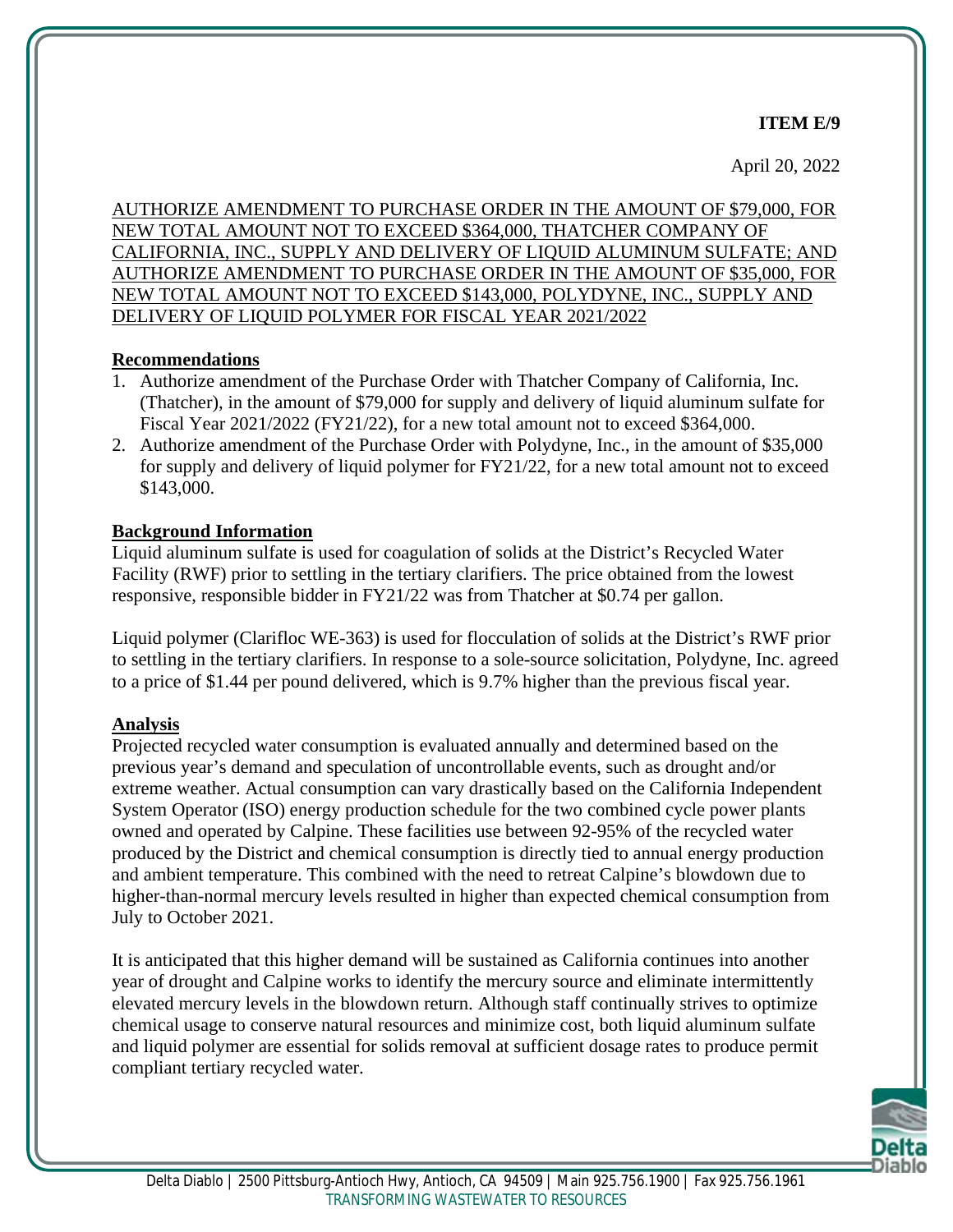The original Board authority of \$285,000 for liquid aluminum sulfate and \$108,000 for liquid polymer has not yet been exceeded but is anticipated to be fully utilized by the end of FY21/22.

### **Financial Impact**

Sufficient funding is available in the approved FY21/22 Budget to cover the additional chemical costs.

### **Attachments**

None

Un liber

Reviewed by:

Dean Eckerson Resource Recovery Services Director

cc: District File No. BRD-ACTS 01

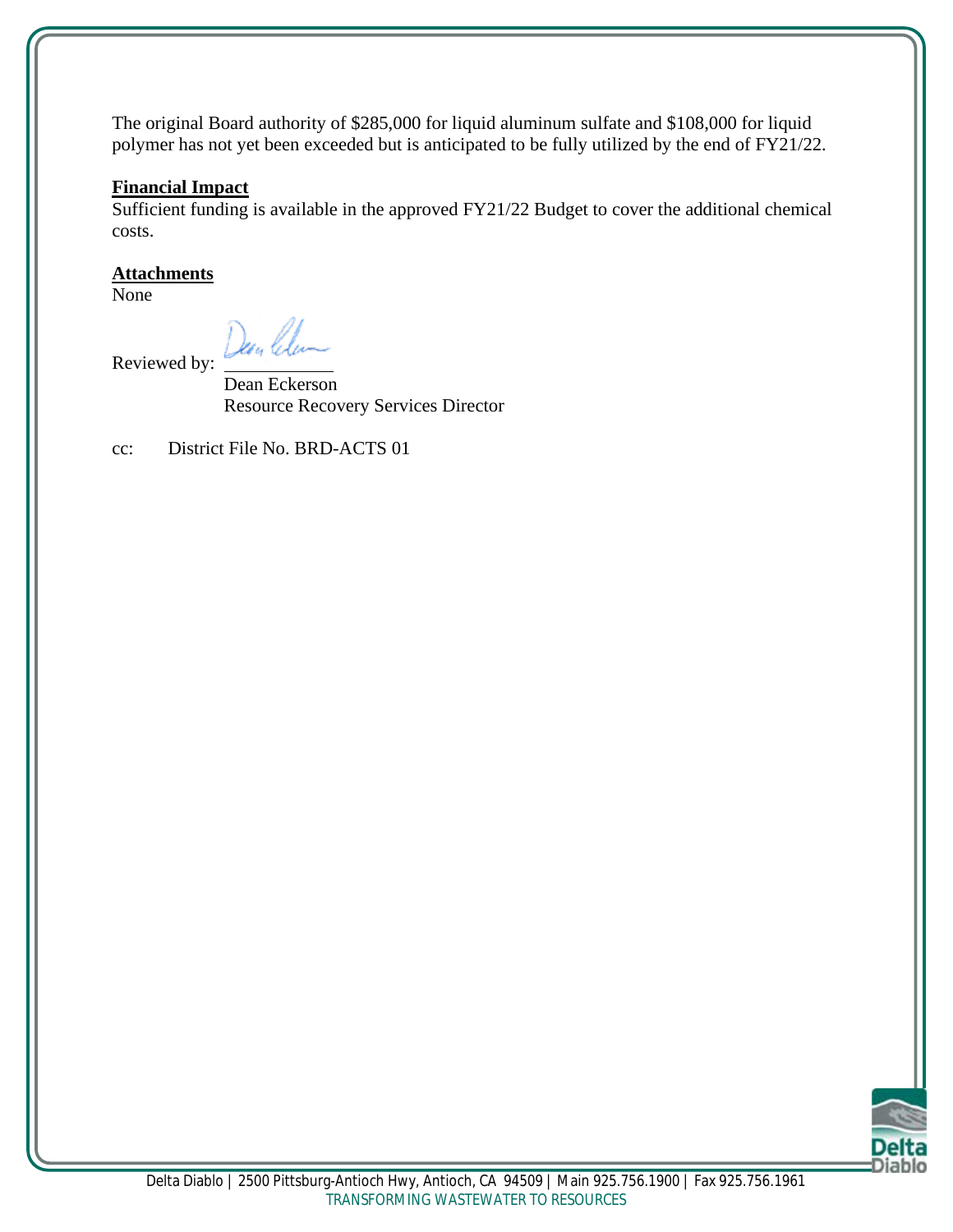April 20, 2022

### APPROVE ASSIGNMENT OF AGREEMENT FOR STREET SWEEPING SERVICES FROM CONTRACT SWEEPING SERVICES, LLC TO SCA OF CA, LLC, EFFECTIVE UPON BOARD APPROVAL; AND AUTHORIZE GENERAL MANAGER TO EXECUTE THE ASSIGNMENT

### **Recommendation**

Approve assignment of Agreement for street sweeping services from Contract Sweeping Services, LLC to SCA OF CA, LLC, effective upon Board approval; and authorize the General Manager to execute the assignment. These actions will not impact the agreement end date of June 30, 2023.

### **Background Information**

Street sweeping is one of the many pollution prevention activities performed by the District for residents and businesses within its service area. Street sweeping is required by state and federal regulations under the Clean Water Act, as well as under state stormwater regulations. This service has proven effective in improving water quality by removing pollutants from streets before wind, rain, and water carry them into the storm drain system where they enter local waterways and the Delta without treatment. Sweeping is particularly important during the winter months when heavy rainfall is often experienced and can result in accumulated debris blocking storm water facilities causing local flooding.

The District executed an agreement with Contract Sweeping Services, LLC (CSS) in July 2021 for street sweeping in the Antioch and Bay Point. The City of Pittsburg Department of Public Works performs street sweeping in Pittsburg. The agreement with CSS has been amended several times to extend the term of the agreement, which continues through June 30, 2023. In early March 2022, CCS informed the District that it will no longer perform sweeping services under the current contract and instead has entered into an agreement with SCA OF CA, LLC (SCA) to assume their contractual obligations to the District. The District's agreement with CSS includes a provision for assignment or transfer with the District's written consent.

### **Analysis**

Staff met with representatives of CSS and SCA in March 2022 to discuss the proposed transfer of agreement obligations. SCA provided written background information for the company including a list of municipalities and references currently receiving street sweeping services. SCA also provided written confirmation of its ability and intent to accept the assignment in accordance with all terms and conditions, including pricing, pending written approval from the District.

SCA is the largest power sweeping services company in the United States. SCA performs power sweeping for highways, streets, industrial and commercial applications for both private and government entities. Staff reviewed the company ownership and background information provided by SCA and contacted several references to determine the ability of SCA to perform the necessary services and evaluate the quality of sweeping work they perform.

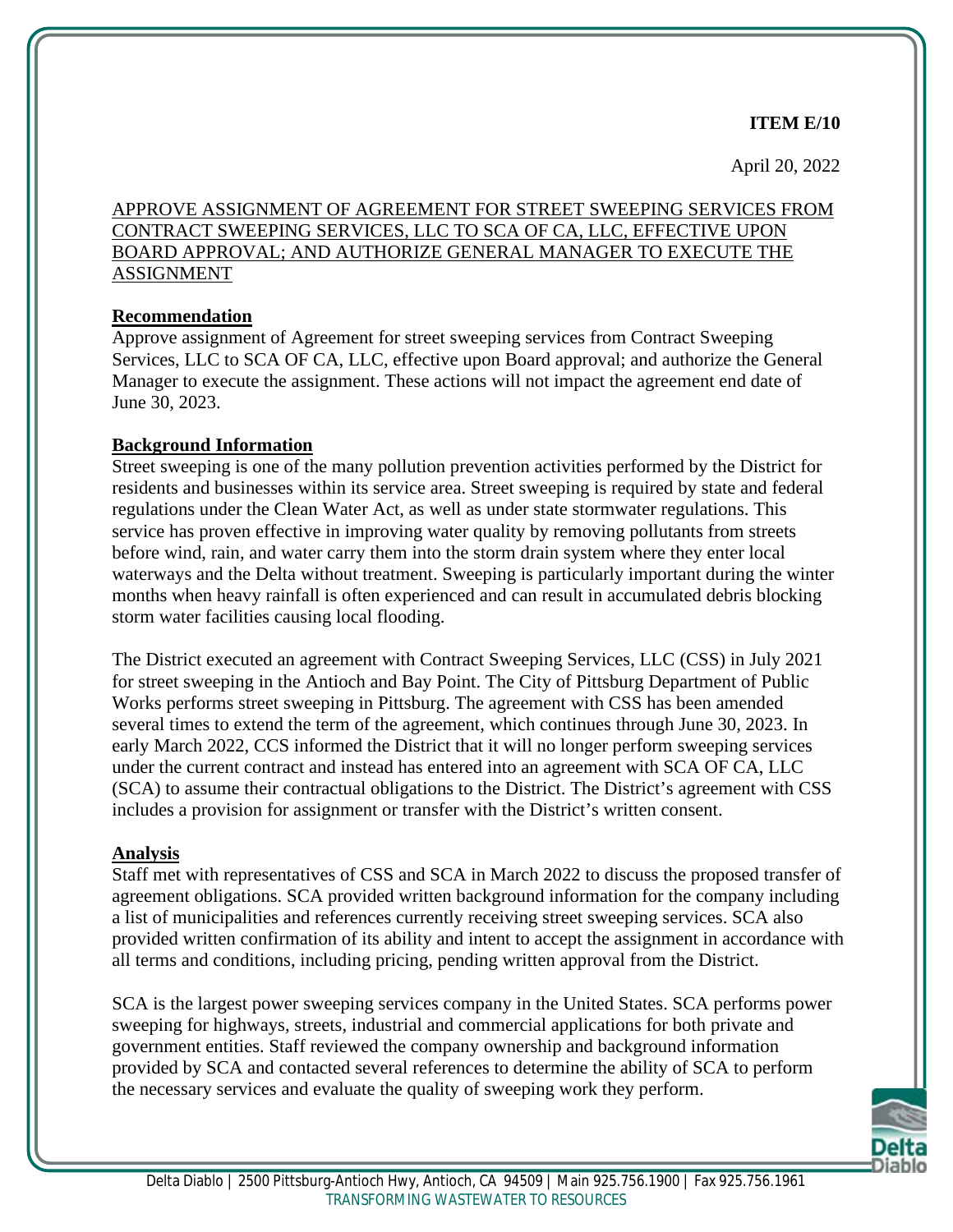Based on this review, staff determined SCA is well qualified to perform sweeping services under the terms and conditions of the existing agreement for the remaining contract period. SCA is properly licensed and insured and proposes to use the same experienced sweeper operators currently employed by CSS for Antioch and Bay Point.

Staff has initiated a review of future street sweeping needs, including options for contracting services upon completion of the current agreement in mid-2023. This information and recommendations for future street sweeping services and costs will be presented to the Board for consideration for services that will be required as of July 1, 2023.

### **Financial Impact**

The recommended assignment of the agreement for street sweeping services to SCA maintains the current pricing, so there is no financial impact from the proposed action.

### **Attachment**

None

Reviewed by:

Dean Eckerson Resource Recovery Services Director

cc: District File No. BRD.ACTS-01

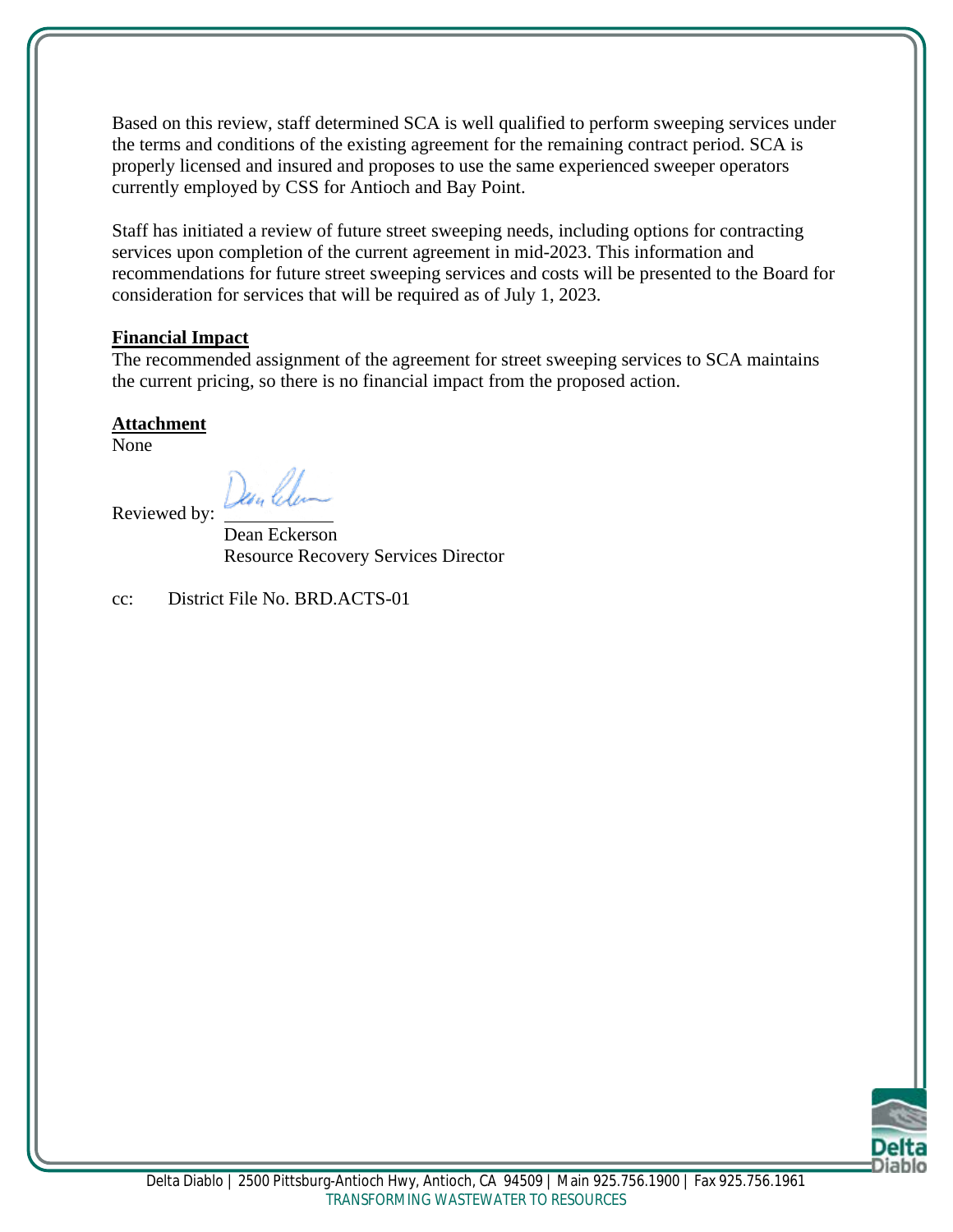April 20, 2022

### AUTHORIZE GENERAL MANAGER TO EXECUTE AMENDMENT NO. 2 TO GENERAL SERVICES CONTRACT IN THE AMOUNT OF \$50,000, FOR A NEW TOTAL CONTRACT AMOUNT NOT TO EXCEED \$186,399, LIEBERT CASSIDY WHITMORE, LABOR NEGOTIATION SERVICES

#### **Recommendation**

Authorize the General Manager to execute Amendment No. 2 to the general services contract with Liebert Cassidy Whitmore (LCW) to provide additional labor negotiation services in the amount of \$50,000, for a new total contract amount not to exceed \$186,399.

#### **Background Information**

On January 14, 2021, the District executed a general services contract with LCW for \$99,999 to provide labor negotiation services on behalf of the District with the Local One AFSCME Council 57 Representation Units (Operations and Maintenance, Professional and Technical) and the Management Association. The Memoranda of Understanding (MOUs) with each of the three bargaining units expired on June 30, 2021.

#### **Analysis**

Labor negotiations with bargaining units commenced in March 2021. Labor negotiations were expected to be completed by December 2021 when the Board approved Amendment No. 1 in the amount of \$36,400. Because labor negotiations are still ongoing, staff is recommending this contract amendment for LCW to provide services through June 2022.

#### **Financial Impact**

Sufficient funding is available in the approved FY21/22 Budget.

#### **Attachment**

None.

Bon Prepared by:

Brian Thomas Acting Business Services Director

cc: Liebert Cassidy Whitmore District File No. BRD.01-ACTS

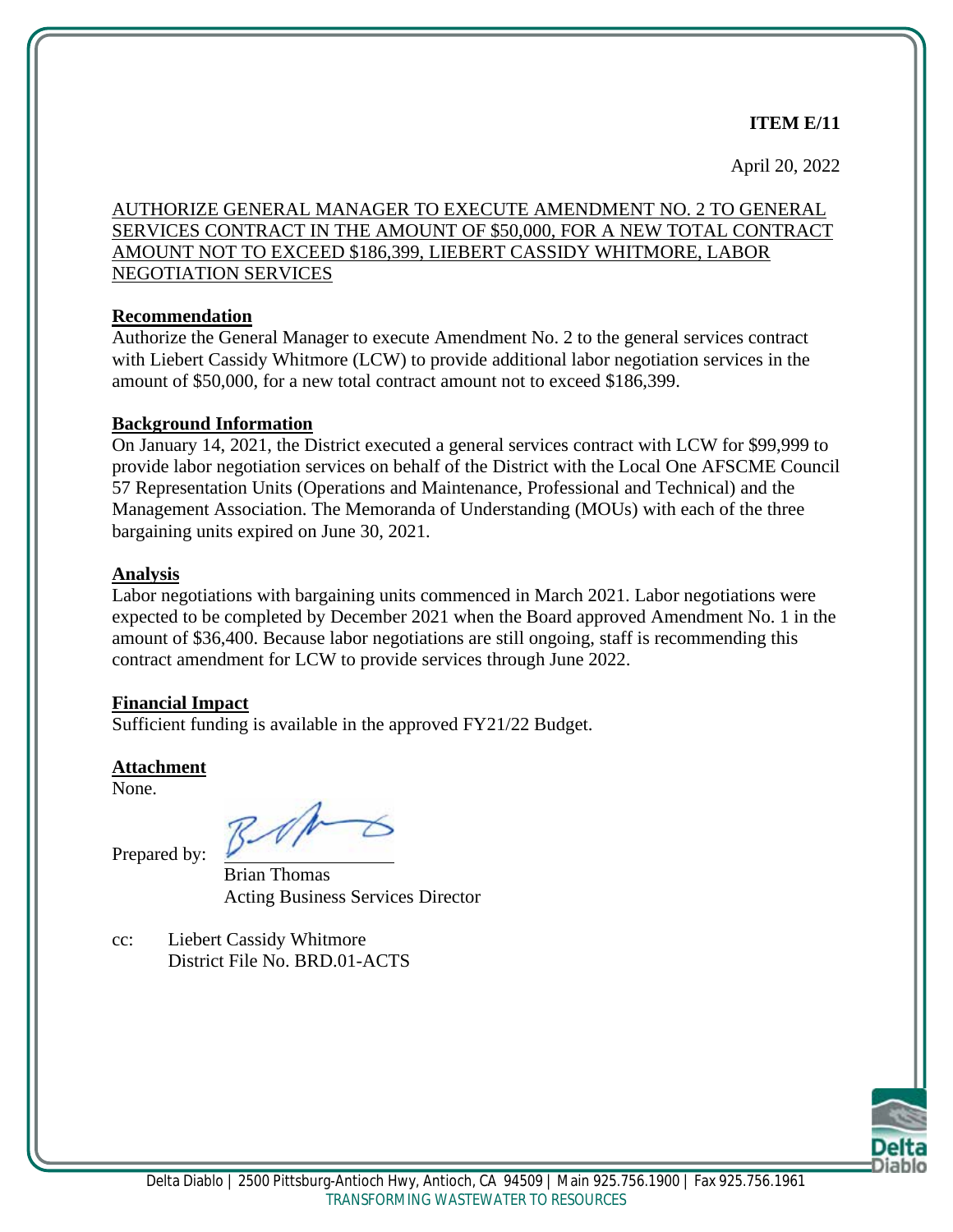**ITEM G**

April 20, 2022

REVIEW PROPOSED SEWER SERVICE CHARGE INCREASES FOR FISCAL YEAR 2022/23; SET PUBLIC HEARING FOR JUNE 22, 2022, AT 5:30 P.M., TO CONSIDER PROTESTS AGAINST SEWER SERVICE CHARGE INCREASES FOR FISCAL YEAR 2022/23, AND TO CONSIDER AUTHORIZING COLLECTION OF FISCAL YEAR 2022/23 SEWER SERVICE CHARGES ON THE TAX ROLL; AND AUTHORIZE DISTRIBUTION OF PROPOSITION 218 HEARING NOTICES AND PUBLICATION OF HEARING **NOTICES** 

### **Recommendations**

- 1) Review proposed Sewer Service Charge (SSC) increases for Fiscal Year 2022/2023 (FY22/23).
- 2) Set public hearing for June 22, 2022 at 5:30 pm, at which the Board will do the following: receive public comments; consider all protests received; consider whether to adopt an ordinance establishing increased SSCs effective FY22/23; and consider whether to adopt a resolution authorizing collection of the increased SSCs on the tax roll.
- 3) Authorize distribution of Proposition 218 Hearing Notices addressing proposed SSC increases and notifying property owners of the associated public hearing; and authorize publication of hearing notices in accordance with Health and Safety Code Section 5473.1.

### **Summary**

The following key actions are associated with the proposed FY22/23 SSC increases:

- § Generate an additional \$1.2 million in annual revenue to meet the District's capital investment and operational financial needs, which represents a 4.5% increase in anticipated FY22/23 revenue
- **§** Residential Customers
	- Implement a 4.5% SSC increase for Antioch (District Zone 3) and Pittsburg (District Zone 2). The proposed SSC adjustment (does not include wastewater collection services, which are provided by the respective cities) equates to an annual SSC increase of \$19.33 (or approximately \$1.61 per month)
	- Implement a 4.5% SSC increase for Bay Point (District Zone 1). The proposed SSC adjustment (includes wastewater collection services provided by the District) equates to an annual SSC increase of \$26.52 (or approximately \$2.21 per month)
- § Non-residential Customers: Implement a 4.5% SSC increase to specific business classes (refer to Table 2 in attached draft Prop. 218 Notice)
- **§** 2021 Cost-of-Service (CoS) Study: Key findings from the 2021 CoS Study, which reapportioned certain costs from non-residential customers to residential customers to ensure SSCs accurately reflect the District's cost of providing services to different customer classes, are incorporated into the development of proposed SSC adjustments for FY22/23
- § Street Sweeping Charges: No proposed changes (required service level varies by community)
	- Annual single-family residential: \$4.58 for Bay Point, \$10.26 for Pittsburg, \$5.60 for Antioch
	- Annual non-residential unit: \$45.80 for Bay Point, \$51.35 for Pittsburg, \$56.00 for Antioch

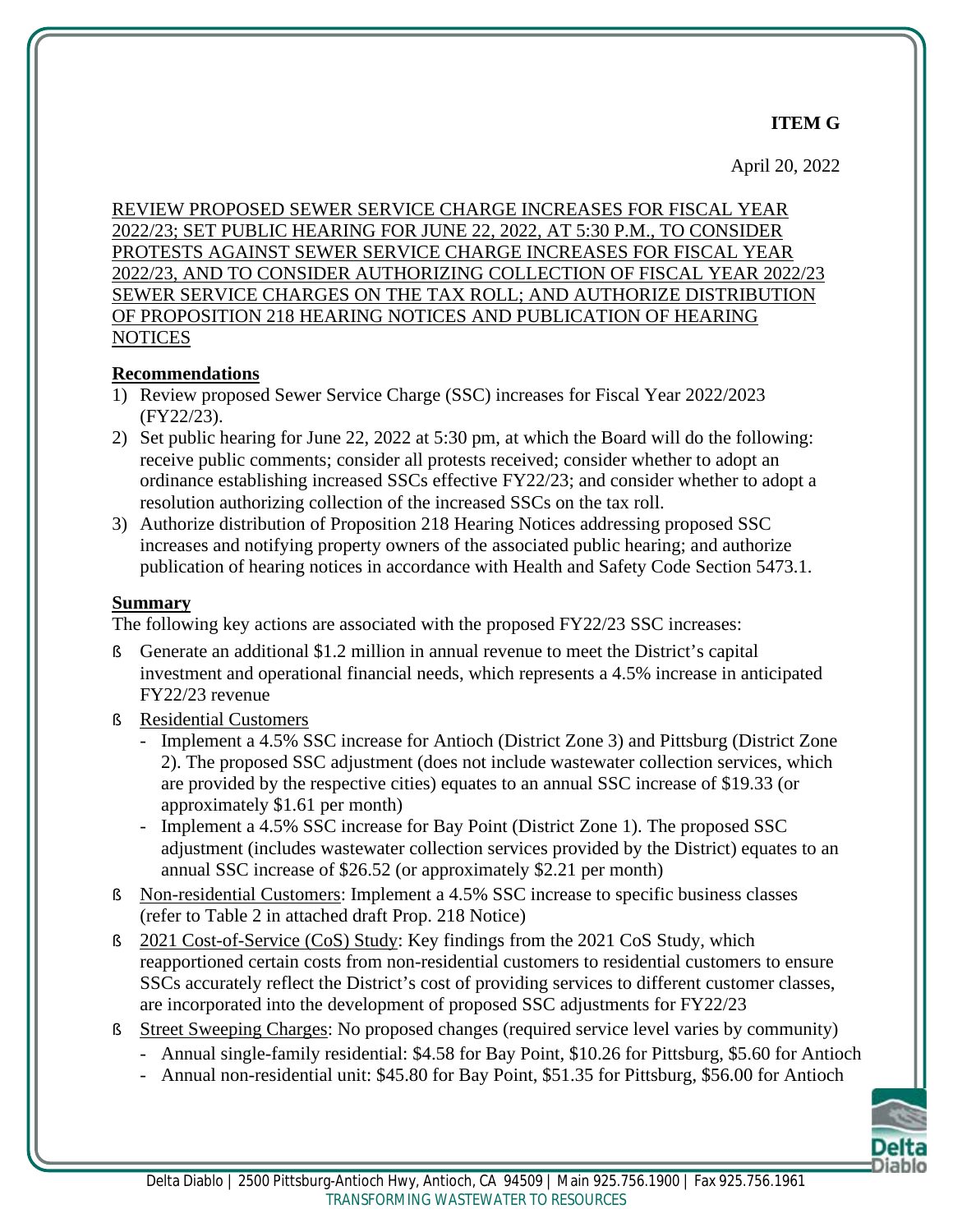### **Background Information**

In developing proposed SSC adjustments to meet revenue requirements each year, staff utilizes the following guiding principles to ensure long-term financial sustainability, as highlighted under the Fiscal Responsibility goal area in the District's Strategic Plan (dated August 2021):

- § Critically review operating budget each year to identify budget adjustment needs and opportunities
- § Ensure effective prioritization of a capital improvement program (CIP) that addresses critical infrastructure needs
- **§** Utilize a 5-year rate model to identify SSC revenue needed to meet cost projections without sharp rate increases
- § Maximize cash funding of CIP (vs. debt financing) to ensure lowest overall costs for customers
- § Meet District policy to maintain minimum reserve balance of 40% of annual budgeted operating expenses in the Wastewater Operations & Maintenance (WW O&M) Fund
- § Factor growth into SSC calculation each year to ensure equitable cost allocation across customers
- **§** Reserve debt management capacity for long-term secondary treatment improvements, which includes infrastructure renewal, capacity expansion, and nutrient management upgrades
- § Maintain SSCs below average relative to peer agencies
- **§** Comply with legal requirements for revenue collection

During the Board Meeting, staff will highlight the District's efforts to integrate these guiding principles and support Strategic Plan implementation in its financial planning activities.

Staff has developed a 5-year financial plan (with a 10-year outlook) to effectively identify the District's capital investment and operational financial needs, while meeting District fiscal policy requirements. This financial planning approach ensures the District is charging rates that are appropriate to recover costs of providing service and in compliance with California law, including Proposition 218. Staff has determined that the proposed FY22/23 SSC increases are necessary and meet the following requirements:

- **§** Collects sufficient revenue to meet current and long-term projected costs of operations and maintenance, fund capital investment in aging infrastructure necessary to maintain effective and reliable services, and maintain overall financial stability
- **§** Complies with state-mandated regulatory requirements
- § Meets and complies with annual debt service requirements
- § Avoids generating operational deficits and depleting reserves
- § Complies with California Constitution Article XIII D, Section 6, which includes the following requirements:
	- An agency cannot collect revenue beyond what is necessary to provide service
	- No charge may be imposed for a service unless that service is actually used or immediately available to the owner of the property
	- Revenues derived from the charge shall not be used for any other purpose other than that for which the charge was imposed
	- The amount of the charge must be proportional to the cost of the service, and the apportionment of total costs of service amongst ratepayer classes must be reasonable (e.g., avoidance of subsidization across customer classes)
- § Meets District fiscal policy to maintain a minimum reserve balance of 40 percent of annual budgeted operating expenditures in the Regional Treatment and Conveyance (WW O&M) Fund
- § Meets commitments made in loan agreements

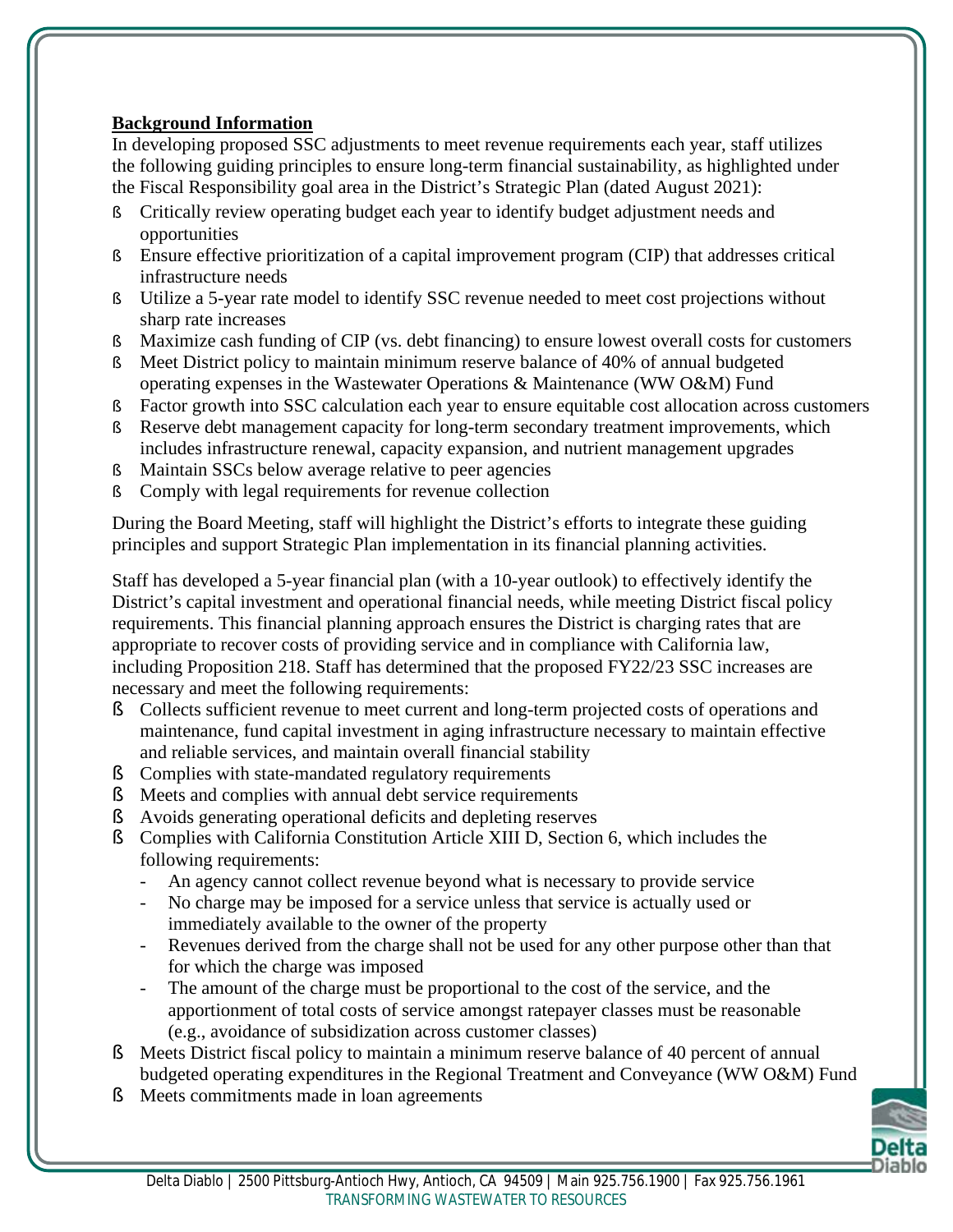Each year, the District submits required information to Contra Costa County to place SSCs on the property tax roll for most customers. The wastewater sector is heavily regulated with new and emerging issues competing with aging infrastructure needs, operating budget challenges (e.g., chemical, energy, hauling costs), regulatory compliance obligations, and limited state and federal funding support. Staff endeavors to meet these challenges while ensuring the District's SSCs are among the lowest when compared to its peer agencies in the Bay Area region.

On April 13, 2022, staff presented the proposed SSC increases and associated recommendations to the Finance Committee (Committee), and the Committee recommended that these items be submitted to the Board for consideration on April 20, 2022.

### **Analysis**

Key assumptions in developing the updated 5-year financial plan and associated FY22/23 SSC adjustments include:

- § Preliminary FY22/23 Operating Budget: \$28.4M funded by SSCs (\$31.7M total) with escalation in subsequent years to address increasing operating costs over time
- § Preliminary 5-year CIP: \$117.0M for Wastewater (\$135.8M total). Staff highlighted major factors impacting capital investment needs at the March 2022 Board meetings, including the \$60M Secondary Process Improvements Project, \$18.5M Antioch Conveyance System and Pump Station Improvements Project, and \$18M for wastewater treatment plant electrical system, digester gas handling, and cogeneration improvement projects.
- § Debt Utilization: Consistent with prior Board direction regarding financial impacts associated with various funding approaches for the \$60M Secondary Process Improvements Project, staff continues to recommend that the District fund this project with \$30M in cash with the remainder funded by a new debt issuance (i.e., 50% cash/50% debt scenario).
- § FY22/23 Service Area Growth: A total of 520 equivalent residential units (ERUs) to date have been added to the 5-year financial plan, which generates an additional \$225,000 in annual SSC revenue. Staff updates the District's 5-year financial plan each year to reflect any growth that has occurred in the service area during the current year.
- § Ad Valorem Taxes: The annual Ad Valorem Tax revenue assumption of \$3.0M remained unchanged from the current fiscal year.
- § Advanced Treatment (AT) Fund: Based on the extended timeline for implementation of nutrient removal regulatory requirements, staff is recommending that the District continue suspending collection of this SSC revenue component.
- § 2021 Cost-of-Service (CoS) Study: As referenced above, the 2021 CoS Study findings were implemented in FY21/22 to rebalance the cost allocation between residential and nonresidential customer categories, change the annual minimum charge for non-residential customers (i.e., 80 HCF) and eliminate SSC differences for the same business classes in different District zones. The proposed SSC adjustments incorporate the 2021 CoS recommendations.
- § Inter-fund Loans: The 5-year financial plan includes a \$9.6M loan from the WW Capital Asset Replacement (WW CAR Fund) to the Wastewater Expansion Fund in FY24/25 with a subsequent annual \$1.0M payment until the loan is repaid.

In June 2021, the Board adopted an FY21/22 SSC increase of 6.5% for Antioch/Pittsburg customers and 5.9% for Bay Point customers. At that time, staff projected a future FY22/23 SSC increase of 5.8% for Antioch/Pittsburg and Bay Point residential customers (current proposed

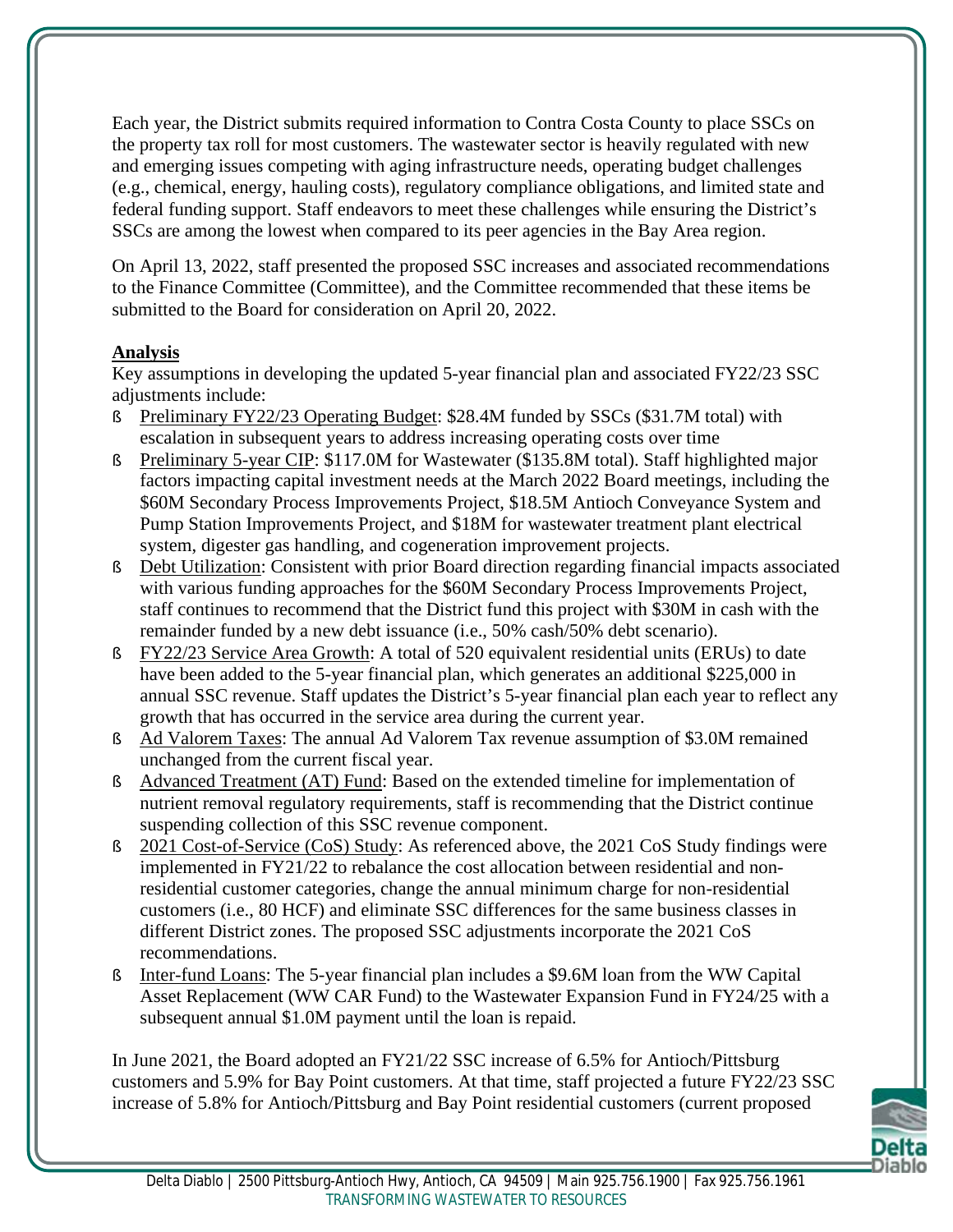$FY22/23$  SSC increase  $= 4.5\%$ ). Key changes driving these differences from last year's 5-year SSC projection include: 1) a significant increase in the customer base which resulted in increased annual revenue, 2) fund balances were higher than estimated during the previous budget development process, and 3) delay in implementing of the \$60M Secondary Process Improvements Project, which remains as a near-term priority in the proposed 5-year CIP.

### **Public Communication and Outreach**

In compliance with Article XIII D, Section 6 of the California Constitution, and Government Code Section 53750, *et seq.*, notices on proposed rate adjustments are planned to be sent to all utility customer accounts by May 8, 2022 (a minimum of 45 days prior to the public hearing in June) (refer to attachment). The Notice includes the information required under Prop. 218, and outlines the process for protesting the proposed rate adjustments. Written protests can be mailed, or hand delivered to the District on or before the public hearing date or in person at the public hearing that is expected to be set for June 22, 2022. In addition, notices of the public hearing will be published twice in the East County Times, in accordance with Health and Safety Code Section 5473.1 to provide notice of the proposed collection of SSCs on the tax roll. At the close of the public hearing, the Secretary to the Board will announce the total number of protest responses. If written protests against the proposed rate adjustments are presented by a majority of the parcel owners in the District's service area, the District cannot implement SSC increases.

If state and local COVID-19 regulations remain in effect, the June 22, 2022 Board Meeting agenda posted on the District's website will inform members of the public as to how the public hearing will be conducted in accordance with applicable laws, health orders, and Governor's executive orders.

### **Fiscal Impact**

If the Board approves the proposed SSC adjustments after the June 22, 2022 public hearing, an additional \$1.2 million in annual SSC revenue would be generated to meet the District's capital investment and operational financial needs.

Following implementation of the proposed SSC adjustments, the District's cost for providing wastewater collection, conveyance, and treatment services would remain amongst the lowest when compared to peer agencies in the San Francisco Bay Area region. A comparison of District SSCs to regional peer agencies will be highlighted during the Board Meeting.

### **Attachments**

- 1) Finance Committee Staff Report Memorandum dated April 13, 2022 (w/o attachment)
- 2) Draft Prop. 218 Notice for Proposed FY22/23 SSC Increases

Prepared by:

Brian Thomas Acting Business Services Director

cc: District File No. BRD.01-ACTS

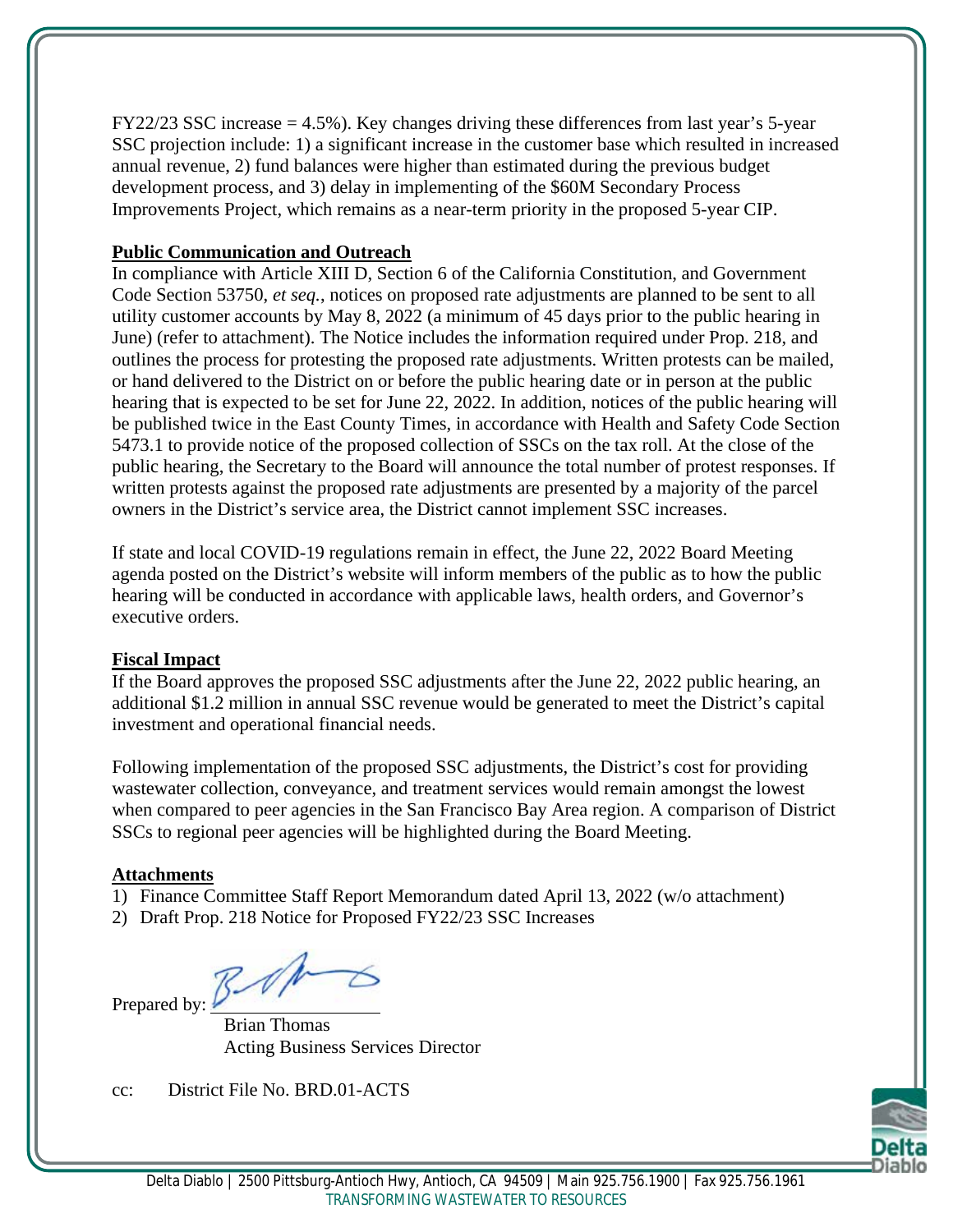

## **Notice of Proposed Sewer Service Charge Rate Increases for Fiscal Year 2022/2023**

Proposition 218 Notification to Property Owners of Public Hearing

**NOTICE IS HEREBY GIVEN** that the Delta Diablo Board of Directors will hold a public hearing on **Wednesday, June 22, 2022, at 5:30 p.m., in the Board Room at 2500 Pittsburg-Antioch Highway, Antioch, California,** to consider adoption of proposed rate increases for wastewater utility services. A summary of the proposed rates and associated financial needs and information, and instructions for protesting the rate increases (if desired) are provided below. In addition, related fact sheets and a "Frequently Asked Questions" document are available on the District's website (www.deltadiablo.org).

If state and local COVID-19 regulations remain in effect, the June 22, 2022 Board Meeting agenda posted on the District's website will inform members of the public as to how the public hearing will be conducted in accordance with applicable laws, health orders, and Governor's executive orders.

### **WHAT IS DELTA DIABLO?**

Delta Diablo ("District") provides wastewater conveyance and treatment services for over 71,000 customer accounts (residential and non-residential), representing approximately 215,000 residents in the cities of Antioch and Pittsburg, and the unincorporated community of Bay Point. As part of our core mission to protect public health and the environment, the District treats 13.6 million gallons of wastewater each day with a focus on exemplary regulatory compliance, innovative and sustainable approaches, and sound stewardship of the public's resources and trust.

The District has transformed its Wastewater Treatment Plant (WWTP) into a "resource recovery facility" by producing approximately 7.6 million gallons per day of recycled water, generating on-site renewable energy to meet over 55 percent of WWTP power needs, reusing residual biosolids as fertilizer via land application, providing household hazardous waste (HHW) collection services, and further protecting the Delta by providing street sweeping services to remove pollutants that would otherwise enter local stormwater systems.

### **PROPOSED FISCAL YEAR 2022/2023 SEWER SERVICE CHARGES**

The District collects Sewer Service Charges (SSCs) from its customers each year as the primary revenue source needed to fund capital infrastructure investments, labor, energy, chemicals, regulatory compliance obligations, plant maintenance, and Delta HHW Collection Facility operations. For Fiscal Year 2022/2023 (FY22/23) (July 1, 2022 – June 30, 2023), the District is proposing SSC increases of approximately 4.5% (+\$19.33 per year) for residential customers in Antioch and Pittsburg, and approximately 4.5% (+\$26.52 per year) for residential customers in Bay Point.

Because the District's costs in the categories referenced above will increase in the next fiscal year, SSC increases are required to recover the District's costs, maintain effective and reliable wastewater conveyance and treatment services, and ensure financial integrity and long-term sustainability. In addition, the proposed FY22/23 SSCs incorporate 2021 Cost-of-Service Study findings, which reapportioned certain costs from non-residential customers to residential customers to ensure SSCs accurately reflect the District's cost of providing services to different customer classes. SSCs for nonresidential customers (i.e., commercial, industrial) were adjusted accordingly in FY21/22 based on customer class. Most District customers are billed on a fiscal-year basis and pay SSCs via annual property tax bills. Property tax bills also include a street sweeping service charge (no increase from FY21/22) that varies by community based on service frequency.

**Residential Customers**: The impact of the proposed SSC increase on the annual property tax bill for a single-family residential customer is shown in **Table 1**. The total annual charge for residential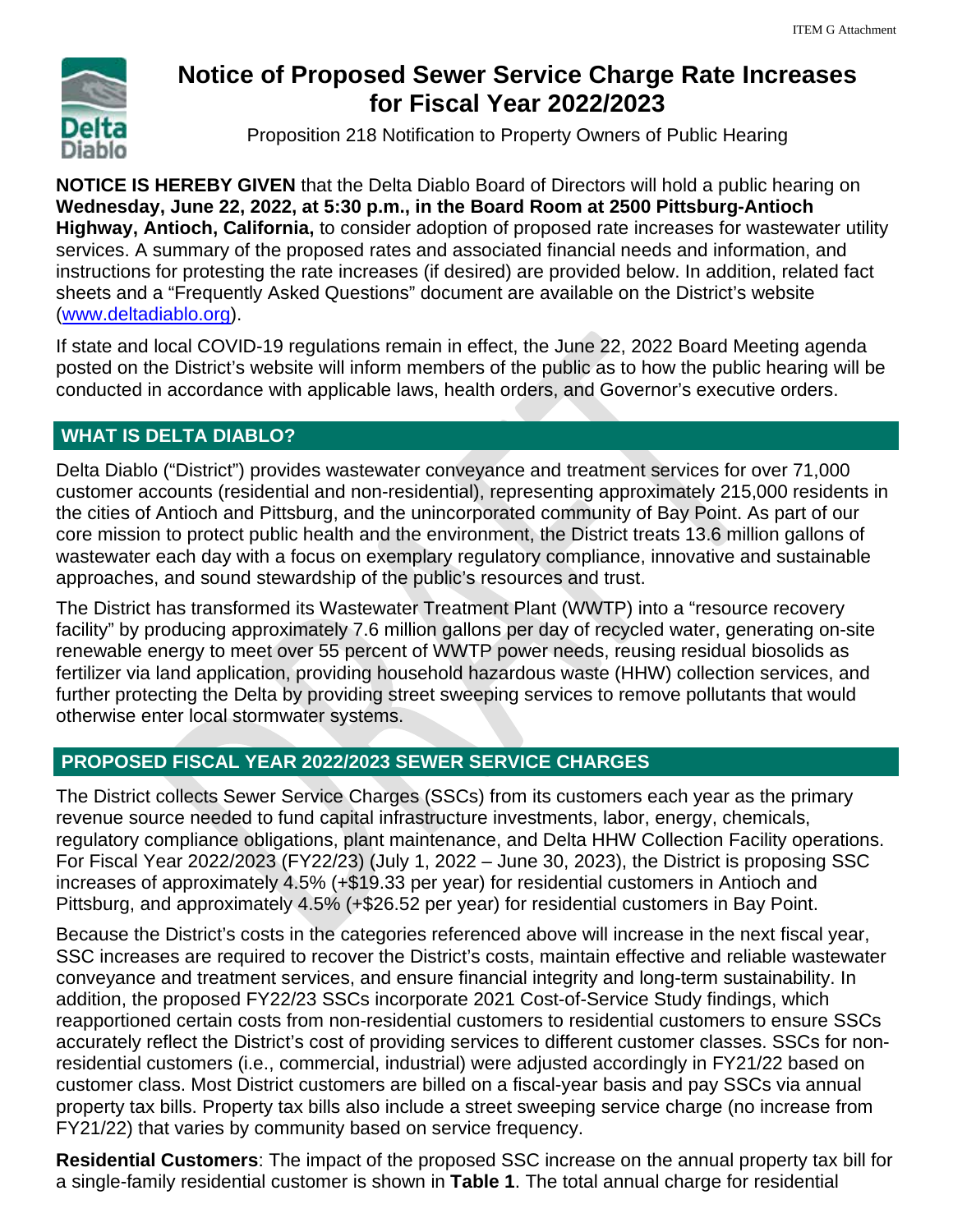properties with multiple units (e.g., duplex, fourplex, apartment complex, etc.) can be calculated by multiplying the applicable per unit SSC charge in **Table 1** by the total number of units.

| <b>Residential Service</b><br><b>Customers</b> | <b>Proposed SSC</b><br>Increase* | <b>Current</b><br>FY21/22 | <b>Proposed</b><br><b>FY22/23</b> | Annual<br>Change |
|------------------------------------------------|----------------------------------|---------------------------|-----------------------------------|------------------|
| Antioch/Pittsburg                              | 4.5%                             | \$429.42                  | \$448.75                          | $+ $19.33$       |
| Bay Point**                                    | 4.5%                             | \$589.25                  | \$615.77                          | $+$ \$26.52      |

**Table 1 – Example Annual Residential SSC on Property Tax Bills for FY22/23** 

Notes: \* Percentage increases are approximate.

\*\* Delta Diablo provides wastewater collection services for Bay Point customers only (i.e., higher SSC), while the respective cities provide these services for Antioch and Pittsburg customers.

**Non-residential Customers**: The District is proposing SSCs increases for commercial and industrial customers based on annual potable water consumption data (i.e., the SSC rates are per one hundred cubic feet per year [HCF/y] of potable water consumption) by business class and community, as presented in **Table 2**. If annual water consumption is less than 80 HCF/y, a minimum annual charge of 80 HCF/y multiplied by the applicable rate for each business class will be applied.

| <b>Business Class</b>       | <b>Bay Point (Zone 1)</b> |                                   | <b>Pittsburg (Zone 2)</b> |                            | <b>Antioch (Zone 3)</b>   |                            |
|-----------------------------|---------------------------|-----------------------------------|---------------------------|----------------------------|---------------------------|----------------------------|
| (Commercial/<br>Industrial) | <b>Current</b><br>FY21/22 | <b>Proposed</b><br><b>FY22/23</b> | <b>Current</b><br>FY21/22 | <b>Proposed</b><br>FY22/23 | <b>Current</b><br>FY21/22 | <b>Proposed</b><br>FY22/23 |
| <b>Bakeries/Restaurants</b> | \$9.02                    | \$9.43                            | \$7.33                    | \$7.66                     | \$7.33                    | \$7.66                     |
| Hotels/Motels               | $$4.57*$                  | $$4.78*$                          | \$4.57                    | \$4.78                     | \$4.57                    | \$4.78                     |
| Institutional               | \$5.91                    | \$6.18                            | \$4.22                    | \$4.41                     | \$4.22                    | \$4.41                     |
| Light Industrial            | \$5.71                    | \$5.97                            | \$4.02                    | \$4.21                     | \$4.02                    | \$4.21                     |
| <b>Marinas</b>              | $$6.03*$                  | $$6.31*$                          | \$6.03                    | \$6.31                     | \$6.03                    | \$6.31                     |
| Misc. Commercial            | \$5.91                    | \$6.18                            | \$4.22                    | \$4.41                     | \$4.22                    | \$4.41                     |
| <b>Mortuaries</b>           | $$5.83*$                  | $$6.10*$                          | \$5.83                    | \$6.10                     | \$5.83                    | \$6.10                     |
| <b>Annual Minimum</b>       | varies**                  | varies**                          | varies**                  | varies**                   | varies**                  | varies**                   |

**Table 2 – Non-residential Proposed User Charges: SSC (\$) per Hundred Cubic Feet per Year** 

Notes: \* SSC per HCF/y for FY21/22 provided, although no businesses in these classes are known in Bay Point. \*\* Annual minimum charge is calculated by multiplying 80 HCF/y by the applicable SSC per HCF/y

### **WHAT DO SEWER SERVICE CHARGES FUND?**

The SSC increases are necessary to fund \$1.2 million in increased costs attributable to providing wastewater services. The District utilizes annual SSC revenue to:

- § **Meet the District's core mission of protecting public health and the environment.** Achieving this mission requires sufficient capital investment and staffing levels to properly operate and maintain the District's complex network of sewer pipes, pump stations, and treatment processes.
- § **Address aging infrastructure through prioritized capital investment.** The District continues to strategically rehabilitate and replace essential elements of the wastewater collection, conveyance, and treatment systems to maintain effective and reliable services.
- § **Recover increases in operating costs.** As a regulated utility that requires specialized employees, materials, and services to meet its mission, the District continues to experience progressive increases in annual operating costs due to escalations in labor, chemical, energy, materials, supplies, hauling, services, and regulatory compliance costs.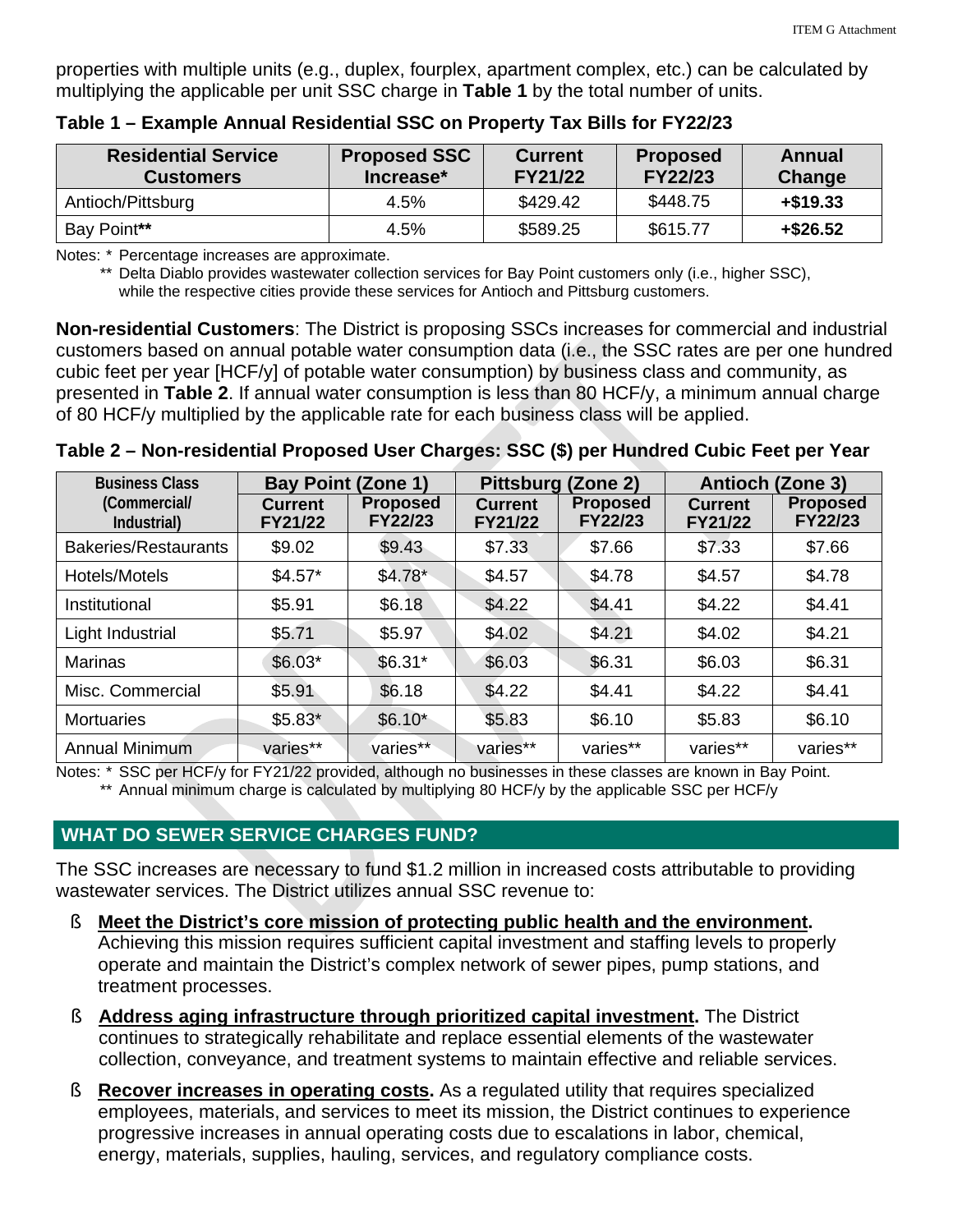- § **Prevent the need for more significant SSC adjustments in the future.** In developing its 5-year financial plan each year, the District works hard to balance direct economic impacts to customers and the need for sufficient revenue to cover capital investment needs and operating costs. The District continues to maintain its rates below the average of its peer agencies in the Bay Area. If SSC adjustments are not implemented this year, more significant rate adjustments may need to be proposed in subsequent years.
- § **Focus on cash funding versus borrowing for capital improvements**. Increasing overall SSC revenue allows the District to continue cash funding a majority of necessary capital improvements in its wastewater conveyance and treatment systems.

Detailed information on operating and capital costs is available within the District's budget and CIP documents, which are on file at the District's offices.

### **PUBLIC HEARING AND PROTEST PROCEDURES**

The Board of Directors will hold a public hearing on the proposed SSC increases on Wednesday, June 22, 2022, at 5:30 p.m., in the Board Room at 2500 Pittsburg-Antioch Highway, Antioch, California, 94509. If state and local COVID-19 regulations remain in effect, the June 22, 2022 Board Meeting agenda posted on the District's website will inform members of the public as to how the public hearing will be conducted in accordance with applicable laws and health orders. After close of the public hearing and consideration of all public comments and written protests received, the Board of Directors will be asked to take action to implement the proposed SSC increases at this meeting.

Written protests may be sent to the District (attention of "Office Manager/Secretary to the Board", 2500 Pittsburg-Antioch Highway, Antioch, California, 94509) prior to the close of the public hearing and **must include your property address and the Assessor Parcel Number** found on your mailing label. At the close of the public hearing, the Secretary to the Board will announce the total number of protest responses, including any received by the close of the public hearing. If written protests are presented by a majority of the parcel owners in the District's service area, the District cannot implement the SSC increases.